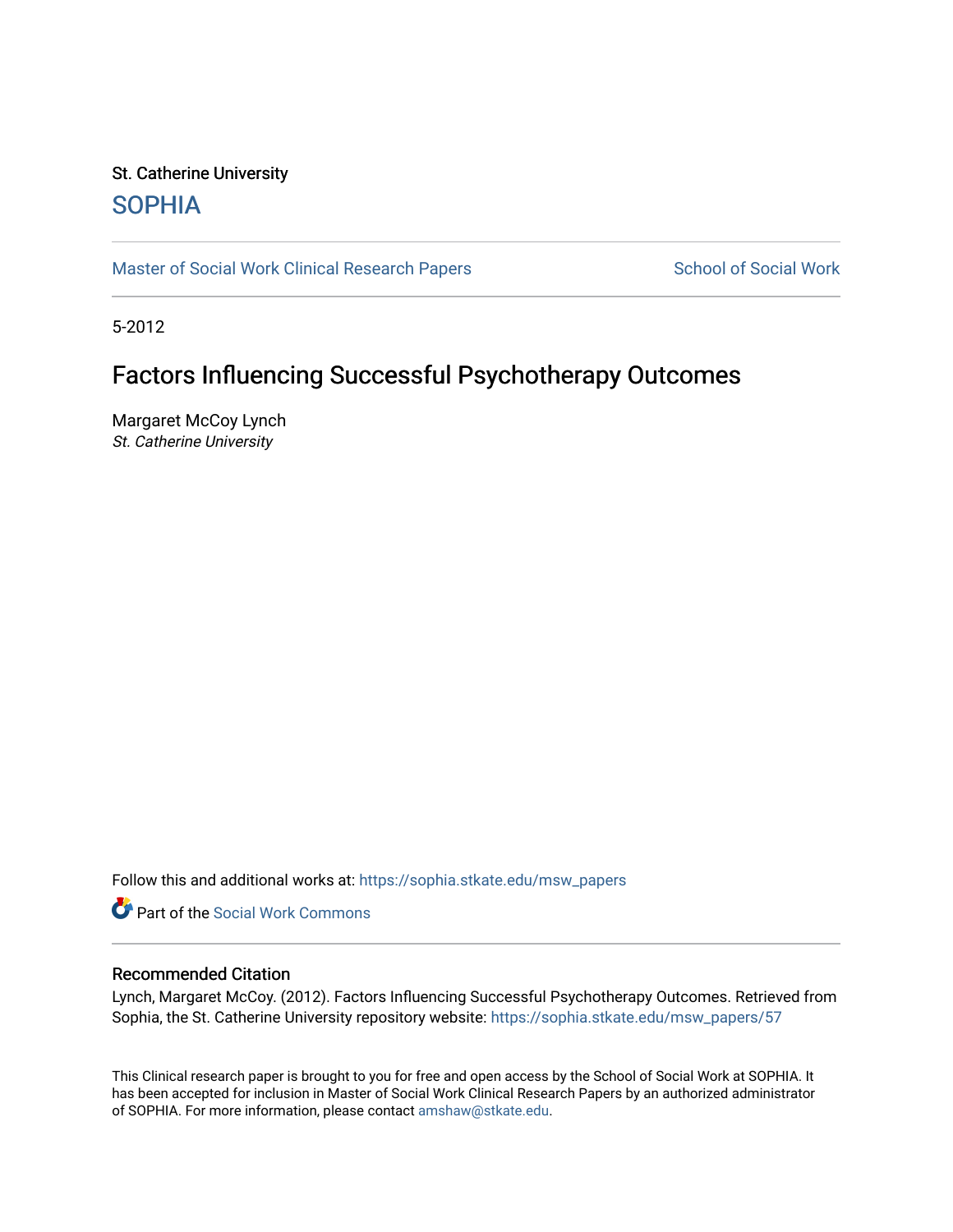Factors Influencing Successful Psychotherapy Outcomes

Submitted by Margaret McCoy Lynch May, 2012

## MSW Clinical Research Paper

The Clinical Research Project is a graduation requirement for MSW students at St. Catherine University/University of St. Thomas School of Social Work in St. Paul, Minnesota and is conducted within a nine-month time frame to demonstrate facility with basic social research methods. Students must independently conceptualize a research problem, formulate a research design that is approved by a research committee and the university Institutional Review Board, implement the project, and publicly present their findings. This project is neither a Master's thesis nor a dissertation.

> School of Social Work St. Catherine University & University of St. Thomas St. Paul, Minnesota

> > Committee Members: Philip AuClaire, Ph.D., Chair Katie Kaminski, MSW, LICSW Danielle Szczepanski, MSW, LICSW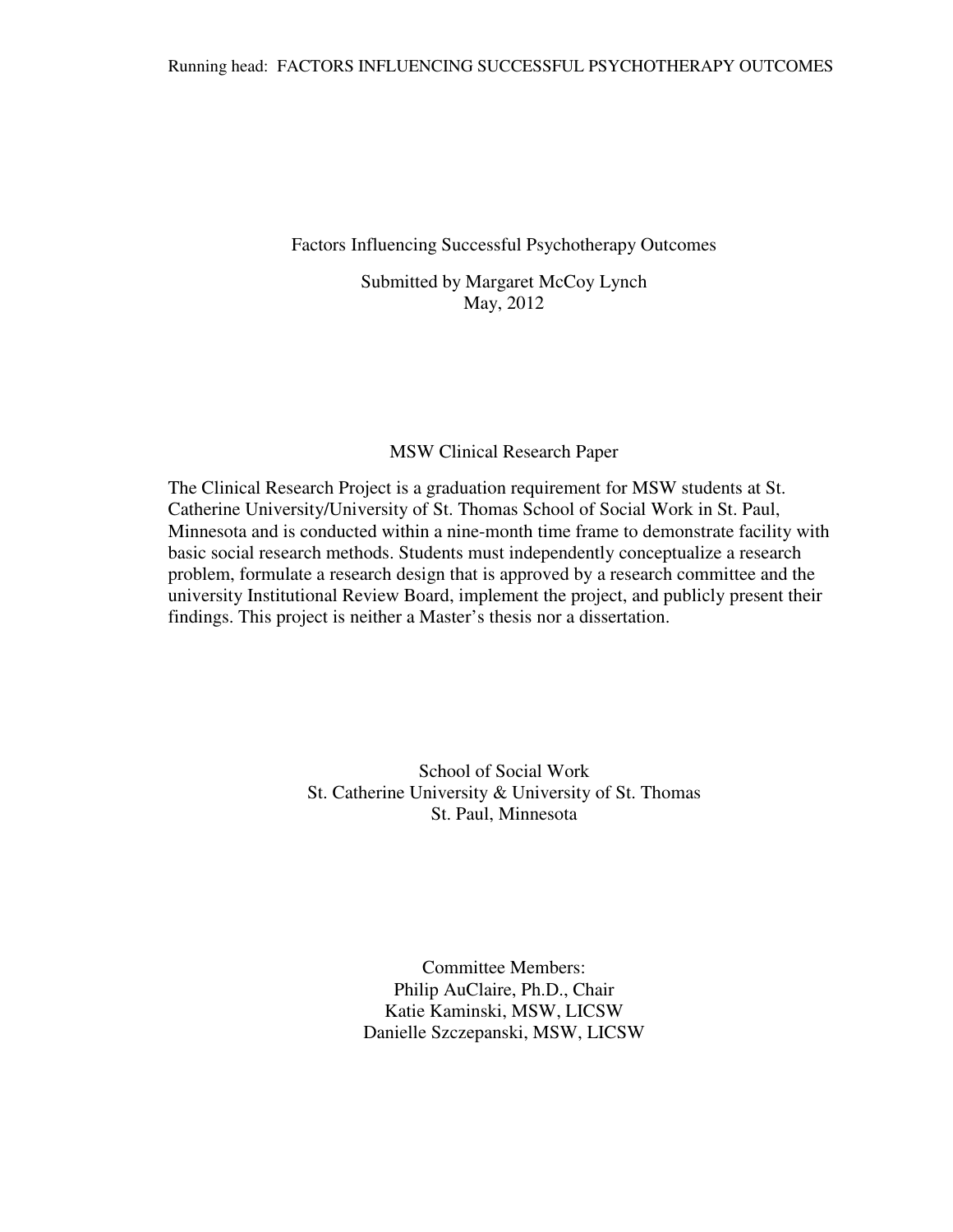## Abstract

 Previous research indicates that the therapeutic alliance is a main factor in determining successful outcomes of psychotherapy. The goal of this study was to expand the understanding of not only the therapeutic alliance, but also how other contributing factors such as empathy, experience of the therapist, therapeutic modality, client's level of motivation, personality, and symptomology increase positive therapeutic outcomes. The present study explored the following research question: What are the key factors to producing successful therapeutic outcomes in individual psychotherapy? This is an exploratory study with a qualitative research design. The findings of this study appear to correlate closely with the literature reviewed. The therapeutic alliance remains a key component of creating successful outcomes in psychotherapy. Empathy also continues to be an integral factor to not only forming the alliance, but also increasing a client's ability to feel validated and understood. It appears that experience does not always increase the odds of creating successful outcomes in therapy, and no one type of therapeutic modality is superior to another. The findings also concur that a client's level of motivation, personality characteristics, and symptomology do play a role in their therapeutic outcomes.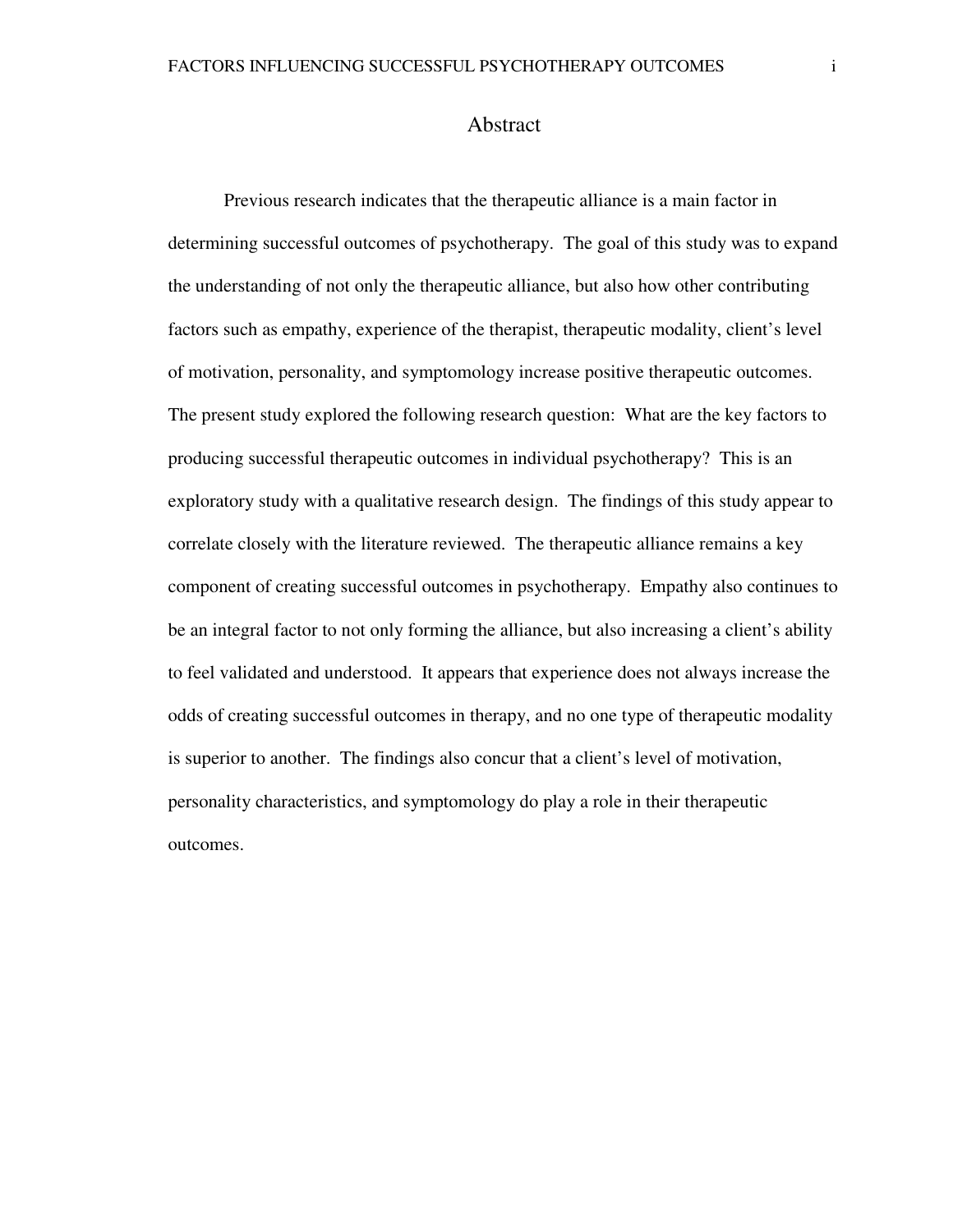## Acknowledgments

 A special thank you to my chair Philip AuClaire, and my committee members Katie Kaminski and Danielle Szczepanski. Your time, support, and generosity throughout this project was greatly appreciated. Thanks for reminding me on several occasions that there was a light at the end of the tunnel.

 I would like to thank my family and friends for their never-ending love and encouragement in all that I choose to do. I wish to thank one of my very best friends and favorite English teacher Amy Johncox for her expertise and help, as well as Jane Hurley-Johncox for giving me the confidence to advance my career in the field of social work.

Finally, I would like to thank my husband Jeff, who I have termed my "editor" these last three years. Your help, hard work, and support have been incredible; I could not have done it without you!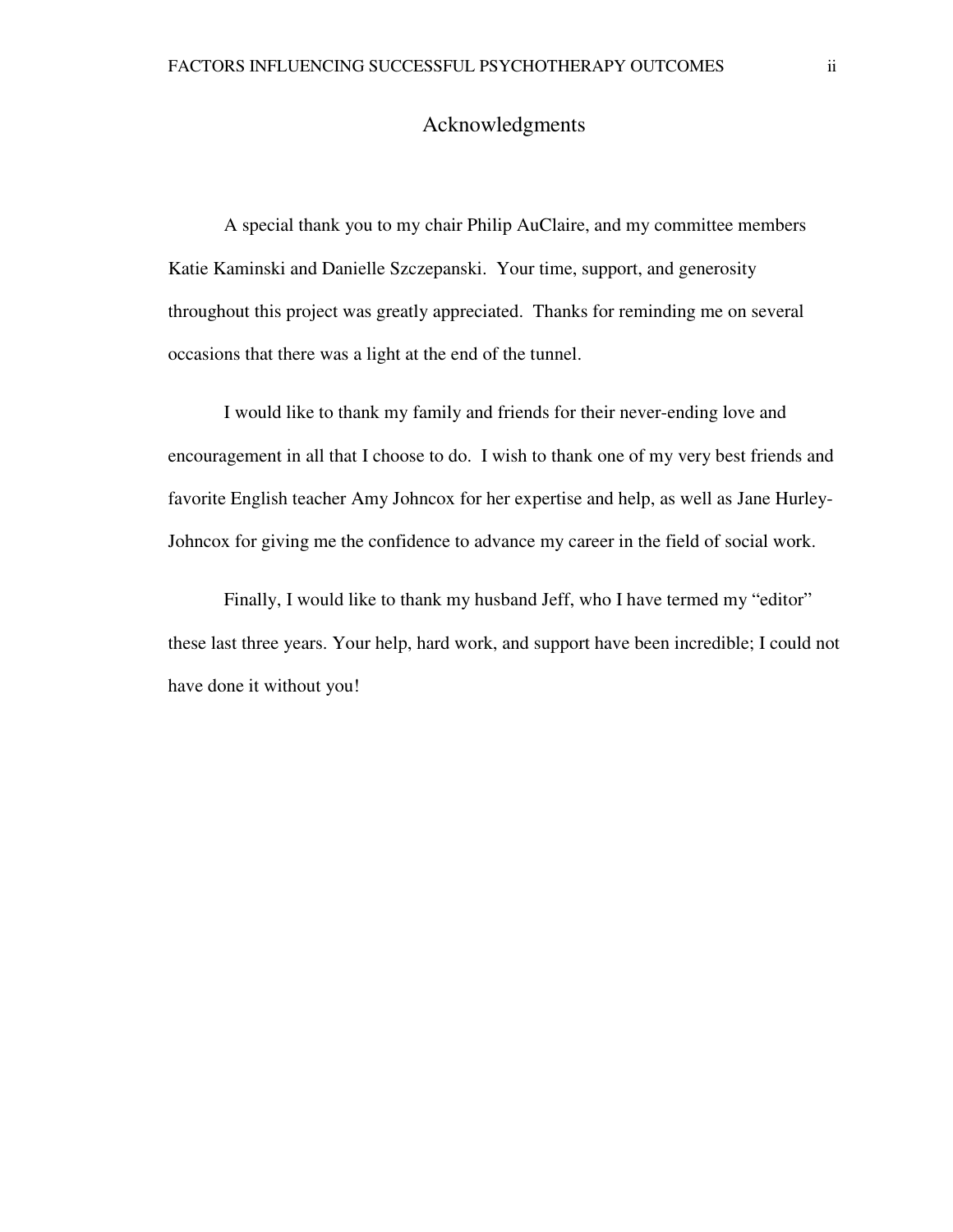# Table of Contents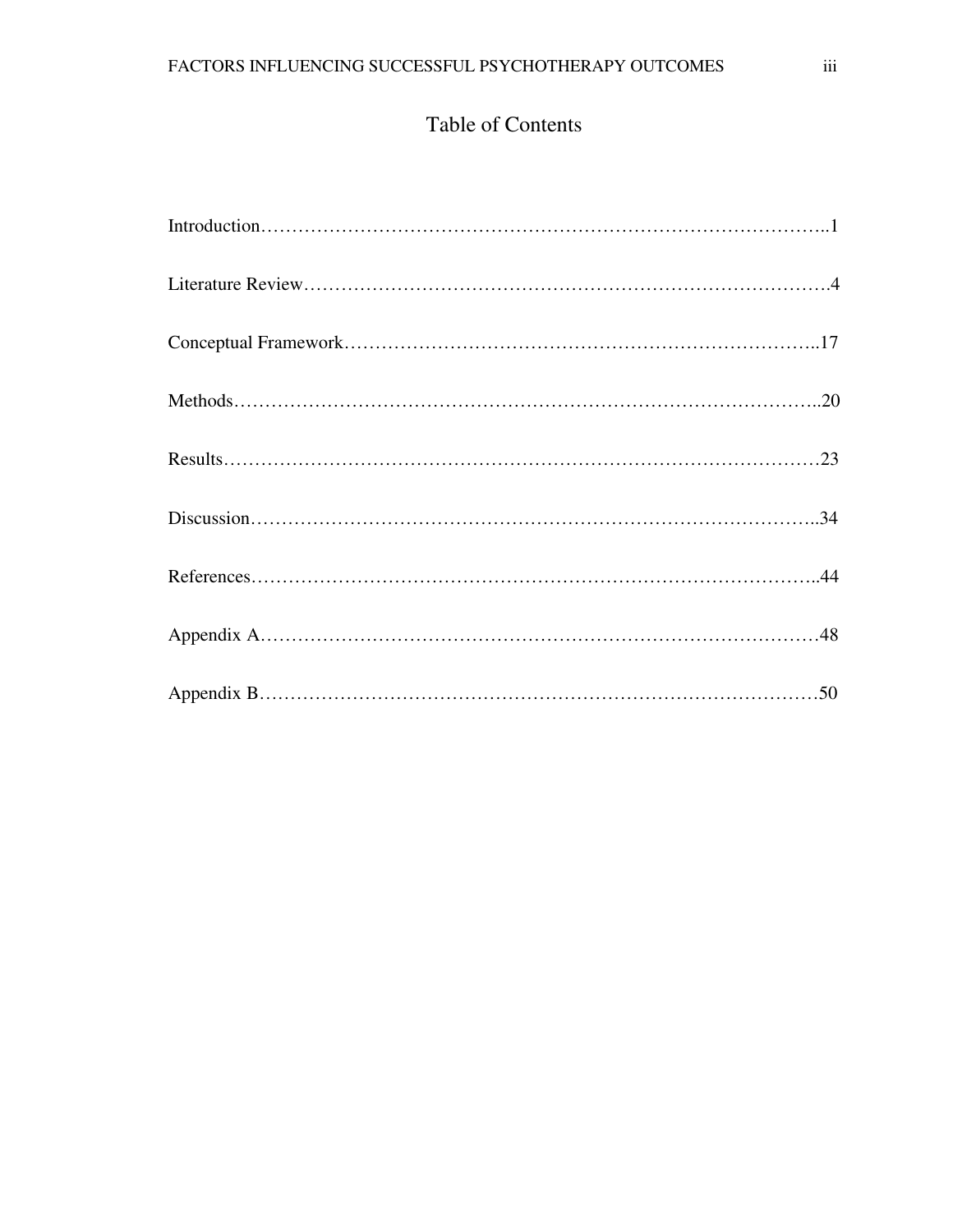## Introduction

 Throughout the history of psychotherapy, the relationship (also referred to as the therapeutic alliance, working alliance, and collaborative alliance) between therapist and client has been examined and explored many times over. Freud, as cited by Copper & Lesser (2011) was one of the first to address the concept that the client is an active collaborator in the treatment process. Bordin also agreed with Freud, viewing the relationship built, and the collaboration between therapist and client as, "one of the keys, if not the key, to the change process" (Cooper & Lesser, 2011, p.33). Teyber & McClure (2011) define the therapeutic alliance as a partnership where both therapist and client agree on shared goals, work together on tasks designed to bring a positive outcome, and establish a relationship built on trust, acceptance, and empathy.

 With the understanding that the therapeutic alliance is a main factor in successful treatment outcomes, there also appears to be other overlapping components that may affect therapy outcomes. Empathy has been shown to be another indispensable element of the therapeutic process. Although a therapist's empathy toward their client may have a part in forming the alliance, its influence on the relationship has been shown to be essential (Moore, 2006). Moore (2006) suggests empathy is not only communicated verbally, but also with increased eye contact, body posture, tone of voice, and listening skills. Therapists are encouraged to consider not only the therapeutic alliance, but also the ways in which they show empathy as an influence on outcome (Moore, 2006).

 Another component linked to the successful outcome of therapy is the experience of the therapist. One may assume due to the old saying "practice makes perfect" that the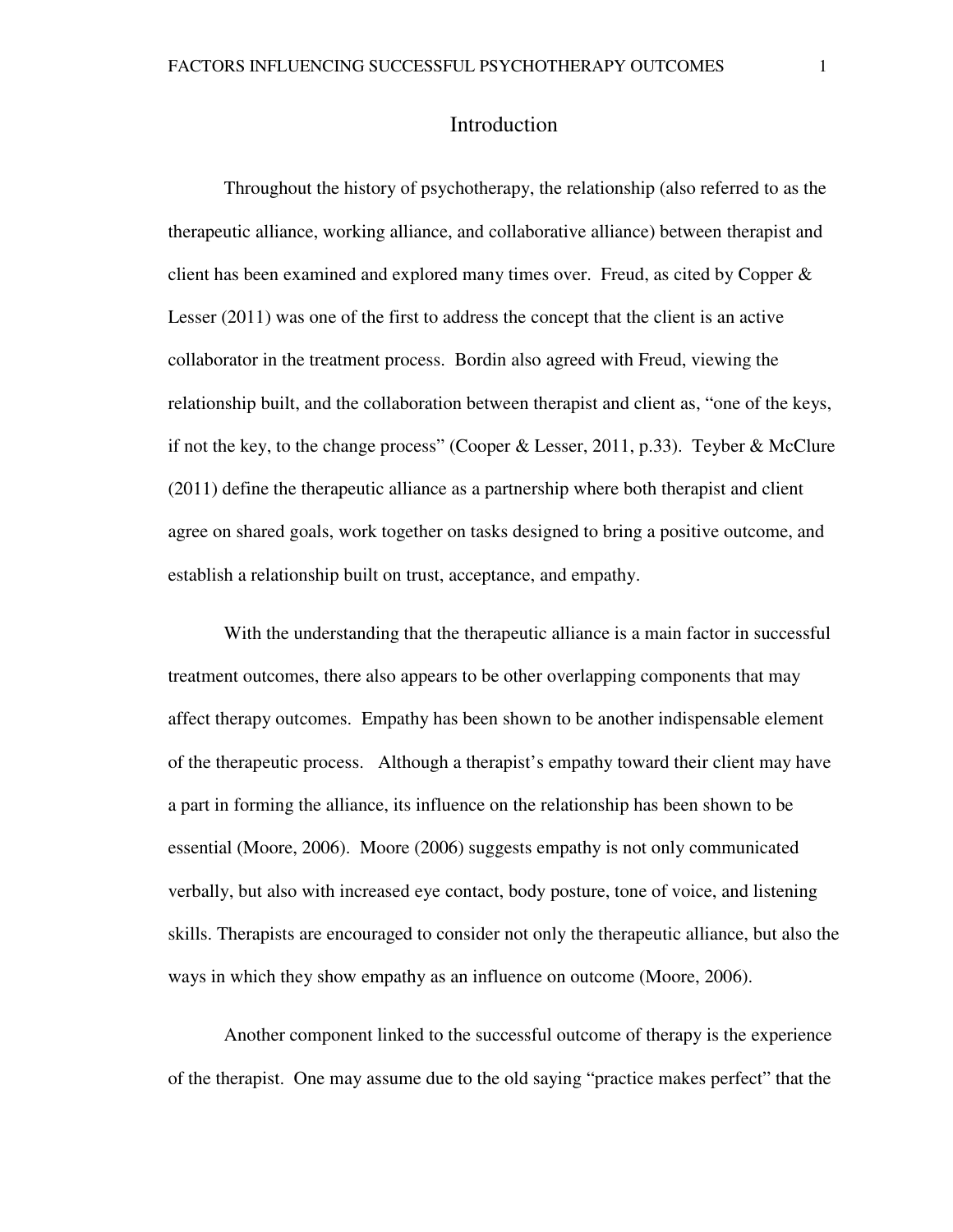longer a therapist has been practicing the likelier they are to have a successful outcome. Although a few studies have found a small association between therapist experience and successful therapeutic outcome, the majority of the evidence supports the notion that a more experienced therapist does not automatically generate more successful results (Hersoug, Hoglend, Monsen, & Havik, 2001).

 Over the years, researchers have made numerous attempts to produce empirical results about which therapeutic modalities create the best therapy outcomes (Lantz, 2004). Again, this area has also been researched extensively in relation to therapeutic outcomes with seemingly limited results. Past research indicates that relationship factors, such as the therapeutic alliance, correlate more highly with success than do specialized treatment techniques or individual therapeutic modalities (Lantz, 2004).

 If the therapeutic alliance and empathy are key ingredients to successful outcomes, and the significance of the therapist's experience and modality are still open to question; one could ask if a client's level of motivation, personality characteristics, and symptomology have any effect on the therapeutic outcome. Bachelor, Laverdiere, Gamache, & Bordeleau (2007) have proposed that there is in fact a correlation between a client's current symptoms, level of motivation, ability to form relationships, and personality characteristics with successful outcomes in relation to psychotherapy.

 This research study will focus on identifying factors that contribute to a successful outcome in individual therapy. The researcher chose this topic in order to expand the understanding of not only the therapeutic alliance, but also how other contributing factors such as empathy, experience of the therapist, therapeutic modality, client motivation,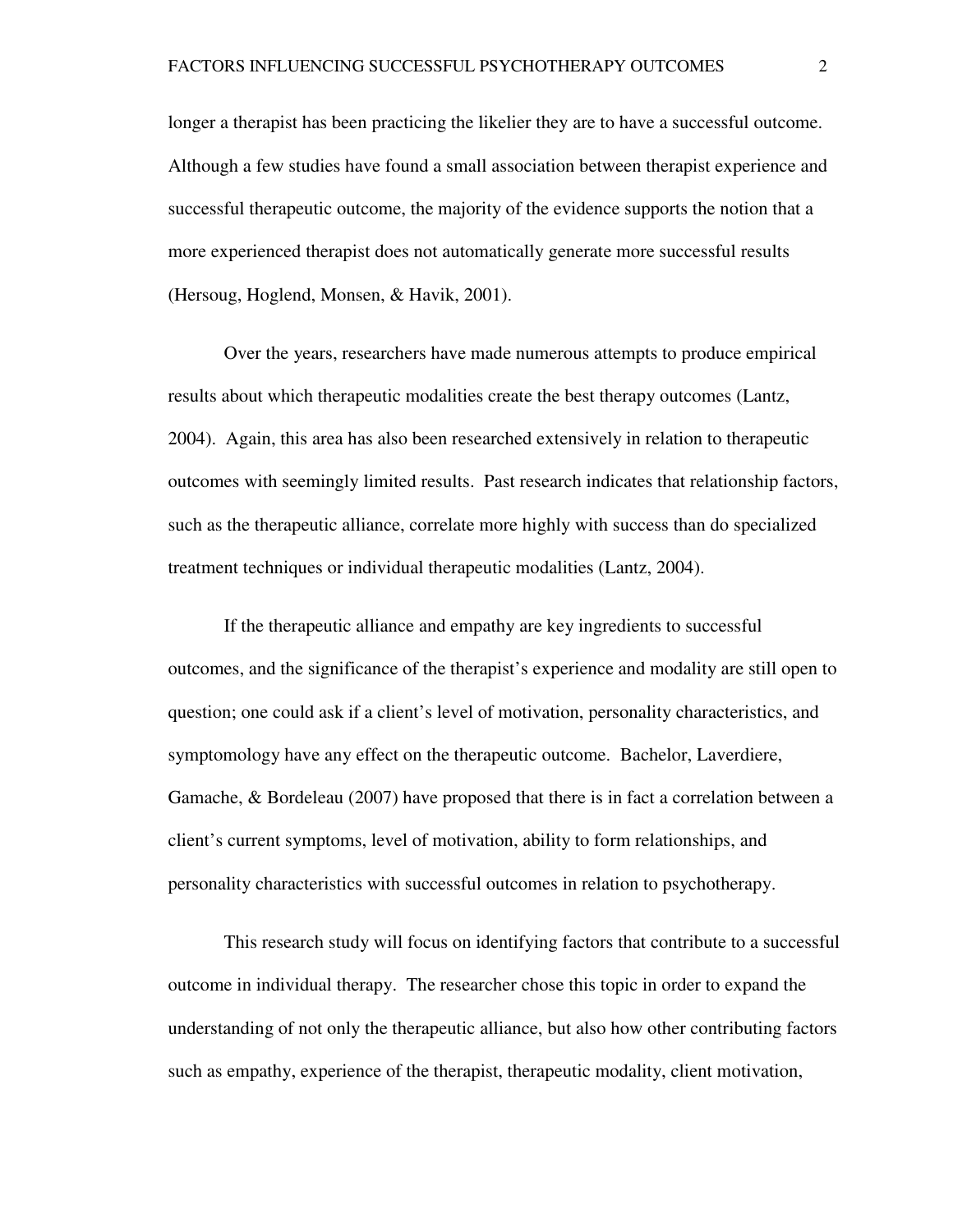personality characteristics, and symptomology have an effect on the therapeutic outcome. The present study attempted to answer the following research question: What are the key factors to producing successful therapeutic outcomes in individual psychotherapy? This question was addressed though qualitative research by interviewing 12 Licensed Independent Clinical Social Workers (LICSSW's) currently practicing individual therapy with adults.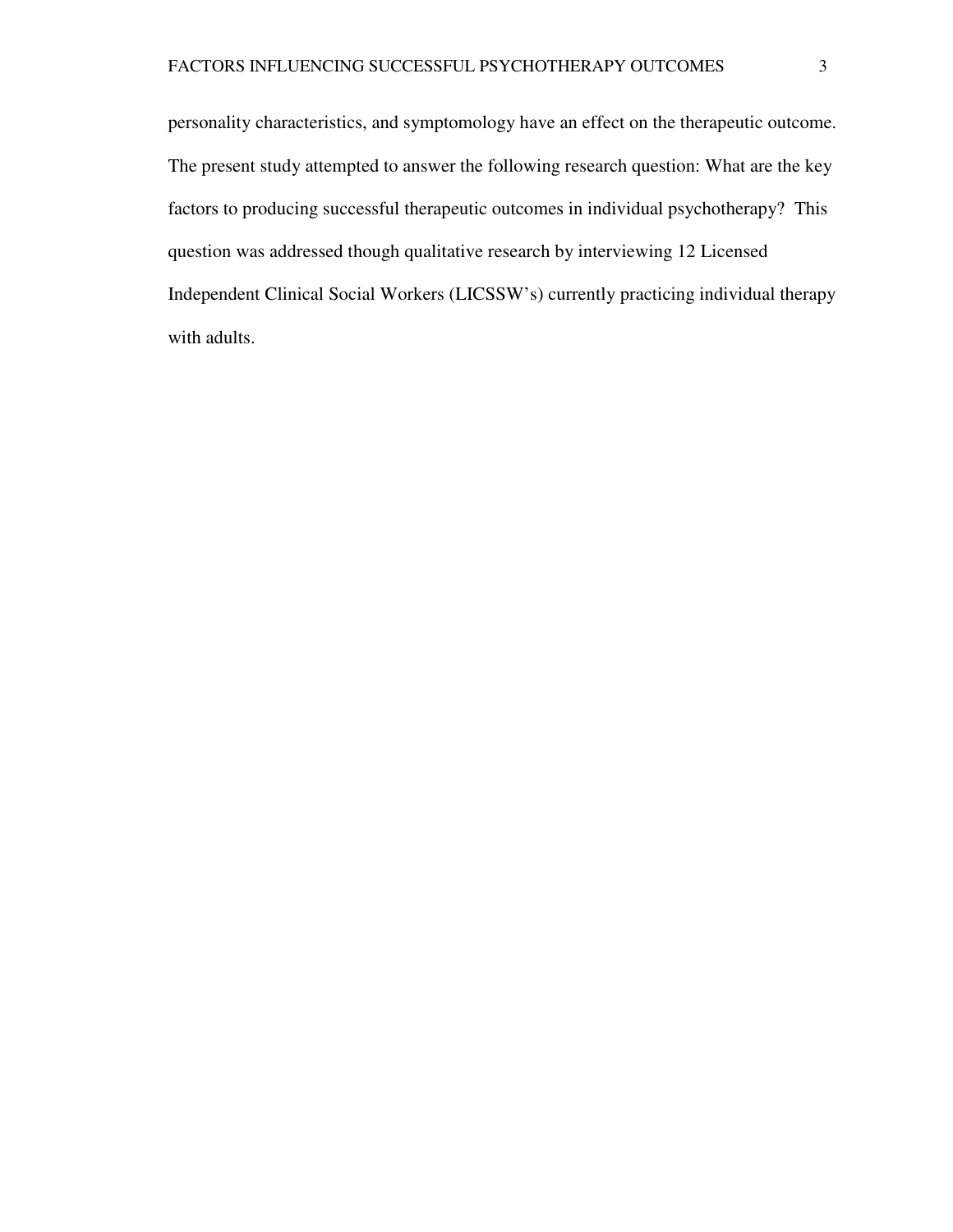## Literature Review

 The present study highlights some important factors that generally encourage the successful outcome of psychotherapy. This literature review is divided into five sections that will cover the therapeutic alliance, empathy, experience of the therapist, therapeutic modality, and client motivation/personality characteristics/symptomology. All of these areas have been found in past research to have a significant impact on therapeutic results and relate well to the research question being posed.

#### *Therapeutic Alliance*

 Gellhaus Thomas, Werner-Wilson, & Murphy (2005) define the therapeutic alliance as "the extent to which a client and therapist work collaboratively and purposefully and connect emotionally, and is conceptualized as a common, or generic, factor in that it is believed to cut across various treatment approaches" (p.1). The therapeutic alliance between psychotherapist and client is one topic that has been continually researched. Although the alliance between therapist and client emerged historically from psychodynamic literature as Summers & Barber (2003) suggest, it has been recognized as a crucial component to successful therapy outcomes from all different theoretical backgrounds. The literature suggests that both therapist and client alike have similar explanations of what makes therapy successful, and one consistent finding is the quality of the therapeutic alliance is predictive of positive treatment outcome (Black, Hardy, Turpin, & Parry, 2005). Newer research has started to focus more on the interaction between client and therapist as in how they align and collaborate with each other as being the primary mode of effective therapy. One study reported by Sharpley,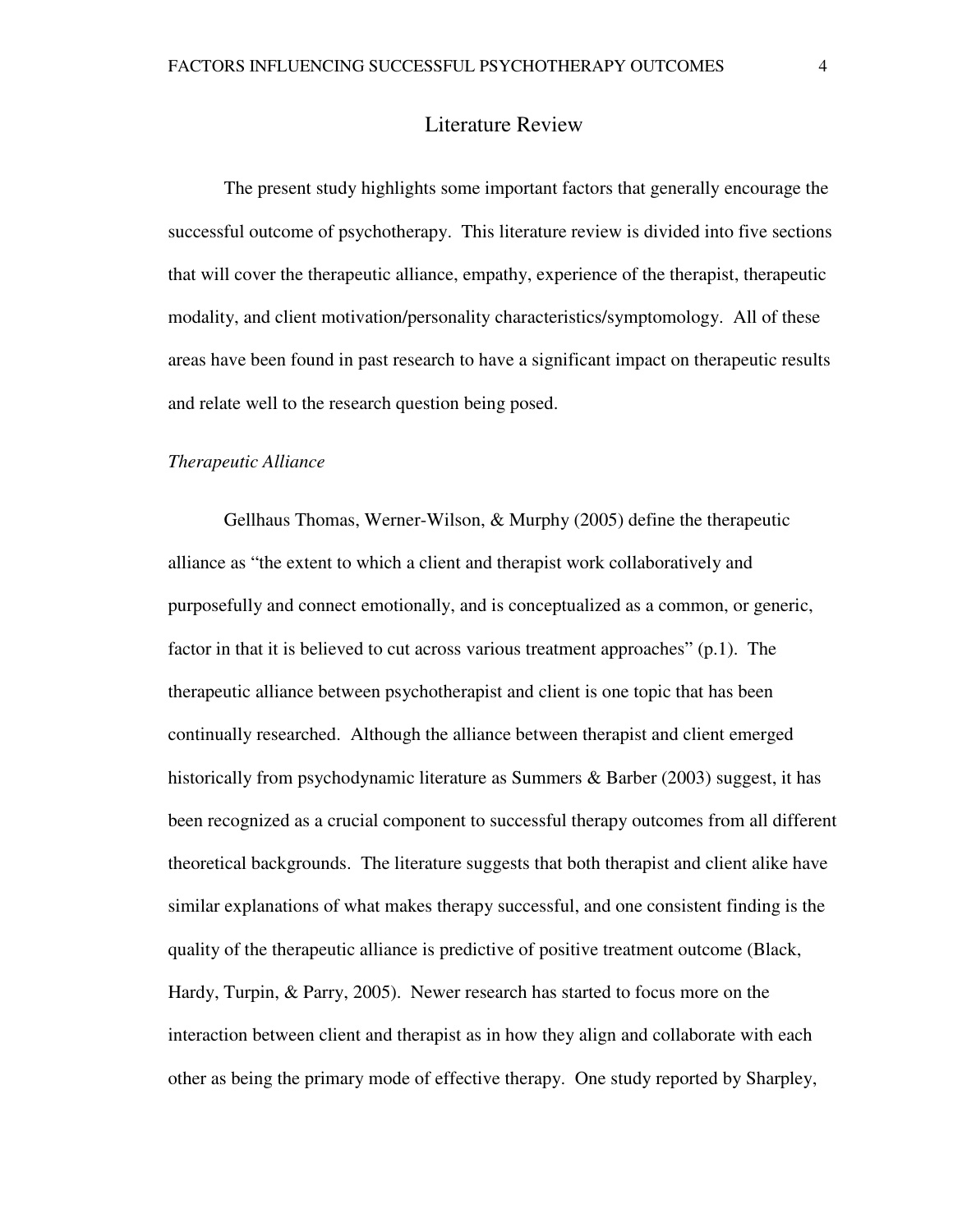Jeffrey, & McMah (2006) stated that over 80% of the positive outcomes of therapy may be due to the therapeutic relationship with the contributing elements being the manner in which the therapist exhibits warmth, empathy, and respect for the client.

 Horvath and Greenberg, as cited by Sharpley et al. (2006) infer the therapeutic alliance can be separated into three categories; bond, goals, and task. Bond between therapist and client includes trust and emotional closeness. Goals include the changes in behavior that the client and therapist set and work on together. Task is the method that both therapist and client use to achieve their goals. The researchers in this study maintain that in order for goals and task to be accomplished, there must first be the relationship (bond) between therapist and client (Sharpley et al., 2006). Another study found similar results when researching the components of the therapeutic alliance also identified the same three categories of therapeutic alliance as goal, task, and bond. This study found that therapeutic alliance is mutually constructed between therapist and client and includes shared goals, accepted recognition of the tasks each person is to perform, and a trusting bond between the two parties (Summers & Barber, 2003).

 Many studies suggest that the words and actions that the therapist uses to promote a healthy and working alliance have proven to be an important contributing factor to change for the client (Sullivan, Skovholt, & Jennings, 2005). The data does indicate that some therapists are consistently better than other therapists, and that the therapeutic outcome is enhanced through the therapeutic alliance (Carr, 2011). Carr discusses a study that found that the effectiveness of antidepressant medication had more to do with the particular psychiatrist prescribing the medicine (or placebo) than to the treatment itself (2011). The more effective psychiatrists helped their patients more when using a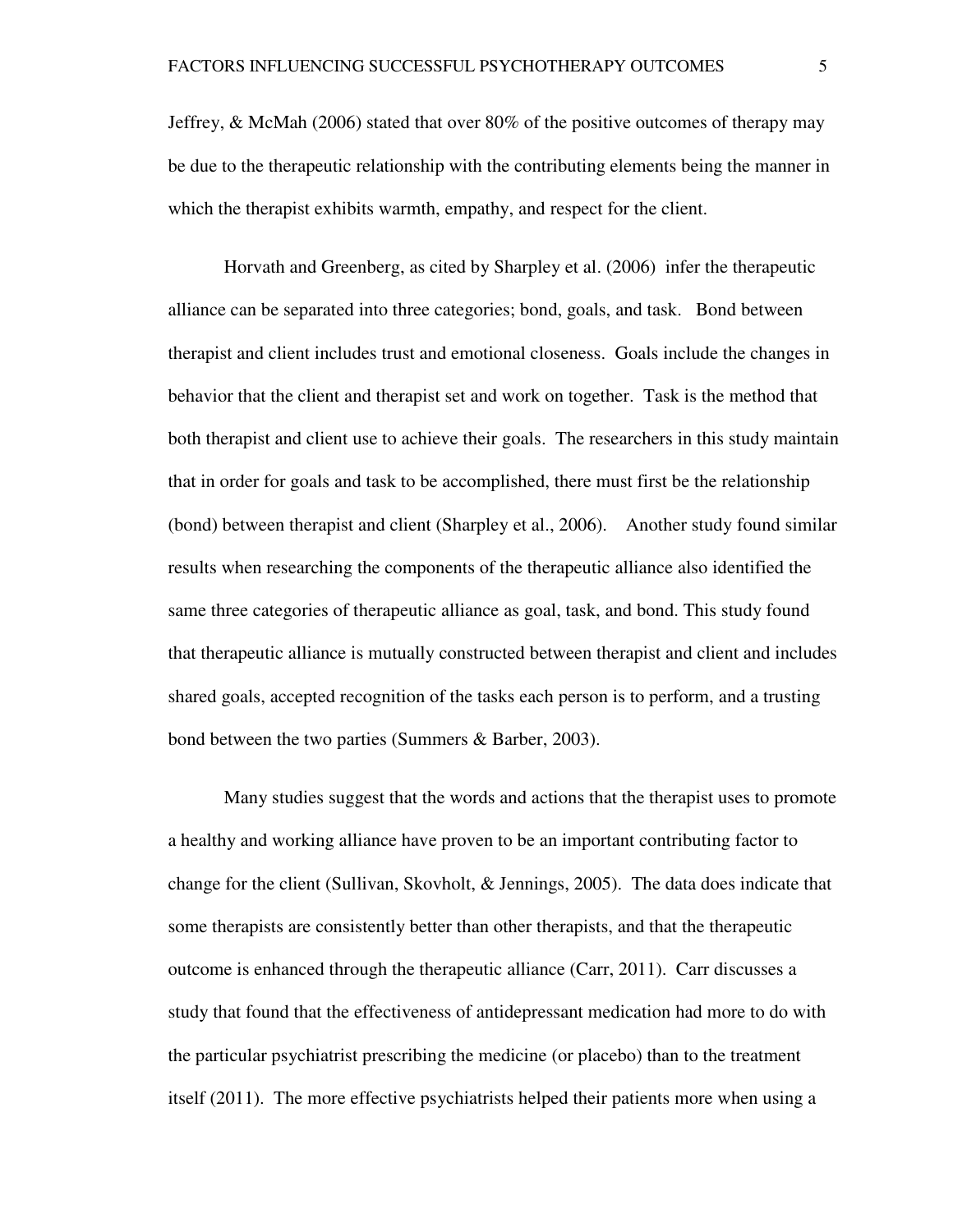placebo than the less effective psychiatrists did when using antidepressants. Although psychiatry and psychotherapy differ in their approach, this study supports the finding that both the person delivering the treatment and the relationship they have built with the client is a very powerful indicator of outcome. There have been similar findings in general medicine, education, and politics, and it could also demonstrate a direct link to the effectiveness of the psychotherapeutic relationship as well (Carr, 2011).

 The literature does suggest that the personal qualities of the therapist and their ability to form a warm and supportive relationship are extremely important factors in the alliance (Black et al., 2005). Attachment styles or the ability to make relationships by both the client and the therapist may have a direct correlation to forming the therapeutic alliance. For example, when a client is feeling vulnerable, the way in which the therapist responds as a caregiver has an impact on the relationship being formed as suggested by Black, et al. (2005). A relationship can also decrease client drop-out. Client drop-out rates continue to be a widespread problem; several studies have found that clients will often discontinue the therapy if they are dissatisfied with the therapist or the therapist's techniques (McCarthy & Frieze, 1999). It has also been indicated by Sharpley, et al. (2006) that effective therapists can increase their rapport with clients by showing interest, engaging with the client, understanding the client's intentions, and taking pleasure in the experience of sharing the client's issues and emotions.

 Bruce Wampold reviewed hundreds of empirical studies regarding the 13 qualities to look for in an effective therapist. Whitbourne (2011) then condensed those 13 qualities down to 6 practical categories. The therapist must have possession of a sophisticated set of interpersonal skills, the ability to help the client build trust in the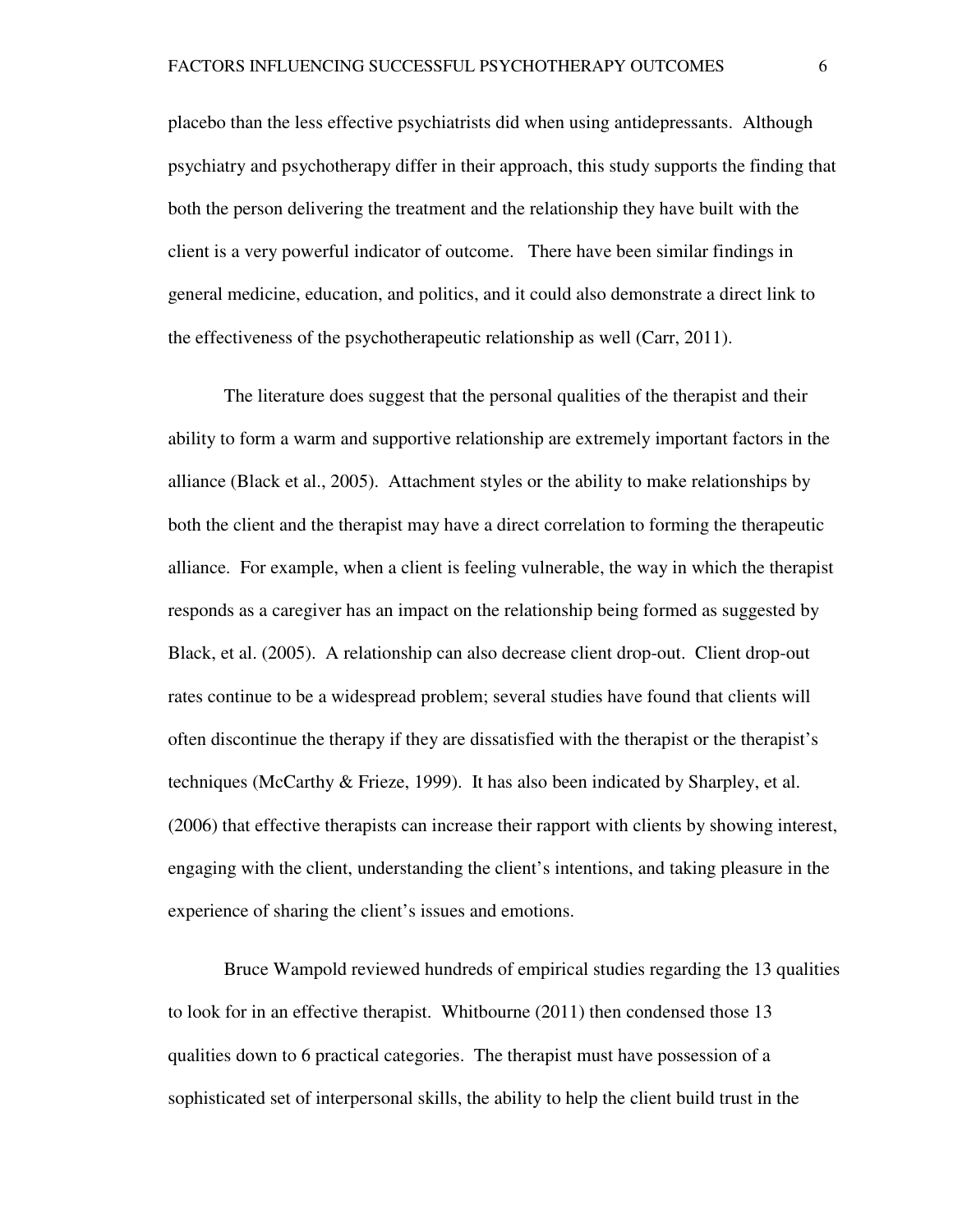therapist, and have a willingness to establish an alliance with the client. They must also have the ability to provide an explanation of the client's symptoms and adapt this explanation when circumstances change, have a commitment to developing a consistent and acceptable treatment plan, and lastly, be able to communicate confidence about the course of therapy (Whitbourne, 2011). It would appear that when taken into account those therapists who possess these qualities may have the ability to foster better therapeutic rapport and increase their effectiveness with the clients that they see (Whitbourne, 2011).

 The literature supports the fact that the quality of the therapeutic alliance is directly related to the outcomes of treatment and that the relationship alone can even lead to therapeutic changes (Langhoff, Baer, Zubraegel, & Linden, 2008). Early alliance also appears to be a better predictor of outcome than alliance measured across sessions or later in treatment (Hersoug et al., 2001). Littauer, Sexton, & Wynn (2005) report that a good connection or alliance between therapist and client tends to stabilize quite rapidly for many clients within the first session, and with some clients even reporting the connection happening within 10 minutes of a session. Many therapists focus on building the alliance more than anything else, believing that a client's investment and commitment to the relationship may be one of the biggest motivators for change (Littauer et al., 2005). It does appear that if the client is fully vested in the therapeutic alliance, it may foster a safe environment not only to pursue difficult work, face and understand pain, but also hold the client accountable for their actions (Sullivan et al., 2005).

 A study conducted by Langhoff et al. (2008) on therapeutic alliance found that different perspectives emerged indicating that different people will have different ideas of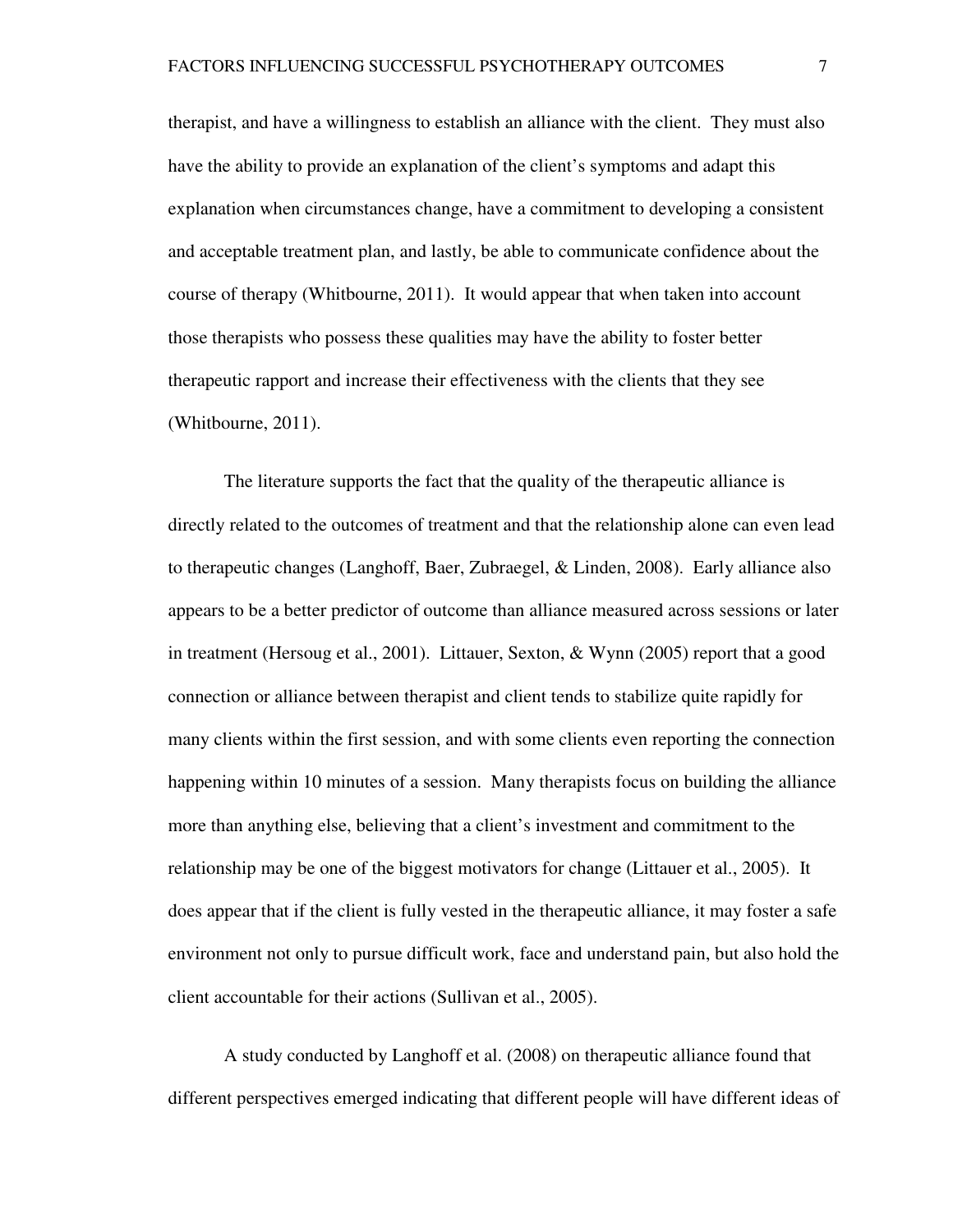what the therapeutic alliance requires. Therapists need to be aware of this fact and remember that their interpretation of the alliance is only one among others (Langhoff et al., 2008). In one study, the way in which therapists responded to the client appeared to help with the therapeutic alliance (Sullivan et al., 2005). Therapists who were sensitive to clients at the beginning of therapy, used specific techniques that suited the client's needs, and were open and non-defensive when hearing clients' constructive feedback, all experienced enhanced therapeutic relationships (Sullivan et al., 2005).

Therapists agree that the initial contact with the client, even if it is just a phone call, must be done in a sensitive and responsive way in order for the client to feel understood and respected from the beginning stages of the relationship (Sullivan et al., 2005). The results of one study as reported by Schnellbacher & Leijssen (2009) concluded that the way in which the clients experienced the therapist's attitude or acceptance was the most beneficial to the therapeutic process. A client needs to feel that his or her needs are the central focus, that the relationship between client and therapist is a secure base in which the client may express feelings and explore new behaviors (Sullivan et al., 2005). Overall, as suggested by Sullivan et al. (2005) the client needs to be able to feel the empathy and concern of another person who is worthy of the client's trust. The use of self by the therapist in the relationship is key to being able to authentically relate to the client in order to create trust and support (Sullivan et al., 2005). Helpful self-disclosures are expected during therapy and the way in which they are handled by the therapist can have positive effects on the immediate process which will also influence the therapeutic relationship and outcome (Schnellbacher & Leijssen, 2009).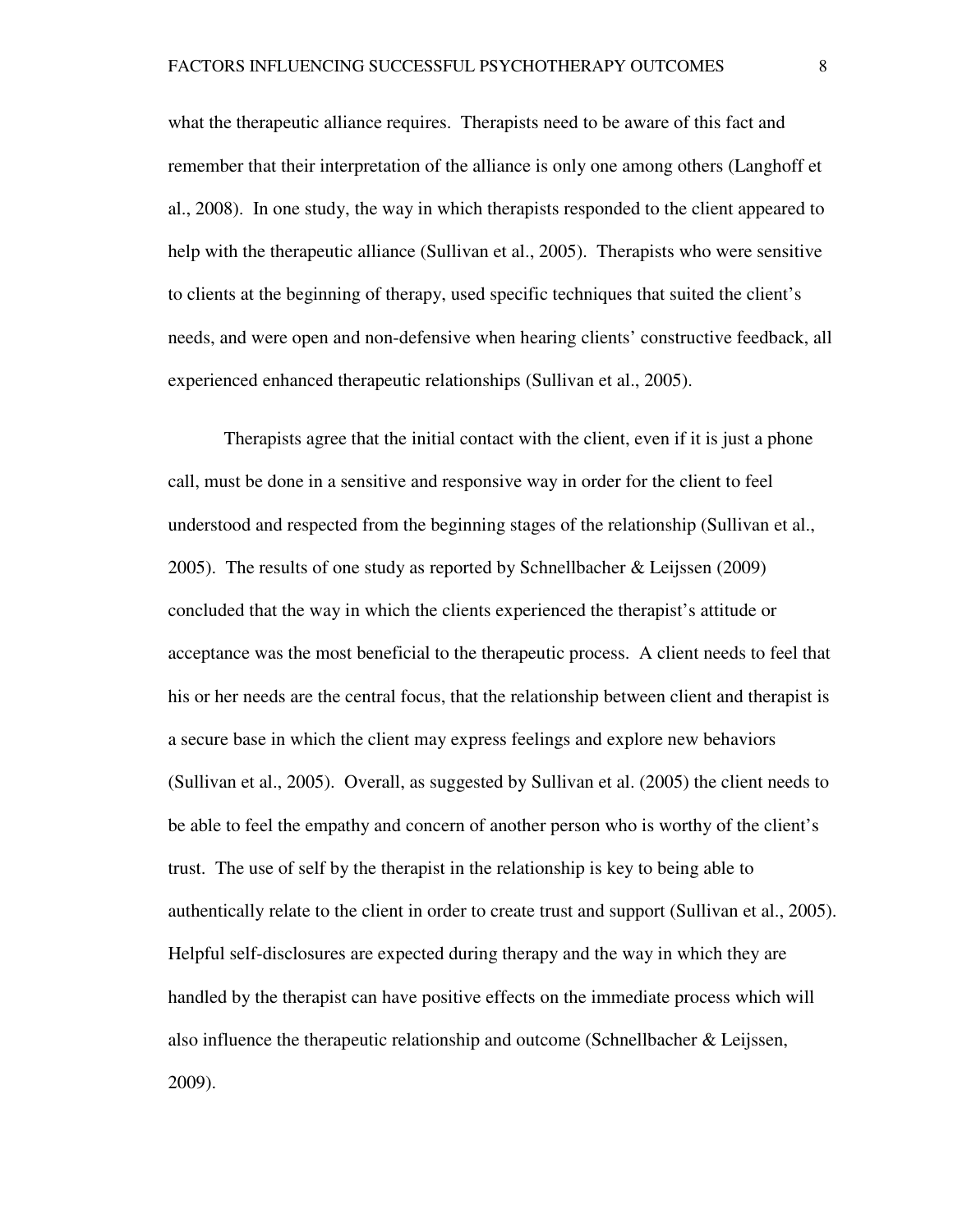Collaboration on treatment planning is imperative for the relationship. Sullivan et al. (2005) suggest by collaborating with the client, the therapist will focus the therapy agreement or treatment plan around the client's understanding of the problem, mutually resolve any confusion that may arise, and work with the client to form meaningful termination from the therapy. In one study, therapists that were facing a lack of progress in therapy openly discussed the issue with the client, this in turn helped to foster a joint solution and reaffirm the mutual alliance (Sullivan et al., 2005). It remains essential that therapists remain mindful of the unique interpersonal relationship between therapist and client as the central and most significant factor in psychotherapy (Erskine, 1998). In a study of 36 clients who were asked following their second session of psychotherapy what qualities they found most important in establishing the therapist-client alliance, Littauer et al. (2005) reported they found the following qualities as most helpful: be warm, calm, and responsive, be prepared and have a plan, listen attentively, be understanding, and balance specific questions and comments with conscientious listening.

#### *Empathy*

 Therapists are aware of how important it is to establish rapport with clients, not only is the relationship important to the therapy process, but another component of the relationship is empathy shown by the therapist toward the client (Moore, 2006). An anonymous English author as cited by Moore (2006) once said, "To empathize is to see with the eyes of another, to hear with the ears of another, and to feel with the heart of another" (p.1). Although empathy has been, and is currently, being studied scientifically, the portion of the theory that therapists tend to most relate to in regards to empathy is linked to one's emotions (Moore, 2006). Moore (2006) also describes empathy as, "an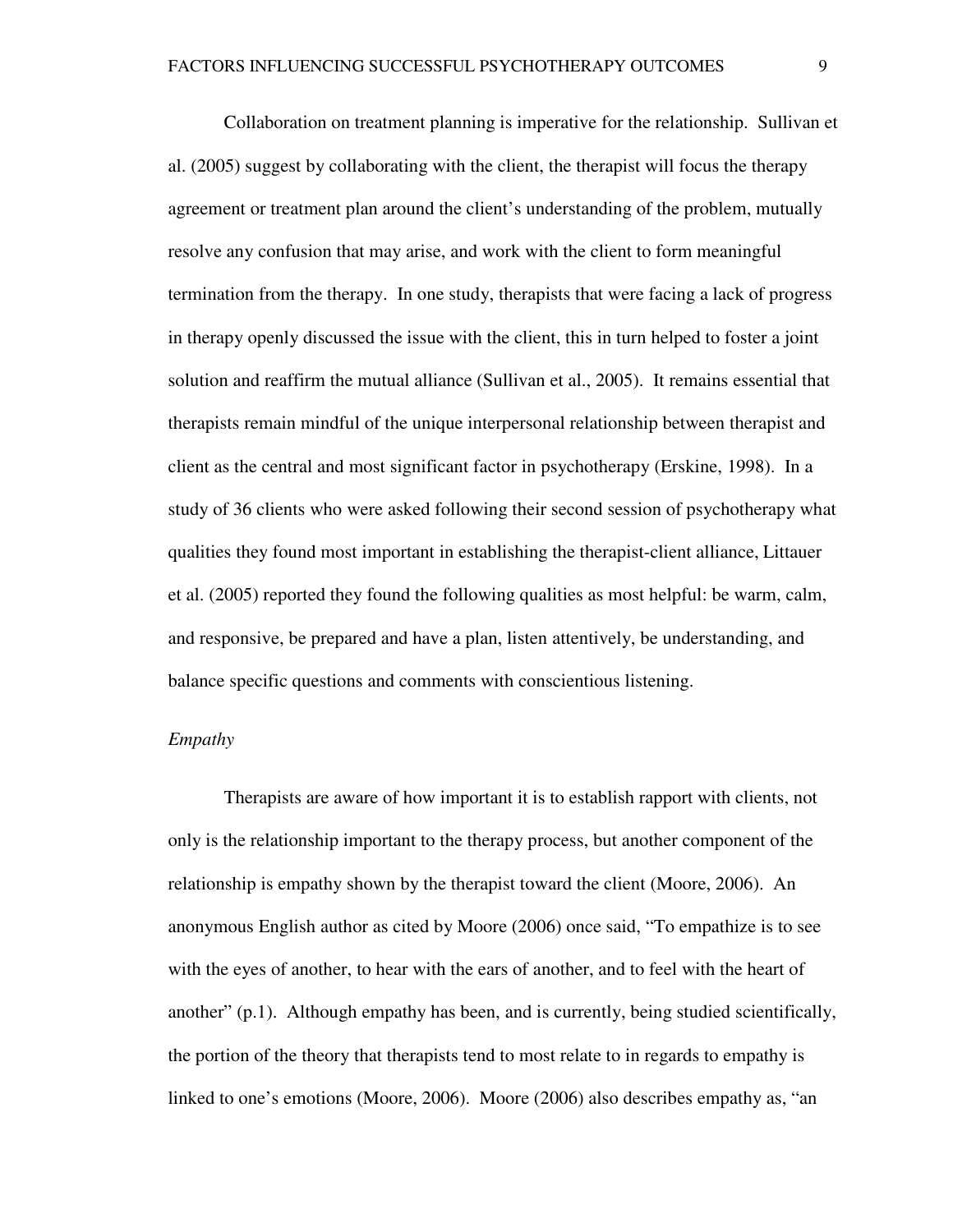emotional state of being which allows each member of a communication dyad to understand how the other is feeling"  $(p,1)$ . Empathy is not only communicated by the words that we speak. Research indicates that a person's emotional state can be expressed without the use of words, and also understood just by tone of voice alone (Moore, 2006).

 There is a long history of the role of empathy in the effectiveness of psychotherapy and the therapeutic alliance (Elliott, Bohart, Watson, & Greenberg, 2011). Empathy and its usefulness was proposed by Rogers and his followers as cited by Elliott et al. (2011) in the 1940s. However, in the late 1970s claims of its effectiveness came under scrutiny by psychotherapist researchers. By the 1990s, empathy had once again resurfaced as a key component in support of increasing rapport and the therapeutic alliance. Empathy has also become so significant that a new field of neuroscience has emerged to investigate its process (Elliott et al., 2011).

 It has been found that psychotherapy is ineffective unless the person delivering the therapy is genuinely caring, empathetic and has the ability to form a solid bond with the client (Carr, 2011). Empathy can be demonstrated in many different ways. A study on attunement, which is part of how empathy is shown, as referenced by Erskine (1998) is a two-part process that begins with empathy, sensitivity, and identifying another's needs and feelings, and then the ability to communicate those feelings back to the other person. It is more than just understanding it is showing that the therapist feels what is being stated.

 Not only do therapists show empathy with words and understanding, it has also been noted by Sharpley et al. (2006) that facial expressions also convey meaning and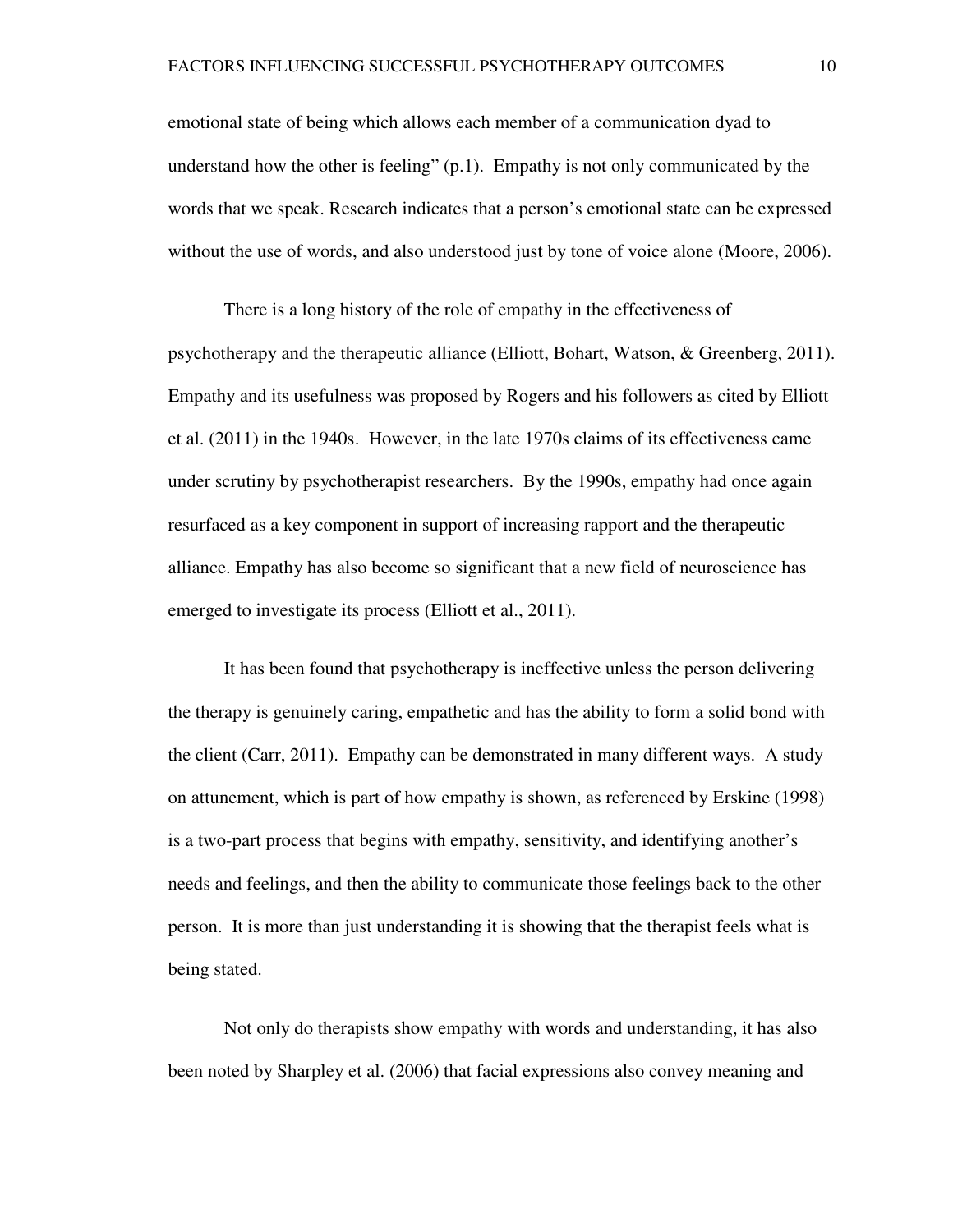have a direct influence on therapeutic alliance. Facial expression is another way that therapists are able to express empathy for what a client is discussing and feeling. As previously mentioned, a therapist's nonverbal behavior has been directly correlated as a powerful means to project a message of caring to the client. Of all the nonverbal behaviors that take place in a session, such as eye contact and posture, Sharpley et al. (2006) suggest that facial expression contributes most to the therapeutic alliance and the feeling of well-being by the client.

Schnellbacher & Leijssen (2009) have also indicated that both genuineness and therapeutic responsiveness increase the empathy that is felt by a client as well as strengthen the therapeutic alliance. A genuine therapist always expresses a sincere involvement in the therapeutic process. They do not put on a façade, but fully participate with empathetic listening. Therapist genuineness may be described as being self-aware, being present and emotionally involved in the client's story, and having a willingness to intentionally and verbally reveal personal feelings, thoughts, views, and facts. Therapist genuineness is an overall inner attitude and relational experience that a therapist expresses to a client (Schnellbacher & Leijssen, 2009). Therapeutic responsiveness, like genuineness, occurs when the psychotherapist recognizes, attends, and empathically responds to the client's needs during a session (Fauth, Gates, Vinca, Boles, & Hayes, 2007).

 It has been shown by Fauth et al. (2007) that poor therapeutic responsiveness can have negative effects on the outcome of therapy, and research suggests that adding therapeutic responsiveness to training of therapists may increase the therapeutic alliance and overall outcome of therapy. It has been recognized that a strong, healthy, meaningful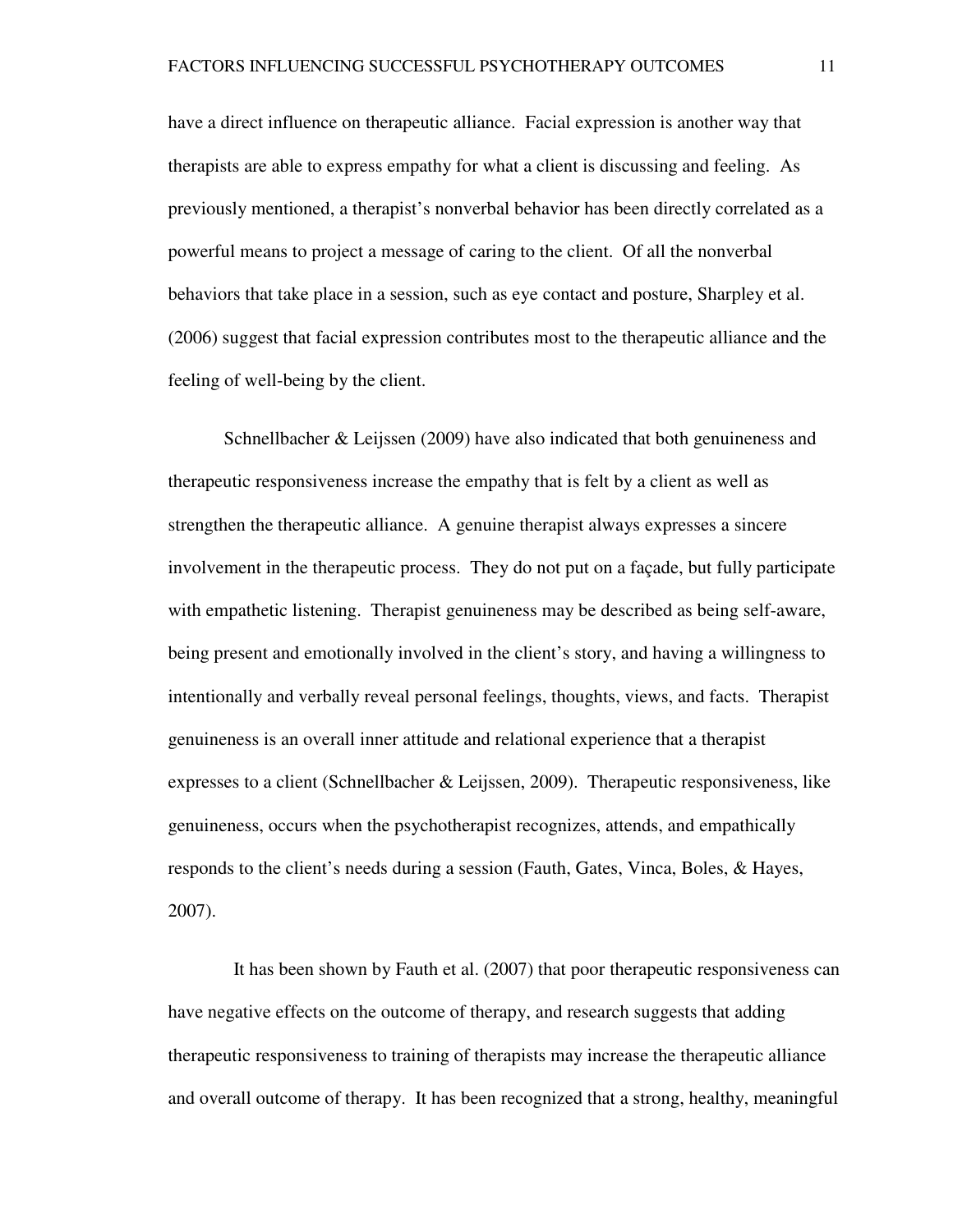relationship provides an environment in which the natural process of healing can take place. If the therapeutic alliance is strong and empathy has been established between therapist and client, healing will occur because of the safe environment that has been fostered (Hoglend, 1999).

## *Experience of the therapist*

Although veteran therapists may disagree, Hersoug et al. (2001) found that experience, professional training, and professional skills do not have a significant impact on the working alliance when rated by patients. The research in this area appears inconclusive in that variables such as age, personality, profession, formal training, years of clinical experience, personal psychotherapy, or amount of supervision do or do not have any significant relationship to the therapist's skill level or the outcome of therapy (Hoglend, 1999). One study did indicate a small positive relationship between the therapist's experience and the quality of the relationship; however, in a more recent study, the therapist's level of experience was not found to be predictive of patient's alliance ratings (Hersoug et al., 2001). It should be noted that the frequency of premature dropout rates of patients from therapy has been more associated with inexperienced than experienced therapists, which could explain the finding that experience does make a difference in the therapeutic alliance (Hoglend, 1999).

 Regardless of background, it has been found that medical doctors and clinical psychologists with many years of training do not consistently achieve better outcomes of therapy than inexperienced social workers or psychiatric nurses (Hoglend, 1999). The review of the literature in this area still stands to be tested, although many of the articles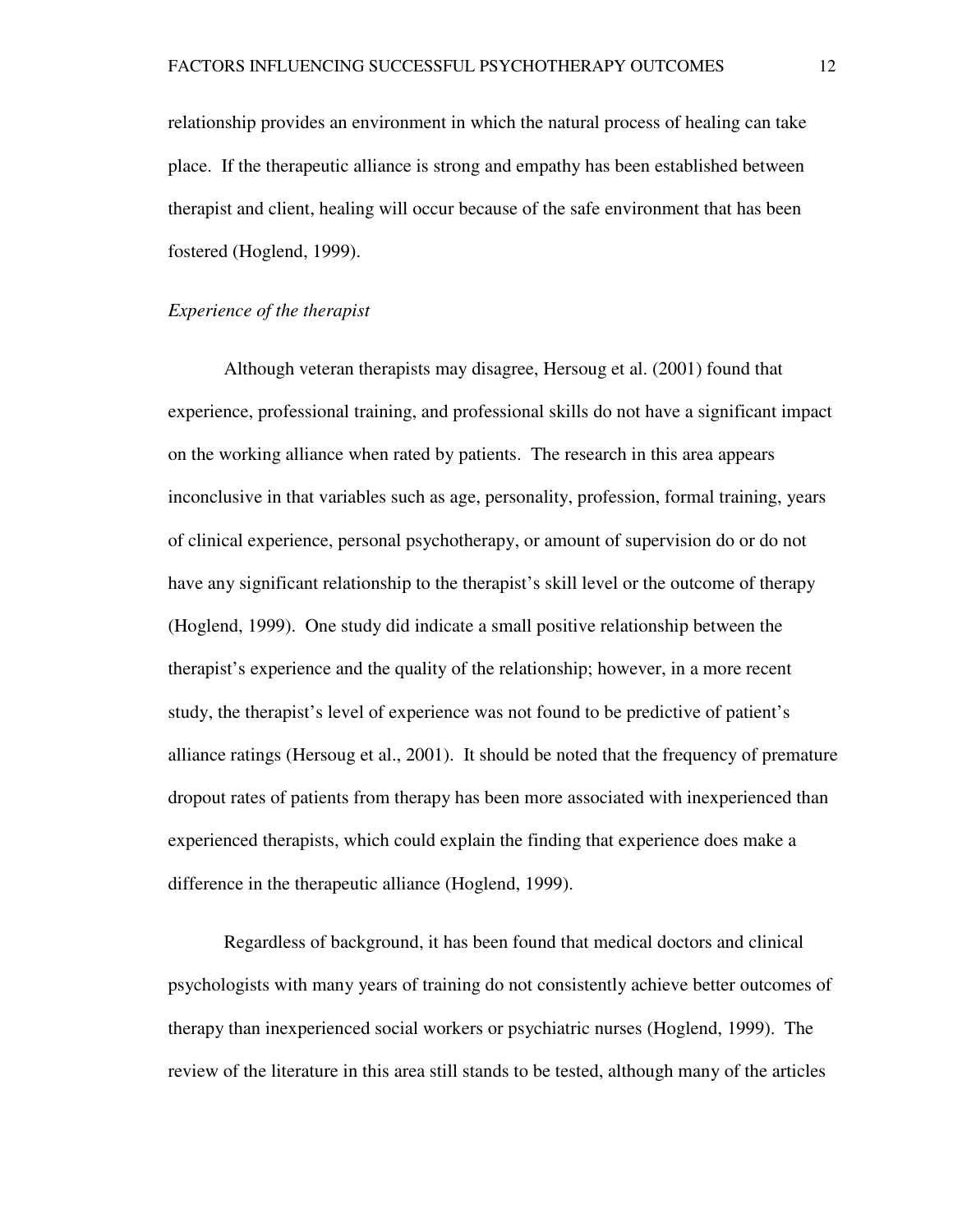continue to reiterate that more experience as a therapist is not a consistent guarantee of a better quality working alliance (Hersoug et al., 2001). It has been found that skillful therapists tend to use techniques that follow certain methods, but even within these methods they continue to remain flexible and open (Hoglend, 1999). Skillful therapists, despite methodology, adjust interventions according to client needs, maintain optimistic yet realistic expectations of their client, and do not intervene in critical, unfriendly, or unclear ways even when confronting difficult issues (Hoglend, 1999).

#### *Therapeutic Modality*

 Different therapeutic methodologies have different concepts and positions regarding the therapeutic alliance. Langhoff et al. (2008) suggest that in client-centered psychotherapy the therapeutic alliance is deemed the primary treatment component, and in psychoanalysis both transference and countertransference are viewed as indispensible treatment factors. At times, behavior therapy can be seen as more automatic and less personal in which the therapeutic alliance tends to be seen as less crucial, yet in order for clients to cooperate and trust in the therapeutic process of behavior therapy, an alliance must first be established. Empirical evidence has suggested that cognitive behavioral therapists, even though technical and directive at times, continue to foster emotional support, empathy, and positive regard in order to form a therapeutic alliance (Langhoff et al., 2008). Numerous studies have concluded that regardless of the therapeutic modality, most approaches can produce positive change and that there is no one superior method for effective therapy (Sullivan et al., 2005).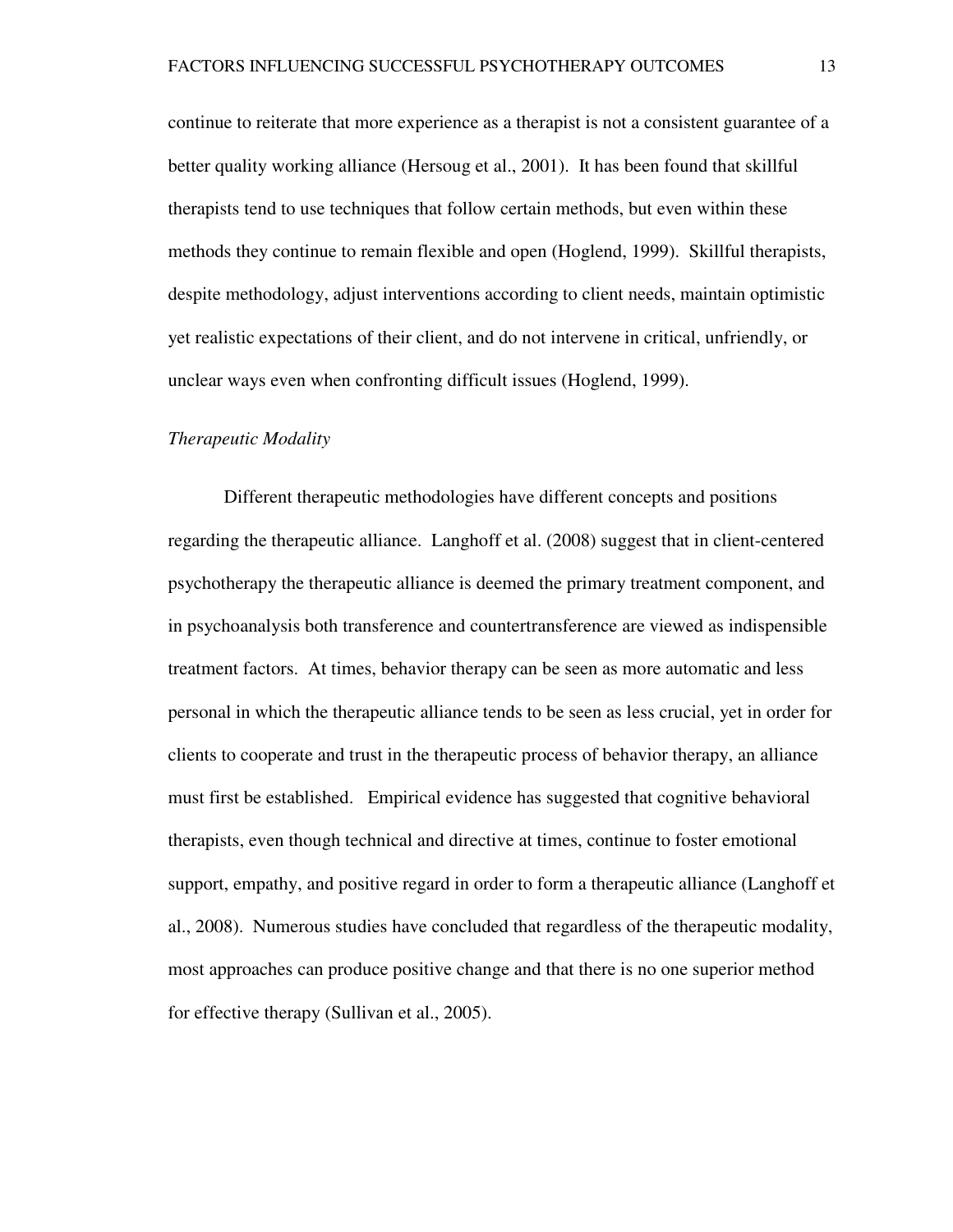Although therapists can be trained to adhere and follow a particular therapeutic method or manual, it does not appear that there is a clear-cut way of improving the alliance through a specific modality (Hoglend, 1999). This could also suggest that treatment methods may underemphasize clinical judgment and leave more room for flexibility. There continues to be a chronic tension in the field of psychotherapy as referenced by Hoglend (1999) to find a balance between clinical judgment, creativity, and flexibility when working with clients. Both current research and clinical experience suggest that knowledge of more than one specific treatment model enhances the therapist's ability and skill, which benefits the client (Hoglend, 1999). Research by Fauth et al. (2007) has indicated that traditional psychotherapy training practices which emphasize the adherence to one particular modality with manual guided techniques does not increase effectiveness of the psychotherapist, which in turn may be detrimental to the therapeutic alliance. As Carr (2011) suggests, when clients are accounting for their improvement they do not emphasize particular treatment modalities, but primarily emphasize the relationship they formed with their therapist.

## *Client Motivation/Personality/Symptomology*

 Past research that has focused on which client characteristics have an impact on the therapeutic alliance, such as a client's motivation level and their ability to form relationships, has shown that these traits and characteristics have an impact on both the alliance and the therapy outcome (Black et al., 2005). It has also been argued by Black et al. (2005) that a client's capacity to form a relationship could quite possibly provide the foundation for the alliance, but it also appears that a therapist's capacity to form relationships is just as important. As in other dyadic relationships such as student/teacher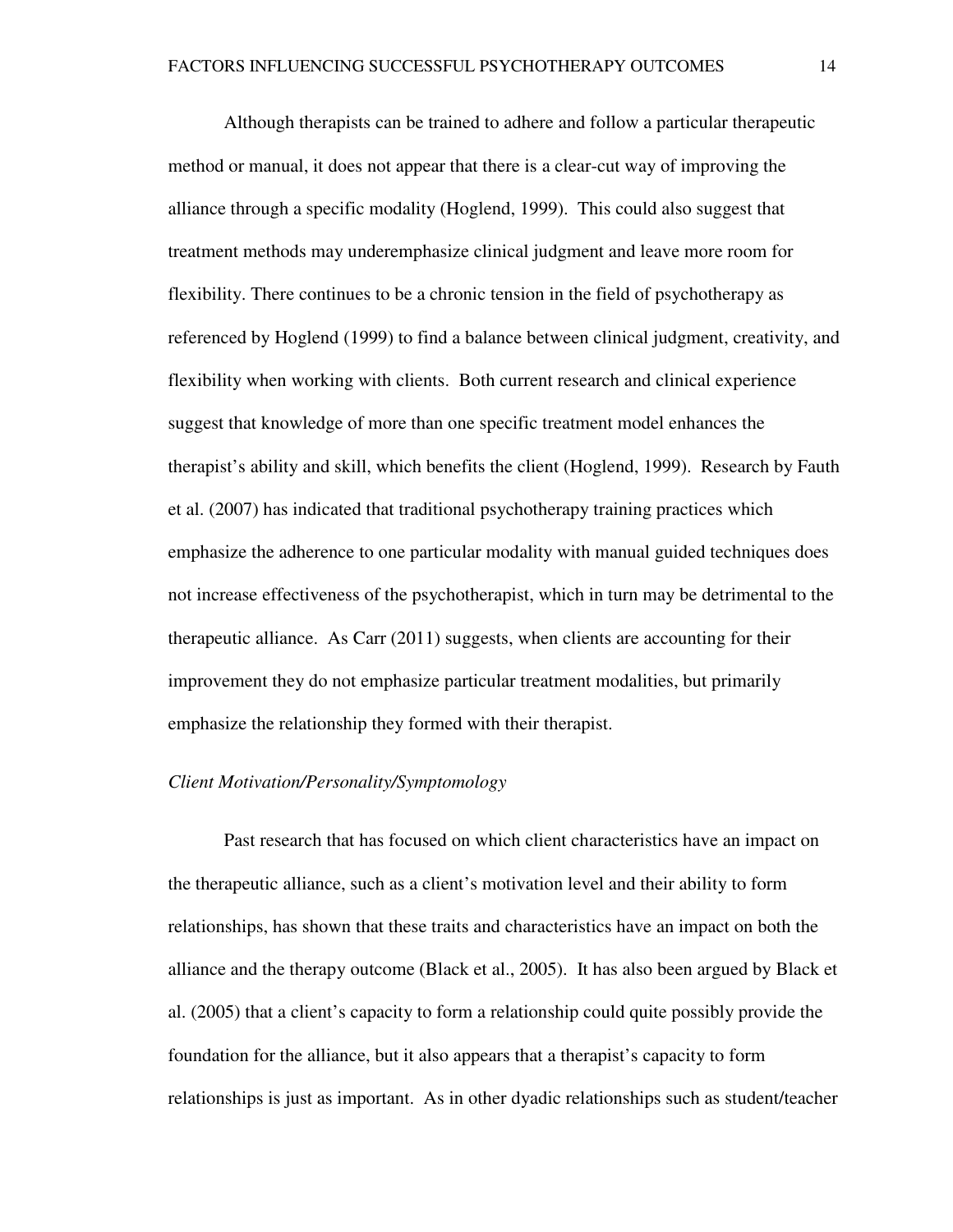or roommates, the overall personality similarity or particular personality traits may have an effect on the nature and outcome of the therapist/client relationship (Coleman, 2006). The client's participation, quality of their interpersonal relationships, attachment, pretreatment expectations, and early therapeutic alliance may have a direct effect on the success of therapy (Summers & Barber, 2003).

The evidence supports the notion that suitable patients who are open and have the ability to establish a positive working alliance with a therapist who skillfully demonstrates a well defined therapeutic method will achieve favorable results (Hoglend, 1999). Suitable clients for therapy are generally characterized by less problematic personality traits, an ability to establish stable relationships, and an ability to verbalize and cooperate. It has been suggested by Hoglend that these clients appear to achieve more successful outcomes from therapy three times as often as less suitable or more challenging clients (1999). One study with a primarily self-selected client sample did strongly indicate that psychotherapy does help those that seek it out themselves (Hoglend, 1999). It has been suggested by Bachelor et al. (2007) that a client with increased symptomology may have a decreased ability to become engaged and work productively together with the therapist. Overall, it appears that the client's collaboration, motivation, personality characteristics, and active involvement in the treatment tasks and formation of the alliance has a direct association with a successful outcome of therapy (Bachelor et al., 2007).

 In conclusion, the review of the literature appears to support the notion that the therapeutic alliance, empathy, experience of the therapist, therapeutic modality, client motivation, personality, and symptomology all play a role in the effectiveness of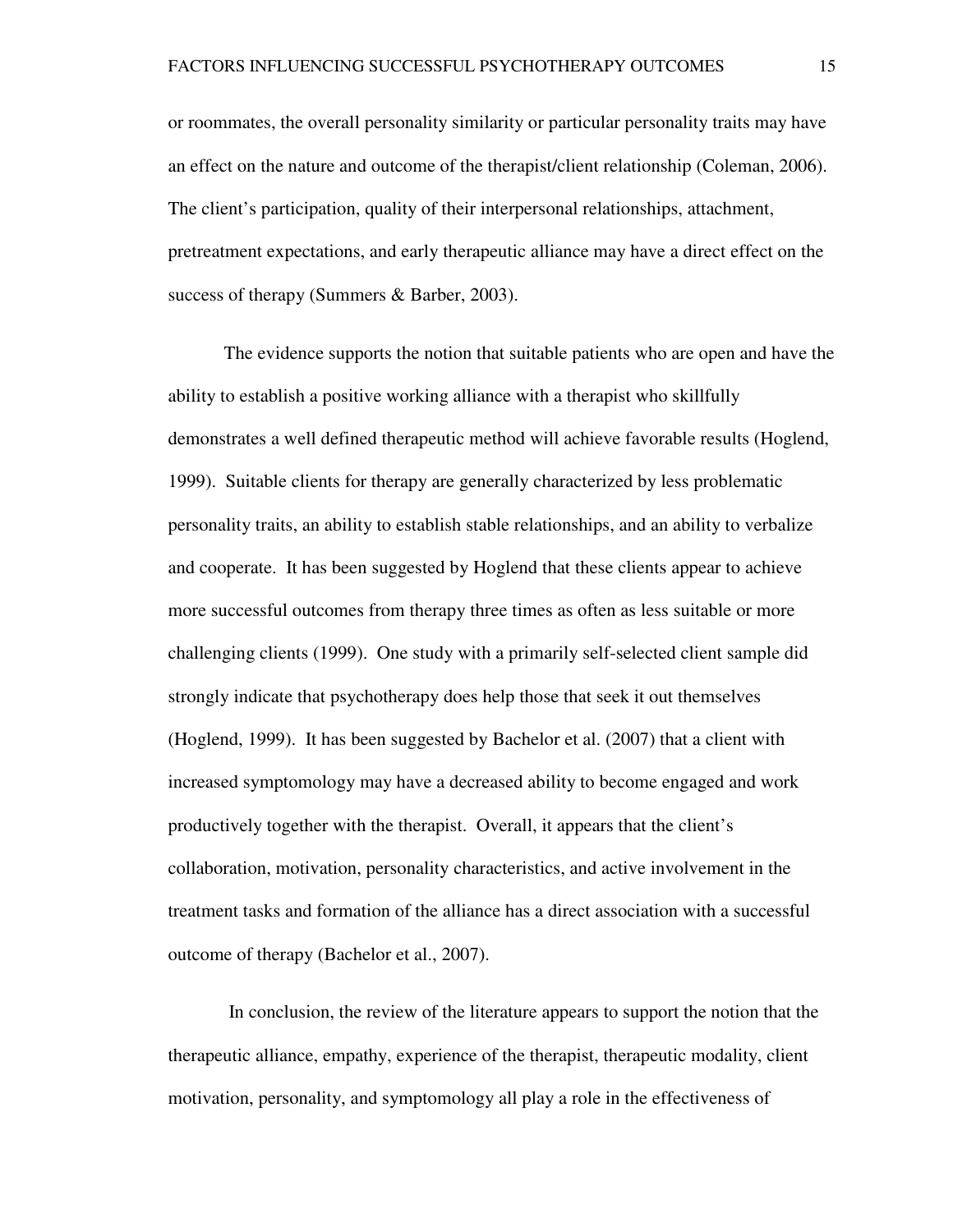successful therapy outcomes. This study is focused on learning common factors experienced therapists identify that contribute to the success of therapy.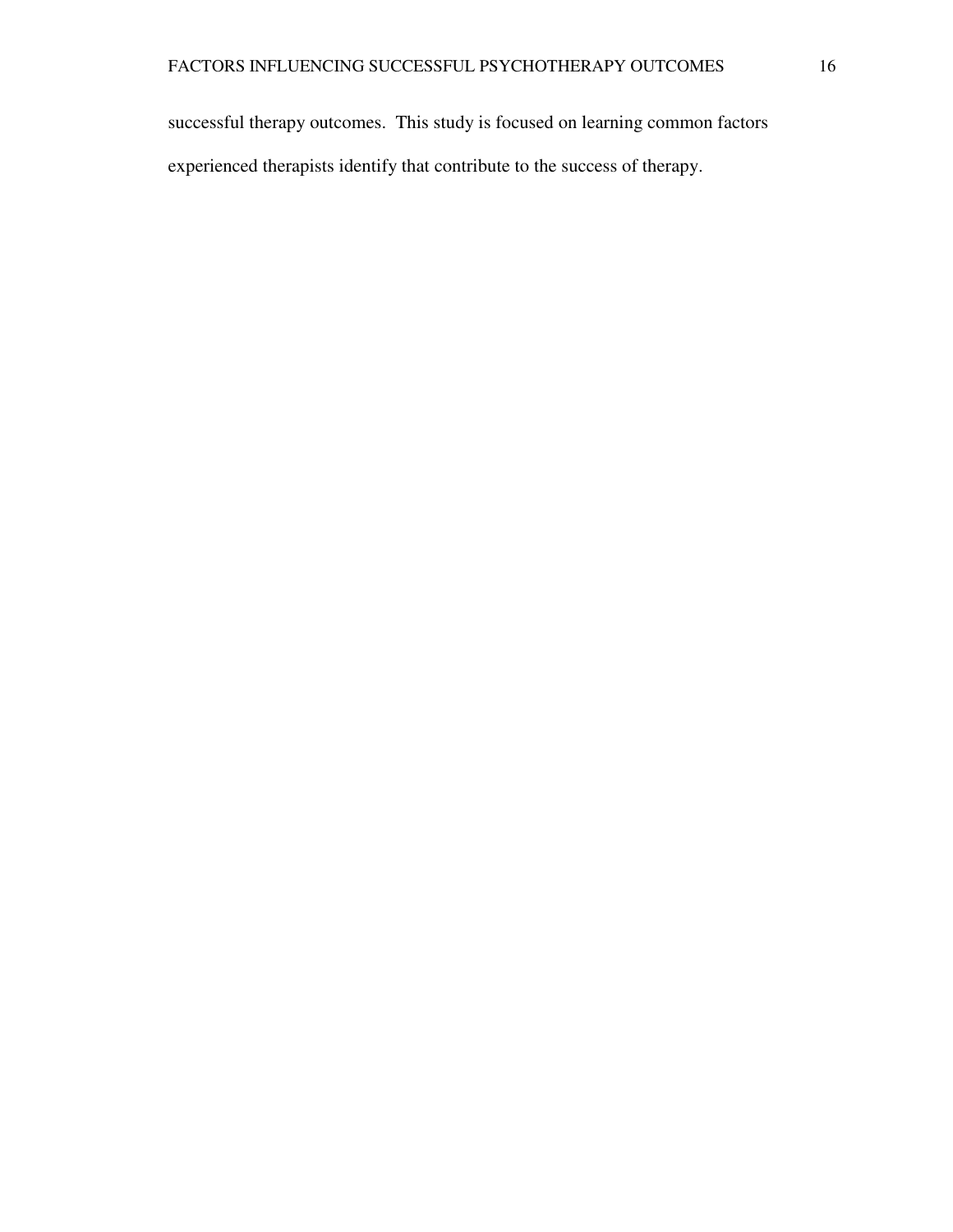## Conceptual Framework

 The conceptual framework for this research study is embedded in the therapeutic alliance theory. As noted in the literature review, the therapeutic alliance remains a constant and invariable force for therapeutic success across all theoretical models (Summers & Barber, 2003). This concept is related to this study, which is an exploratory study of the factors that contribute to the successful outcomes of therapy from the perspectives of the therapist. From the literature, the therapeutic alliance must clearly be established before a client is able to successfully shift throughout the treatment process. Horvath & Luborsky (1993) state that the therapeutic alliance is more predictive of outcome than empathy; however, research results do indicate that when the alliance has been established, clients tend to perceive the empathy shown by the therapist in a much more straightforward way.

 Teyber & McClure (2011) defined the therapeutic alliance as a partnership where both therapist and client agree on shared goals, work together on tasks designed to bring a positive outcome, and establish a relationship built on trust, acceptance, and empathy. Overall, the therapeutic alliance has continually been found to be fundamentally critical to the success rates of psychotherapy. This consistency has been shared between both differing therapeutic modalities as well as with a diverse range of clients (Carroll, Nich, & Rounsaville, 1997). It would appear that the concept of the therapeutic alliance correlates with this research study in that if the alliance is established it will provide an environment in which specific interventions may be administered (Carroll et al., 1997).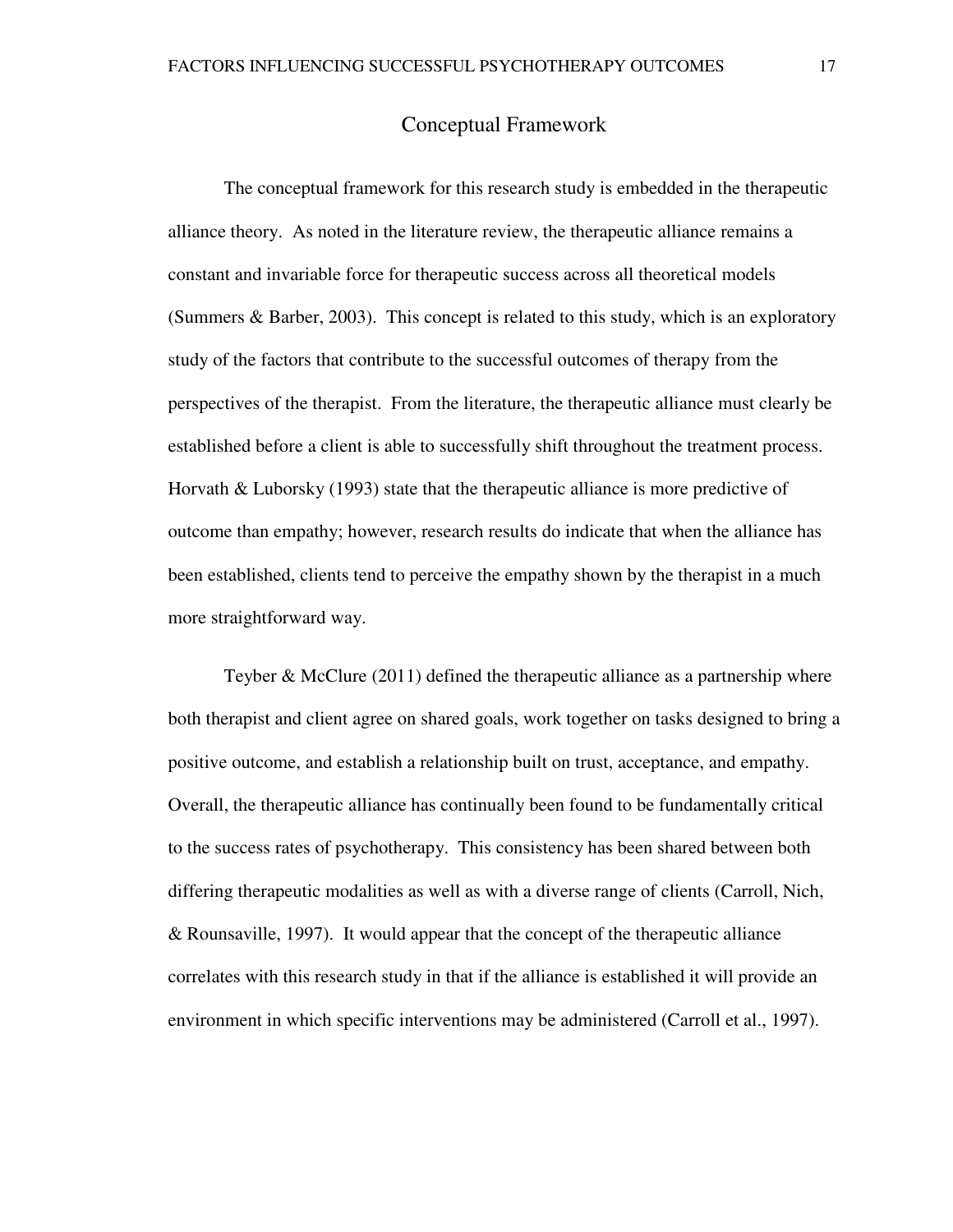Due to the importance of the therapeutic alliance on successful outcomes of therapy, there are at least eleven, if not more, alliance assessment methods and psychotherapy alliance scales that are used in order to measure not only the alliance, but also components that increase the alliance (Horvath & Luborsky, 1993). These tools have been created by those with differing therapeutic modalities, yet continue to have many of the same underlying factors. These assessment tools, although not the same, do hone in on some key aspects of the alliance including collaboration, willingness to invest in the process, shared or agreed goals, capacity to form relationships, acceptance, and active participation (Horvath & Luborsku, 1993). As Horvath & Luborsku (1993) suggest we have many studies that focus in on the impact of the quality of the alliance and successful outcome, but less that concentrate on specific therapist techniques that improve the relationship. This notion is not surprising in that psychotherapy involves such integrated processes that it is difficult to separate exactly what factors contribute to successful outcomes and exactly when (Horvath & Luborsku, 1993). It may be concluded that many factors clearly contribute to successful psychotherapy, and that this research study aims to only discuss a few of the many possibilities.

 This study strives to more fully understand what other factors contribute to the already theoretically established therapeutic alliance and empathy. If the therapeutic alliance is intact, and empathy is shown, does the experience of the therapist, the therapeutic modality used, and the motivation, personality characteristics, and symptomology of the client matter? The research on the therapeutic alliance suggests that all other contributing factors aside, if an alliance is made therapy will be successful (Summers & Barber, 2003).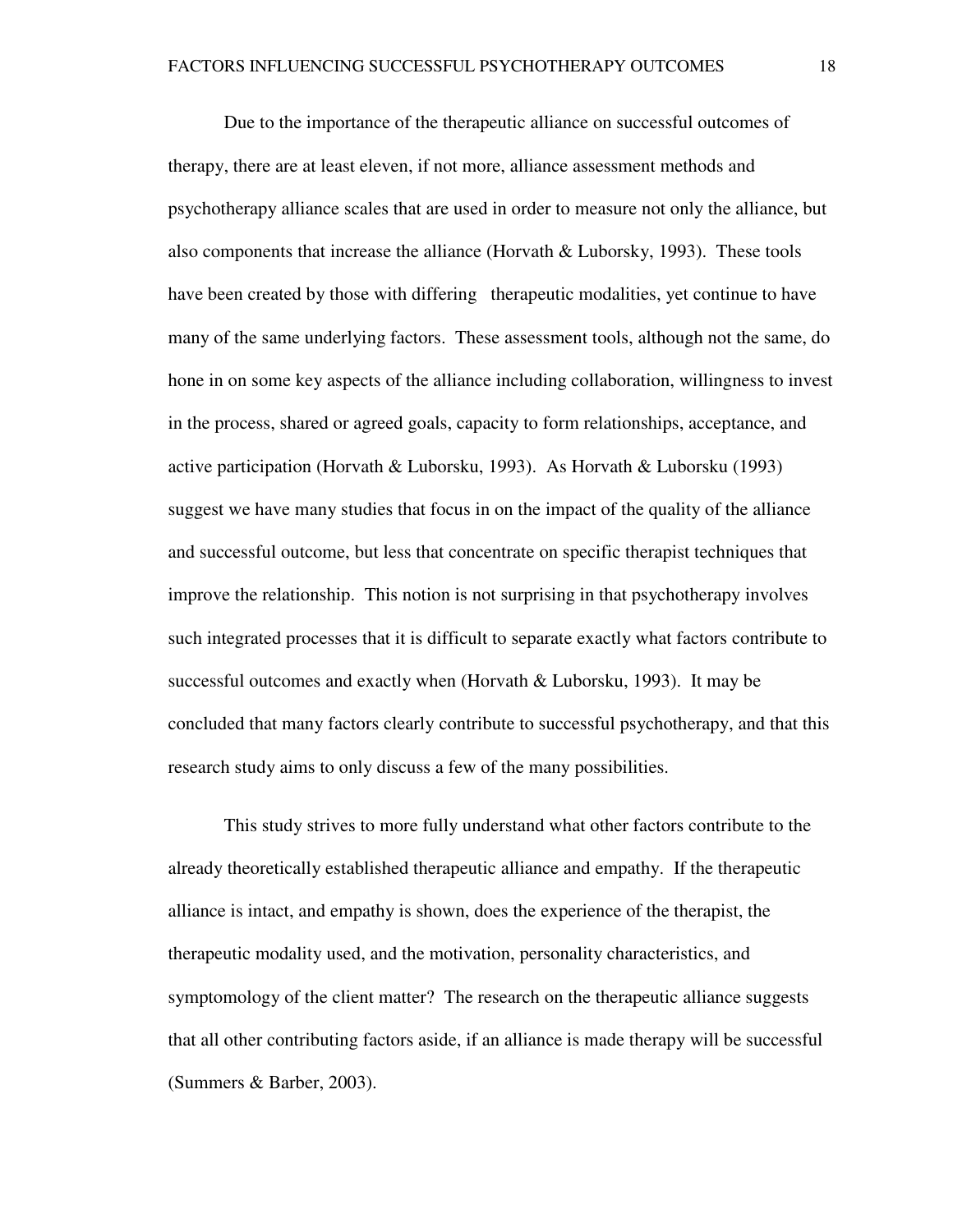In summary, the conceptual framework for this paper is the therapeutic alliance theory which is seen as the most positive factor in outcome success. The interviews that will be completed for this project will aim to address not only the research question, but also more fully explore what additional factors increase successful therapeutic outcomes.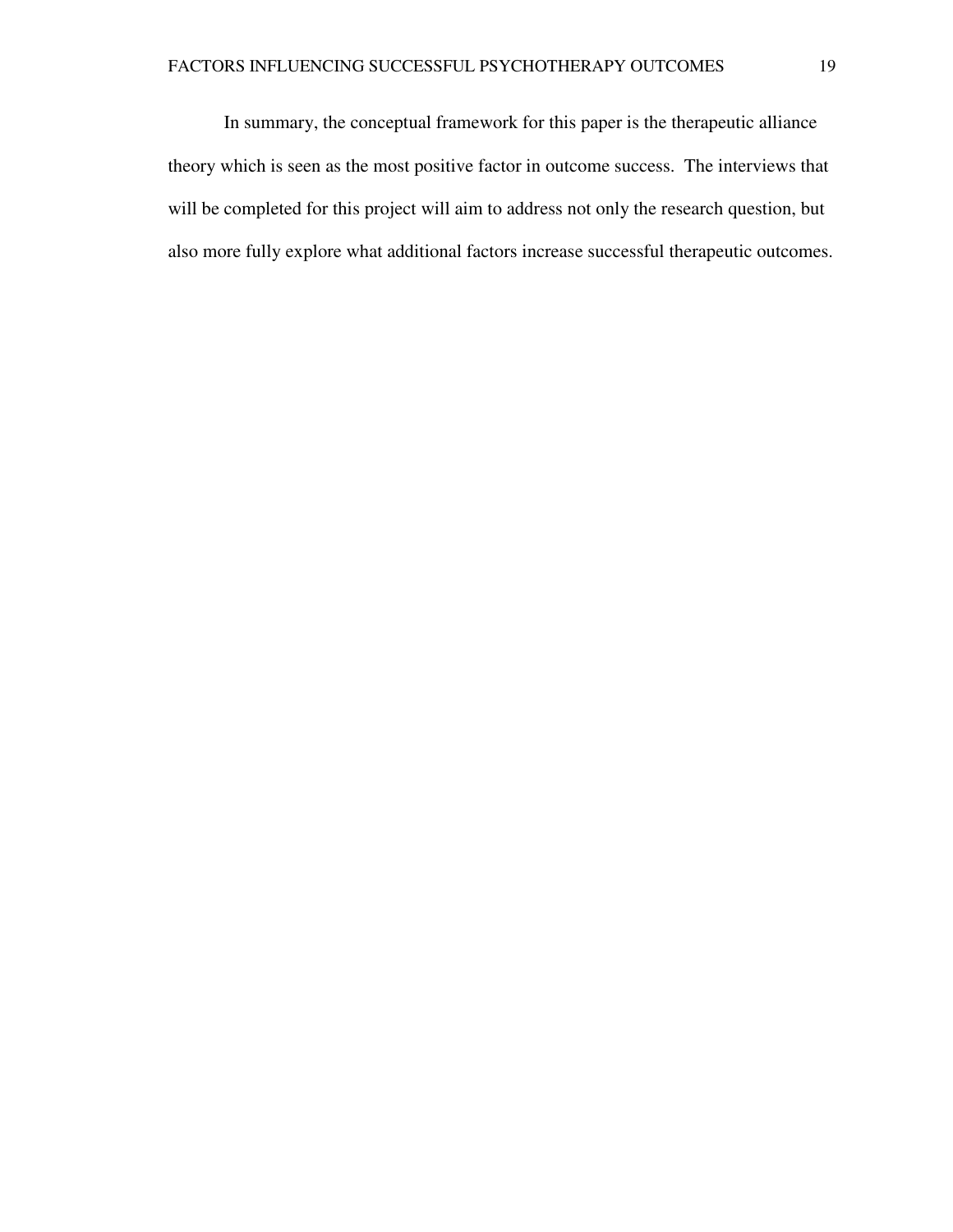## Methods

#### *Research Design*

 This was an exploratory study with a qualitative research design which examined the impact of the therapeutic alliance on positive therapy outcomes, as well as several additional factors that influence successful outcomes involving the role of empathy, experience of the therapist, therapeutic modality, client motivation, client personality characteristics, and client symptomology.

#### *Sample*

 The sample for this study was 12 current LICSW's practicing individual psychotherapy with adult clients. The sample used was a nonprobability snowball sample (Berg, 2009). The researcher contacted 4 current LICSW's in the field to see if there was any interest in participating in the study. In turn they asked others if they would want to participate. A large number of potential participants both called and emailed the researcher. Although the researcher appreciated the overwhelming support for the study, it was decided that 12 participants would be the maximum amount due to both time and availability restrictions. In effect, the sample came from a chain of referrals all meeting similar criteria (Berg, 2009). Of the participants, 50% have their own private practice, and the remaining participants worked for various mental health clinics.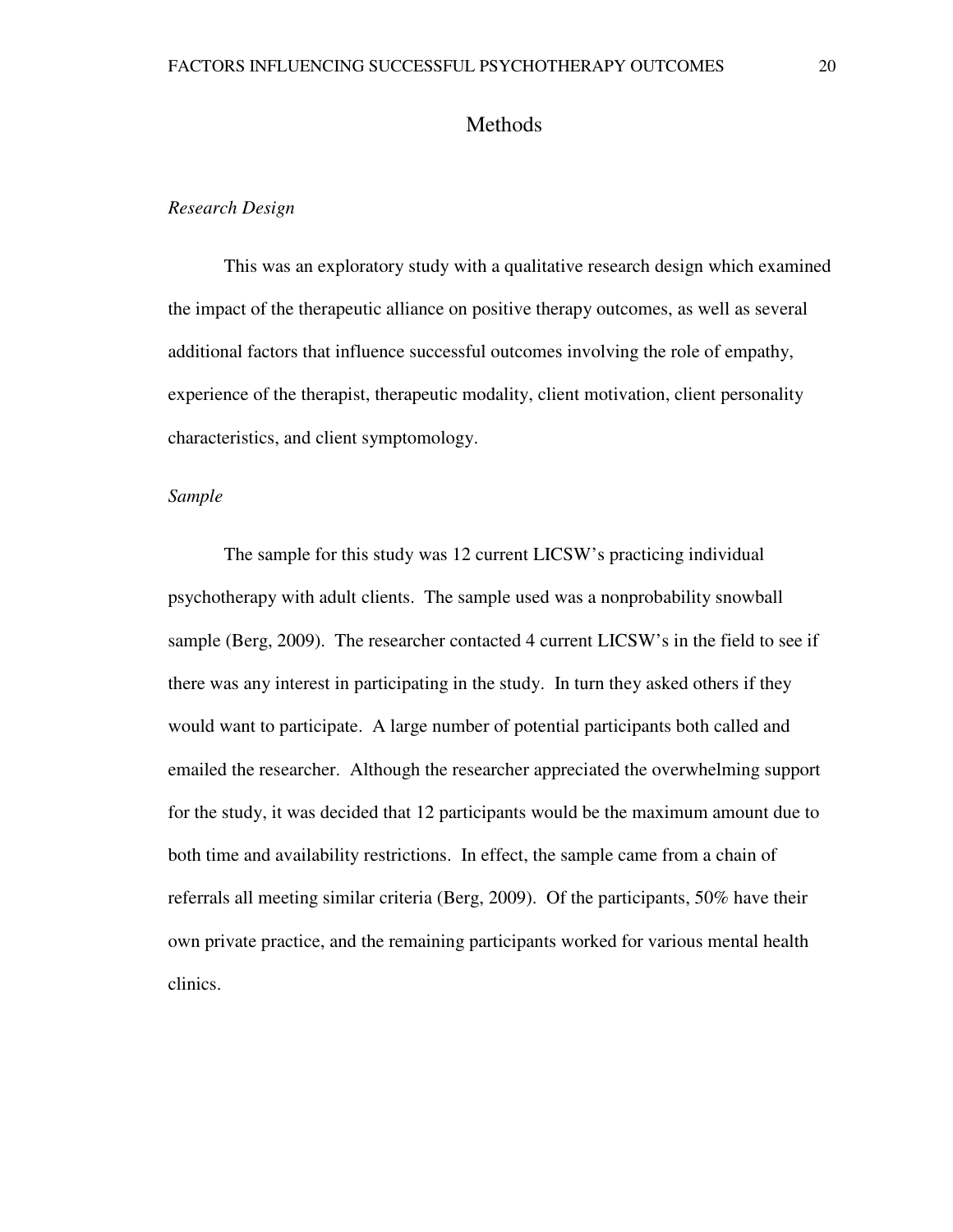## *Protection of Human Subjects*

 The participants of this study were each given detailed consent forms outlining the study (Appendix A) and all of the measures were taken to ensure confidentiality. For interviews conducted by telephone, the consent form was mailed prior to the interview, and participants signed and returned. The participants were informed of the risks and also that there were no direct benefits for participating in this study. The interviews were audio taped, transcribed, and locked in a secure file cabinet. The participants were informed that both the audiotapes and transcriptions would be destroyed by June 2012. Participants were informed that their participation was voluntary, they may skip any questions they did not wish to answer, and they were able to stop the interview at any time. Participants were encouraged to call both the researcher and the researcher's advisor should any questions arise.

#### *Data Collection and Analysis*

 The data collected for this research was obtained over a 5 week period, and the average length of the interviews lasted 25-50 minutes. Although the researcher made every effort to do the interviews in person, due to limited time and availability of the participants, five of the interviews were done face to face, with the remaining seven done over the phone. Out of the twelve participants, one whose information is included in the study does primarily work with children. This information was unknown to the researcher before the interview began. After careful consideration it was decided that the results of the data collected from this interview would remain in the study because the main ideas discussed were reflective of working with clients of all ages, not just children.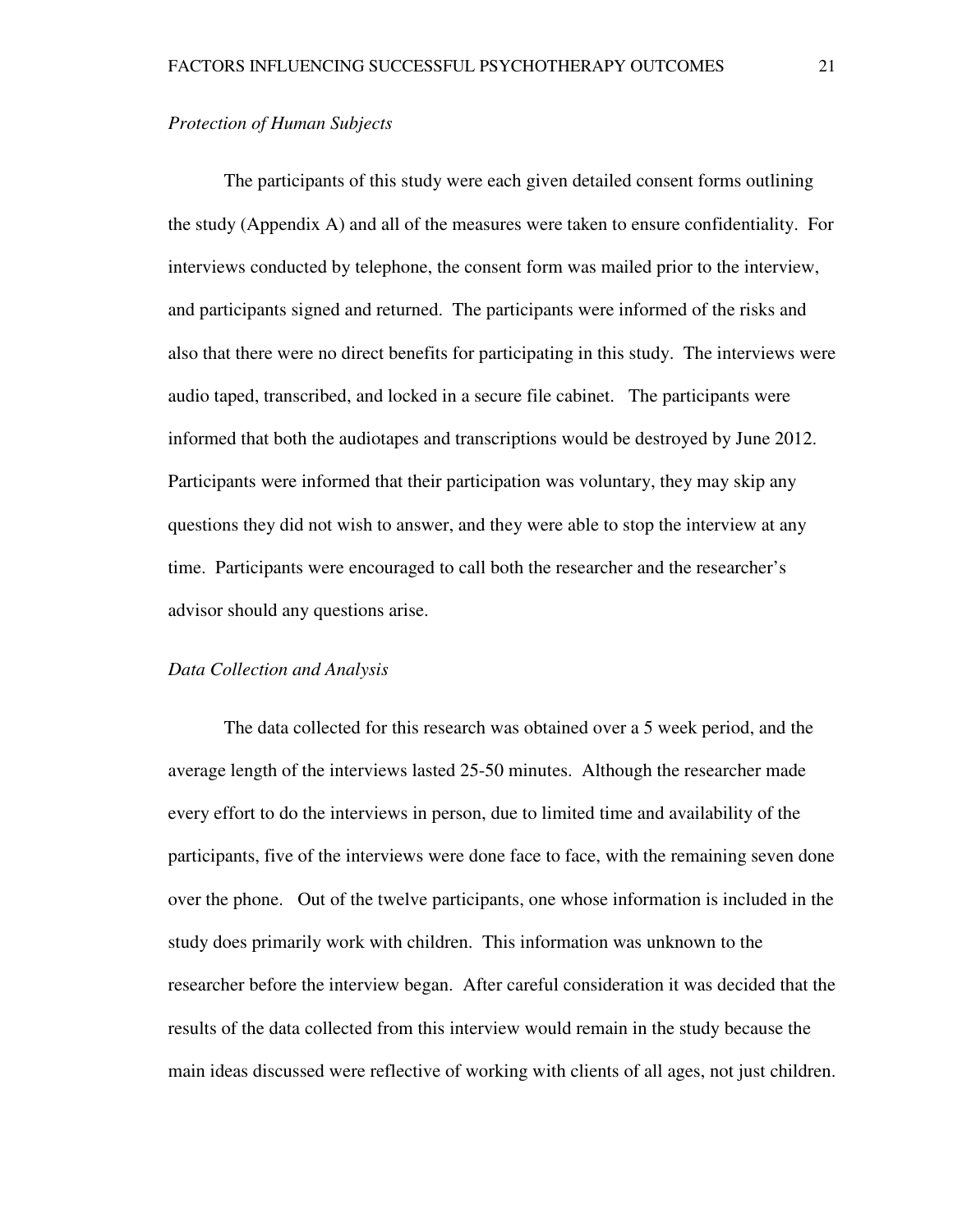The interviews were transcribed and then prepared for content analysis. Content analysis as reported by Berg (2009) is a comprehensive and systematic assessment and interpretation of certain material in order identify patterns, themes, biases, and meanings. The raw data was then open coded for different themes that emerged from the interviews (Berg, 2009). After all data had been coded and themes had emerged, it was organized into different categories that reflected what had been reviewed in the literature (Berg, 2009).

 In the beginning of each interview three demographic questions pertaining to gender, years of experience, and theoretical modality were asked followed by ten interview questions (Appendix B). Out of the ten interview questions, half also included intentional probing questions in order to draw out more information from the participant. The data was analyzed for common themes relating to the therapeutic alliance, empathy, experience of the therapist, therapeutic modality, client motivation, personality characteristics, and client symptomology. Common themes were then coded into categories to reflect what had been reviewed in the literature. Specific examples and quotes were also extracted in order to better understand the perspective of the participant and how their experience was consistent or not consistent with past research.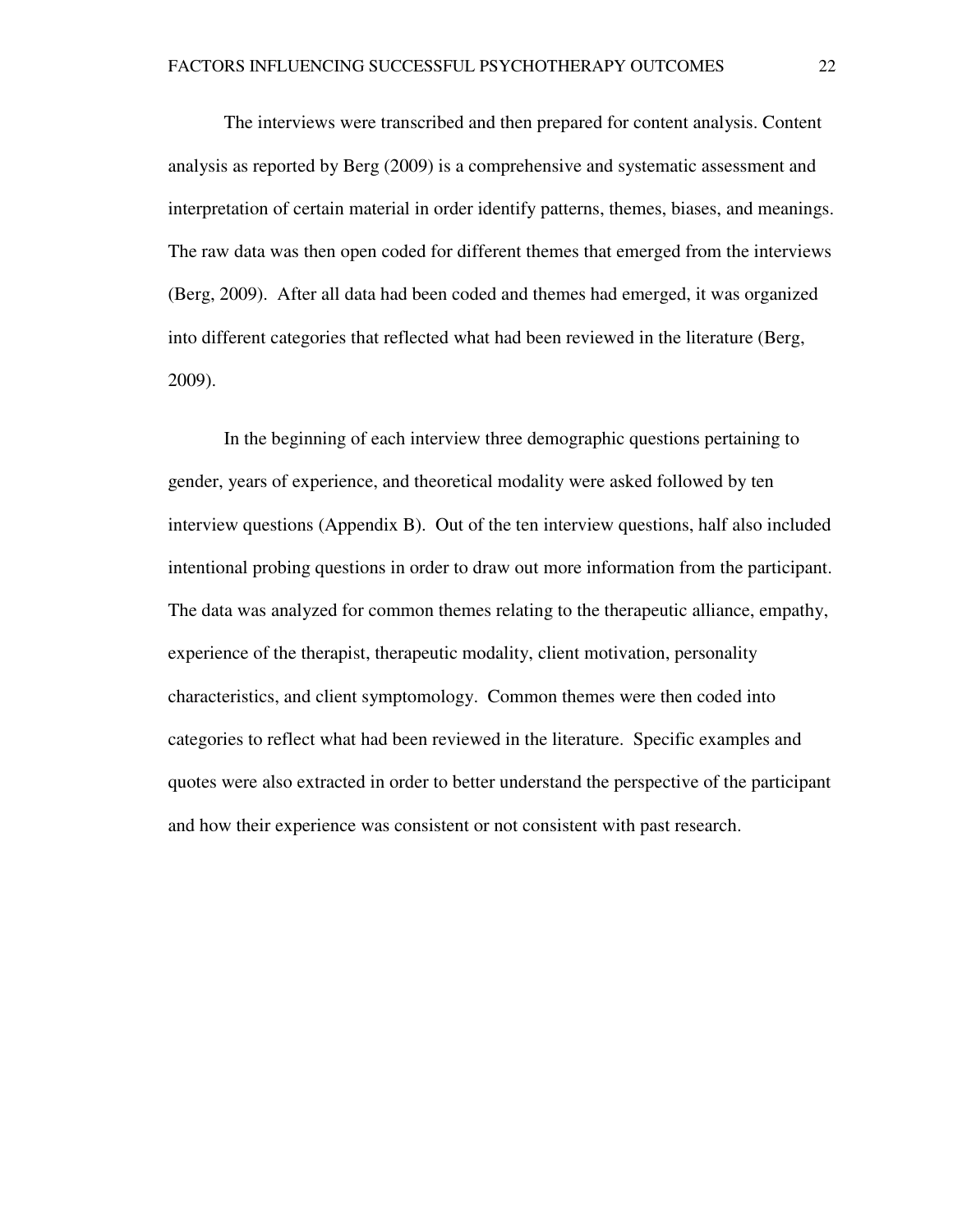### Results

## *Interviewee Characteristics*

 The three demographic questions obtained for the study were: the gender of the interviewee, the interviewee's years of experience practicing individual psychotherapy as an LICSW, and the theoretical modality the interviewee used. Of the twelve interviewees in the study, ten were female, and two were male. Experience of the therapist ranged vastly between eight months to thirty-nine years.

 With reference to the theoretical modality used by interviewees, only one of the twelve stated that he "exclusively" used one specific modality with all clients he saw, and also mentioned he only took on clients that would benefit from Cognitive Behavioral Therapy. Of all the interviewees, eleven out of twelve made reference to using Cognitive Behavioral Therapy techniques and half of the interviewees made reference to using Dialectical Behavioral Therapy techniques. Four out of the twelve interviewees made reference to using a Psychodynamic approach. Overall, eleven out of the twelve interviewees stated they use an eclectic and integrative approach depending on the client's symptoms, but all appeared to have a basic understanding of several different types of theoretical modalities. One female interviewee stated, "I use psychosocial therapy especially in the beginning because it follows the social work model and encompasses many different areas of the client's life." Several other types of therapy were also mentioned, including Supportive Therapy, Solution Focused Therapy, Narrative Therapy, Task Orientated Therapy, Strength Based Model, Stress Model, Motivational Interviewing, Hypnosis, and Holistic methods.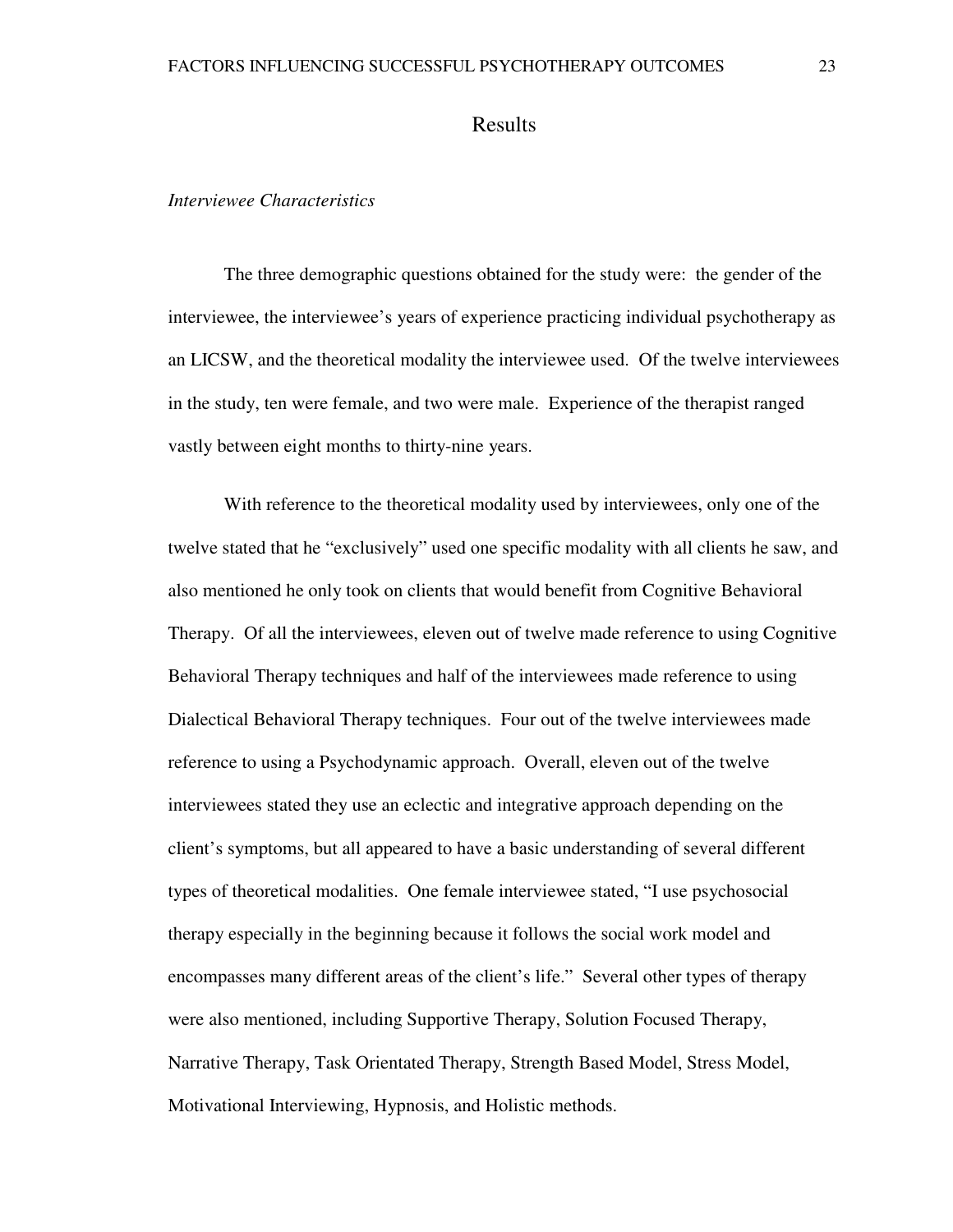*Interview Item Analysis*

## **What factors do you believe contribute to the therapeutic alliance? Probe: How long does it take to make an alliance with a client? Probe: How do you know when you have formed an alliance?**

 The interviewees agreed that starting where the client is at and being able to address what the client wants with an open approach is one of the main factors seen as fostering the therapeutic relationship. Another common theme that emerged was not only the client's willingness to do therapy, but also their level of motivation for change. One interviewee stated, "Clients need to first of all be in a place where they are ready to attend therapy…" Overall, the interviewees showed agreement on the factors they believe, from their perspective, contribute to the alliance, such as showing interest in the client's concerns, being approachable, relaxed, conversational, and demonstrating warmth. In addition, interviewees agreed that clients need to feel that they are heard, validated, and respected. One interviewee stated, "Clients who believe their therapist likes them or feels warmly toward them do better in therapy than when clients feel things are very sterile." The ability to create a collaborative relationship and interaction was also a common theme, as well as the personality of both the client and therapist needing to complement one another. One interviewee stated, "I really think people have gut feelings and there is chemistry between people." Another interviewee noted that "…you have to fit in order to get an alliance."

 When discussing how long it takes to form an alliance with a client, one interviewee stated, "It depends on what you are going to call an alliance, an impression is made the moment you meet them and it's just building from there, but it starts the second you meet them." Although many of the interviewees agreed that the formation of the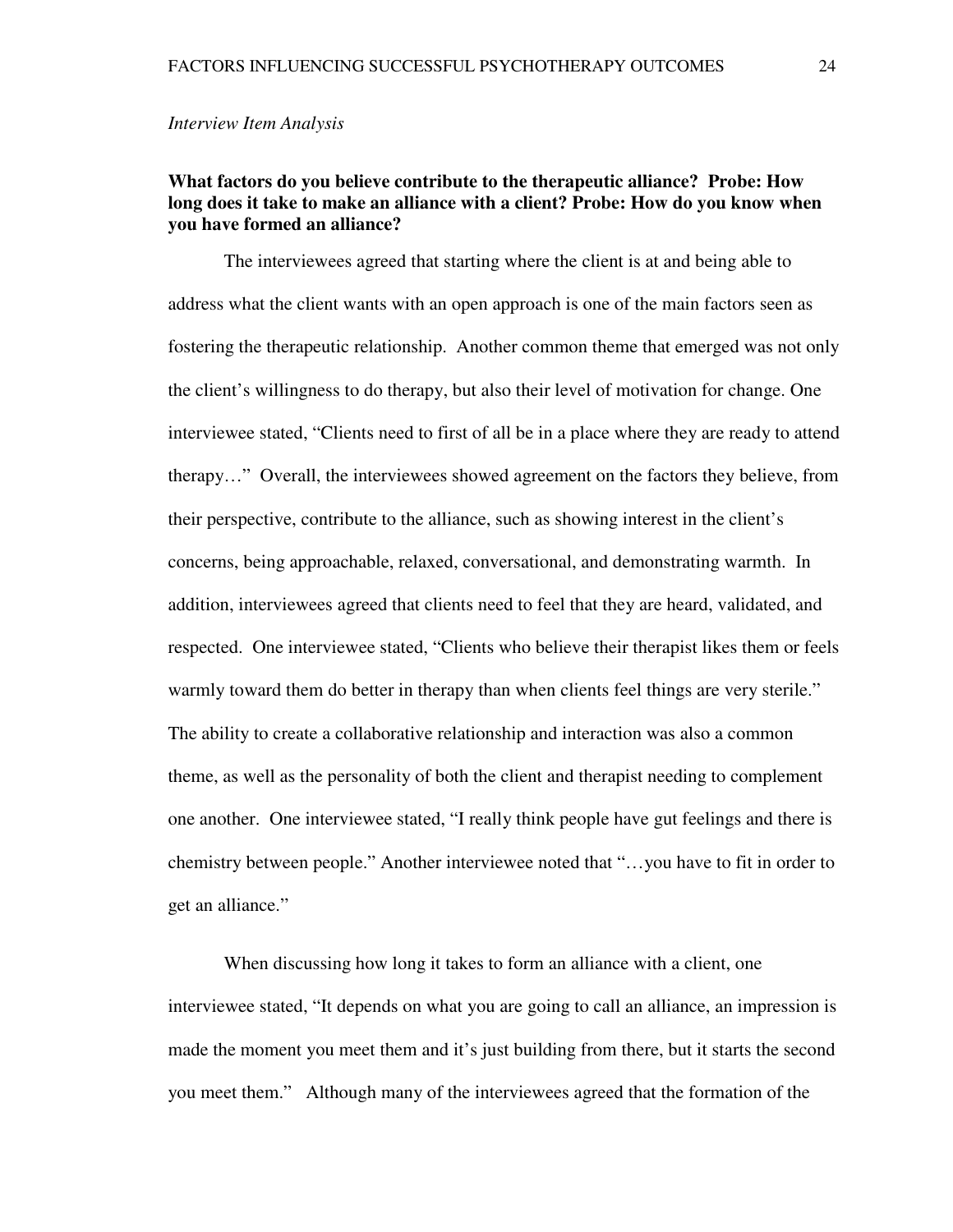alliance can happen within the first session, seven out of the twelve gave an average of 2- 4 sessions for the client to really feel comfortable, trusting, and have an alliance with the therapist. One of the interviewees suggested that it can take between 4-6 sessions and another suggested between 3-6 months.

 Overall, interviewees agreed that a client's willingness to share and be forthcoming was one of the main ways in which the therapist measured therapeutic rapport. Another common theme among interviewees was when they had the feeling of being more comfortable and connected with the client during a session, that's when they knew rapport had been established. One interviewee stated, "I don't feel successful if I don't connect with a client, this is also how I measure if we have formed an alliance, because if I can't connect I don't feel like I can do good work." Other common characteristics interviewees looked for when trying to measure therapeutic rapport were the client's body language, their ability to recall previous sessions and apply past work to the current session, their willingness to be involved in the treatment planning process, and when clients show up on time and look forward to coming to therapy. One interviewee described doing therapy with a client where the relationship has not been formed like this, "I feel when you don't have an alliance it's like playing a game of chess where one person is avoiding or trying not to answer a particular question."

## **What other factors do you believe contribute to successful therapy? Probe: Can you list a few?**

From the interviewees' perspective they believed being grounded in a particular type of therapy is important, as well as using evidence based approaches to help increase successful therapeutic outcomes. The interviewees agreed that receiving advanced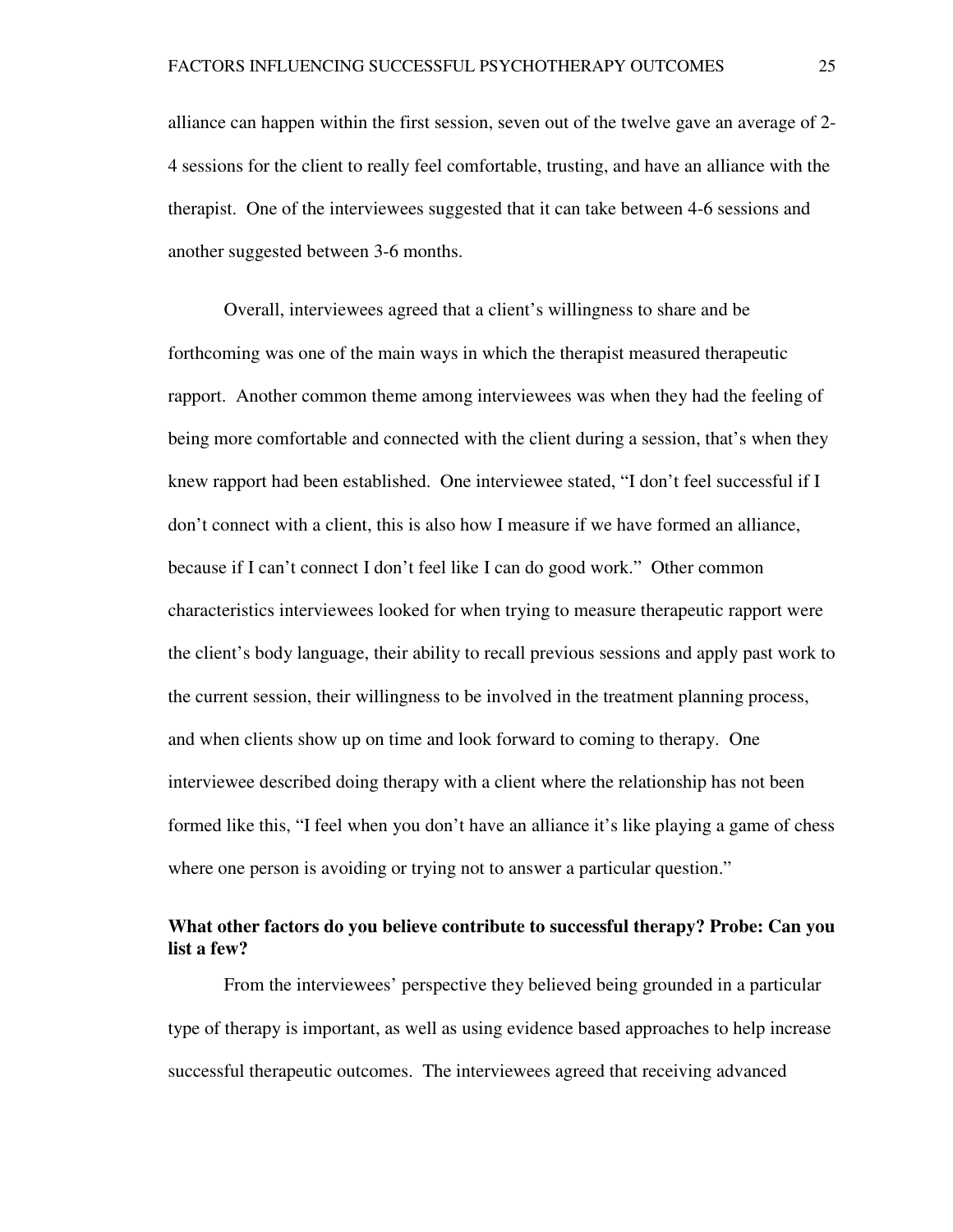training, being open to new ideas, and getting good supervision are also imperative. One interviewee stated, "…not being complacent, going to trainings, reading books, expanding your skills and ways of thinking, using consultation, and recognizing your own countertransference," all help to foster successful therapy outcomes.

 The interviewees felt that having clear treatment plan goals that are consistent with the client's goals is essential to successful outcomes, as well as setting both short and long term objectives. Another theme that is related to setting clear goals is also a continued check in with clients to make sure they like the direction the therapy is going and that they feel comfortable. Overall, nine out of the twelve interviewees mentioned the client's motivation to change when answering this question as a main contributing factor to a successful therapeutic outcome. One stated, "Client's have to have the willingness to be vulnerable and want to see the change for them, not for other people, but for themselves."

 Other factors that contribute to successful therapy mentioned include: being collaborative, teaching skills and giving tangible assignments, consistency of the therapist, higher number of sessions, client's personality, and client's ability to feel safe. The interviewees also mentioned the client's level of insight as a contributing factor to successful outcomes, as well as outside support and financial resources.

#### **How do you show empathy toward your clients?**

 All of the interviewees referred to using body language as one way in which they show empathy. Facial expressions and eye contact also were mentioned by the interviewees. One interviewee stated, "It's very visual, being attentive, looking like you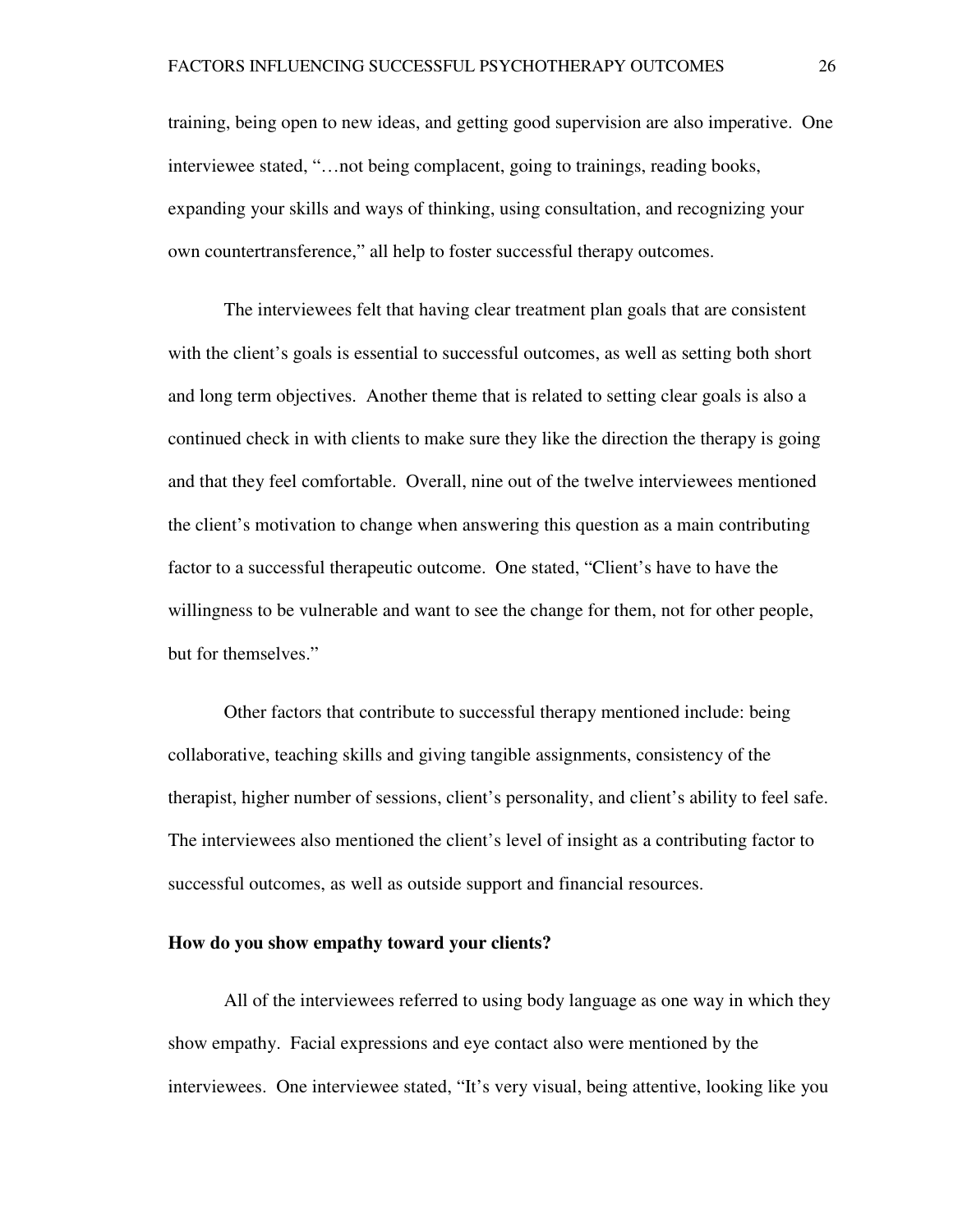care, having expressions on your face; I think people can instinctively tell when you are with them." Active listening is another common theme, reflecting back to the client, using phrases like "that must be really difficult," not only stating that you understand, but being able to explain how you understand. Being genuine, validating, clarifying, present, and mindful during each session also contribute to showing empathy toward clients. One interviewee stated, "The less you speak when trying to show empathy the better, just listen." The interviewees implied that there is a time and a place for self-disclosure and overall it appeared to be used infrequently. It is used; however, when clients are having a hard time expressing themselves or when it appeared to be a helpful teaching tool. One interviewee stated, "I use self-disclosure when appropriate, because people want to see you as human, and it's a way to show that I am not perfect which I think helps them feel validated."

#### **How does experience of the therapist increase successful outcomes in therapy?**

When it comes to experience of the therapist increasing the odds of successful therapy outcomes, seven of the interviewees do *not* believe you need experience to be successful, whereas five of the interviewees believed it increases the rate of success. Of the seven who did not believe you need experience, many still believed as the years went on that they became more confident in what they were doing, but do not feel they were any less effective when they were just starting out. One interviewee stated, "I have learned it's not really about your book knowledge, it's about really being able to connect with people." There was agreement that it is important that you follow a therapeutic modality, but new therapists can be just as helpful as more seasoned ones. Of those who thought that experience was not a critical factor in success agreed that life experience,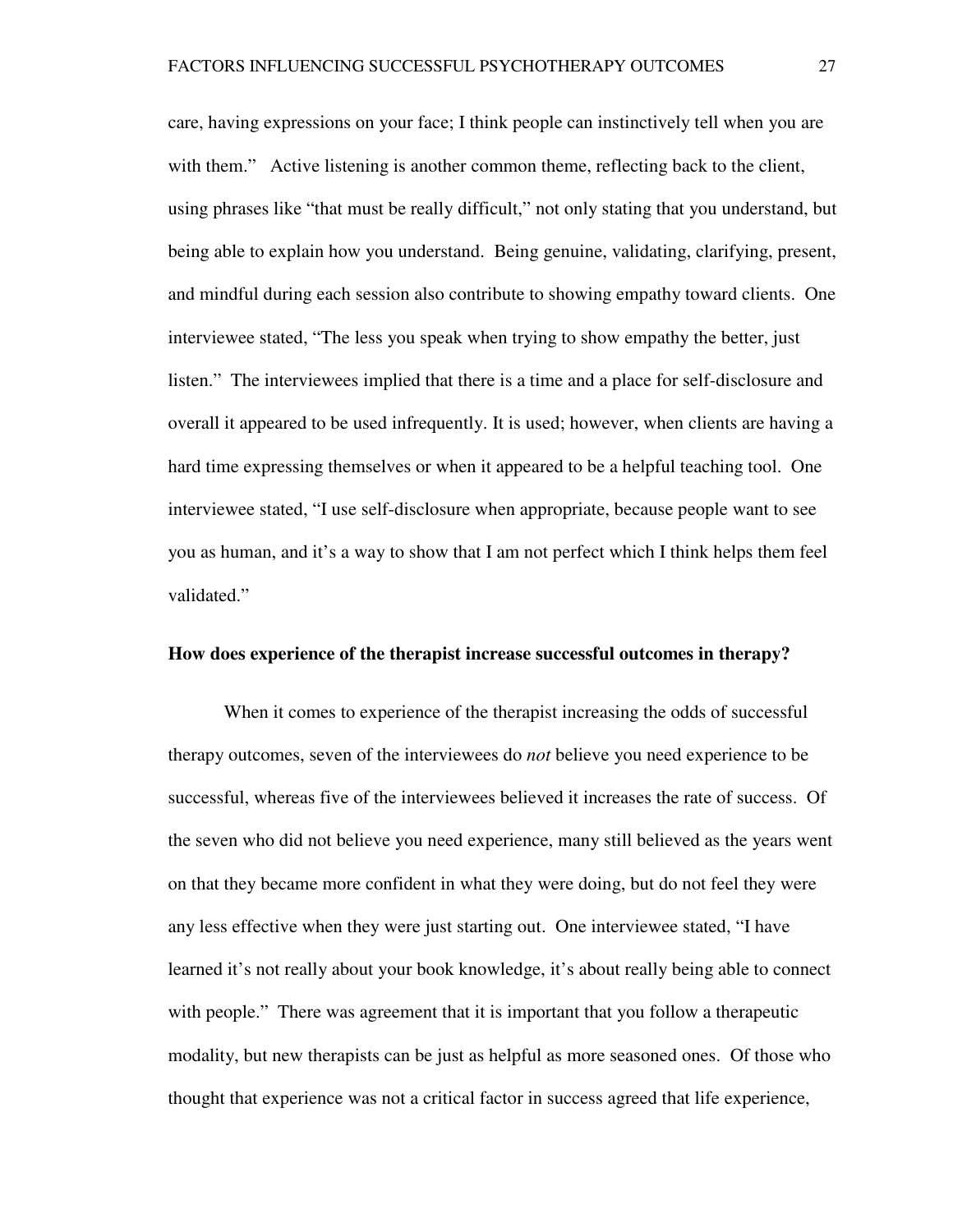relationship building skills, being in touch with your own feelings, the ability to be empathic and communicate, as well as present and loving are all natural attributes that help increase successful therapeutic outcomes. One interviewee stated, "…for certain kinds of problems you need experience, but in order to be effective at helping someone feel better about their problems, which I think is so much what therapy is, that [therapy] requires a degree, or a lot of experience…"

 On the other hand, five of the interviewees conclude that experience of the therapist increases successful therapy outcomes. One interviewee stated, "I can see the difference between where I started and where I am now, you have to be taught a model and get feedback on how you are working with your clients." Another interviewee stated, "I think it helps, although that does not mean that someone right out of graduate school can't be successful, but I do believe experience increases the odds and increases the possibility for change." All interviewees in this group did recognize that therapists have to start somewhere, but do not feel that just listening is sufficient. One interviewee stated, "I think without experience it can be dangerous at times and can have side effects just like a medication, if you open up people's wounds and you don't help them navigate through them then it can actually cause more problems than what you are able to solve."

### **Can therapy be successful without an alliance?**

 All of the interviewees agreed that forming an alliance is imperative to producing a successful therapy outcome. As one interviewee stated, "In the short term I think it's possible, but in order to make long term changes, it can be very difficult." One of the interviewees did make reference to the fact that some of your relationships may not be as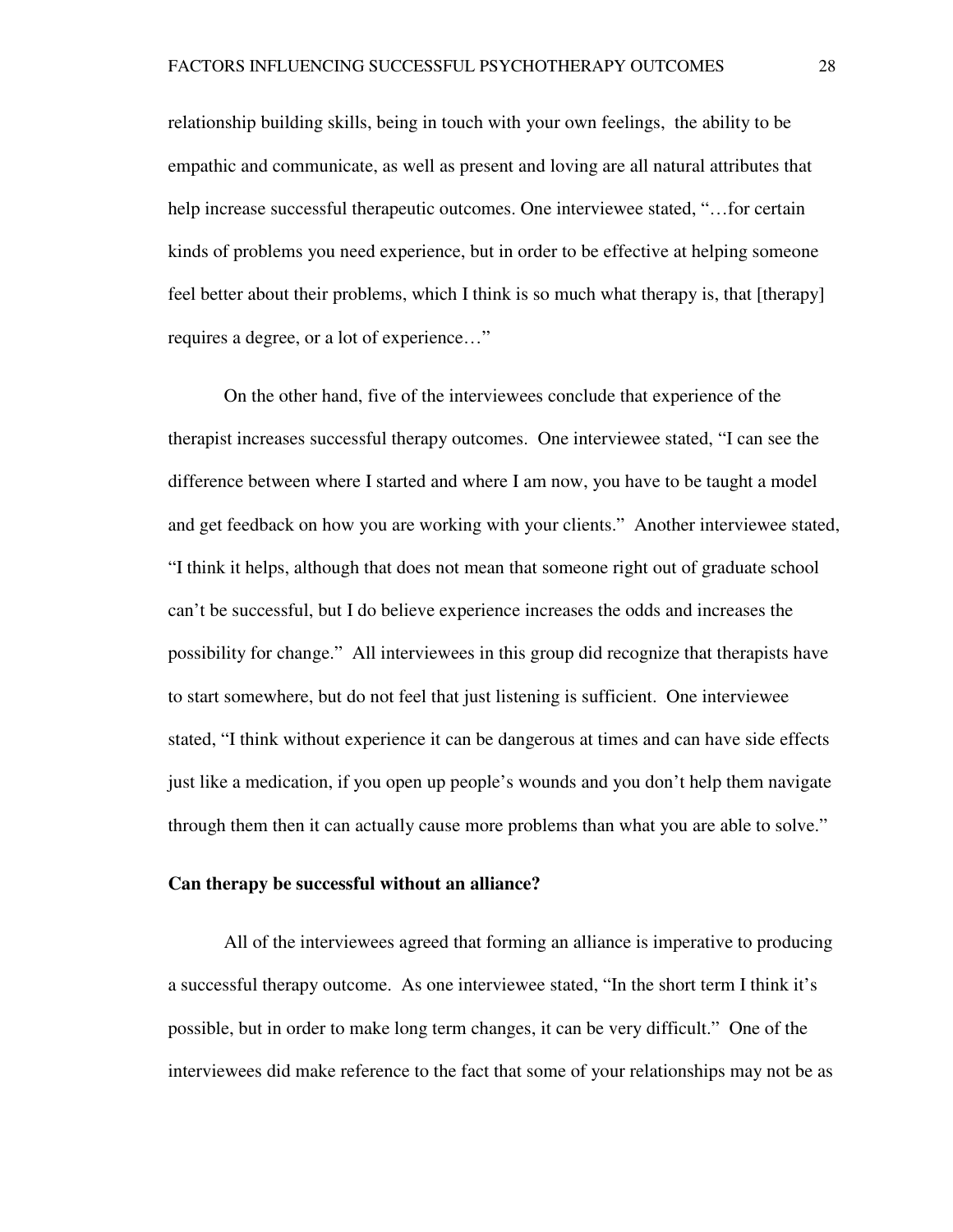strong with some of your clients, but having some form of a relationship is essential even when just trying to teach skill building, or when working with a client that does not relate to others well.

#### **What clients do better in therapy than others?**

Overall, the interviewees agreed that those clients who are motivated and willing to do the work to make positive change will have the best success rate for lasting results. "A client that is willing to do the work, even if it's scary work…," is how one interviewee stated it. Another stated, "The ones that are more motivated, want to be there, can tolerate discomfort, and really look at their thoughts and behaviors..." Interviewees also agree that clients who are healthier, have increased cognitive abilities and have less severe symptomology will have more successful outcomes. One interviewee stated, "Highly motivated, and frankly the less intense, and less severe the problem, the more likely a successful outcome."

 Another common theme that emerged was the subject of voluntary versus involuntary clients and how it influences success. The interviewees made reference to court-ordered clients and/or mandated clients who made minimal gains from attending psychotherapy sessions. Interviewees also described less successful clients as those who were coming to therapy to please others, or those who were referred by a primary doctor or psychiatrist with no investment in the therapeutic process.

## **Is therapy more successful when a particular theory is used? Probe: Do you use a particular type of therapy when dealing with particular symptoms?**

Out of the twelve interviewees, eleven believe that therapy is more successful when theories and certain modalities are used. It became clear that all of the interviewees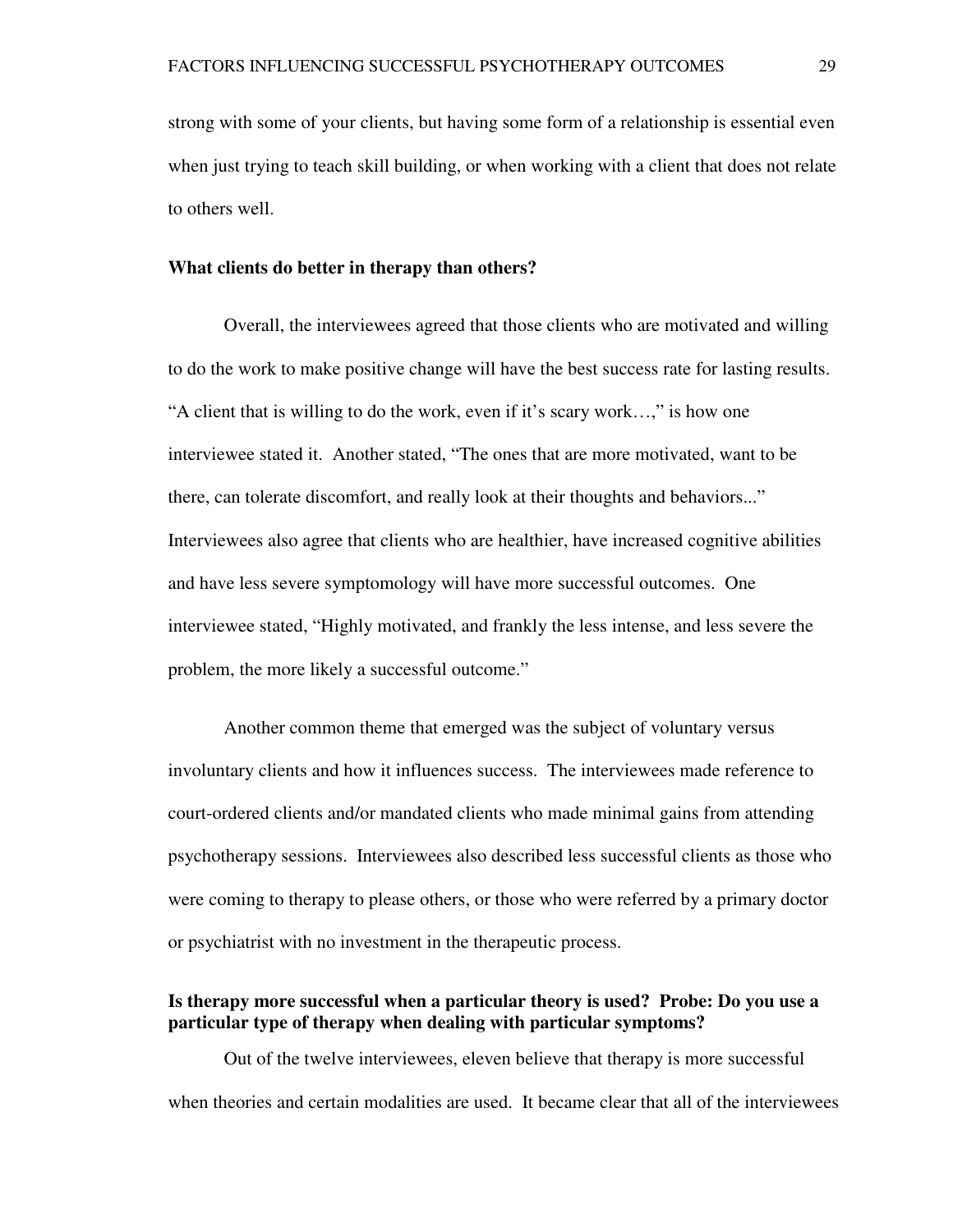have general guidelines they have used when dealing with particular symptoms, but still use an eclectic approach in most sessions. Only one respondent adhered to a particular theory stating, "I believe so, and I would say CBT." Another interviewee responded with, "If you're not going about it [therapy] the right way then you are not going to be successful, so you have to use some theories, you have to use the right kind of therapy with the symptoms the client is having." Yet another interviewee reiterated that, "The diagnosis really does inform the treatment…," and another brought up the fact that evidence based practice has clear results that have been proven to work. The one interviewee that stated, "No" to this question felt that success was more dependent on the client's personality, symptoms, level of motivation, and beliefs, than when a specific theory was used to treat those symptoms. Another contributing factor to the interviewees usage of particular theories on the treatment plan, especially those with evidence based research such as CBT and DBT, is in part due to the guidelines insurance companies put forth for reimbursement, this was referenced by the interviewees.

## **How do you measure success with a client? Probe: When or how do you know a client is done with therapy or has been successful? Probe: Do you measure success differently for different clients?**

All of the interviewees agreed that success is measured by how the client feels they have succeeded. If clients feel they have been successful in making change, learning new behaviors, learning something new about themselves, have increased coping skills, and have fewer symptoms of their mental illness, then the goals have been accomplished. Out of the twelve interviewees, eight stated that reviewing the treatment plan is helpful in maintaining and increasing success, and when clients feel they have made progress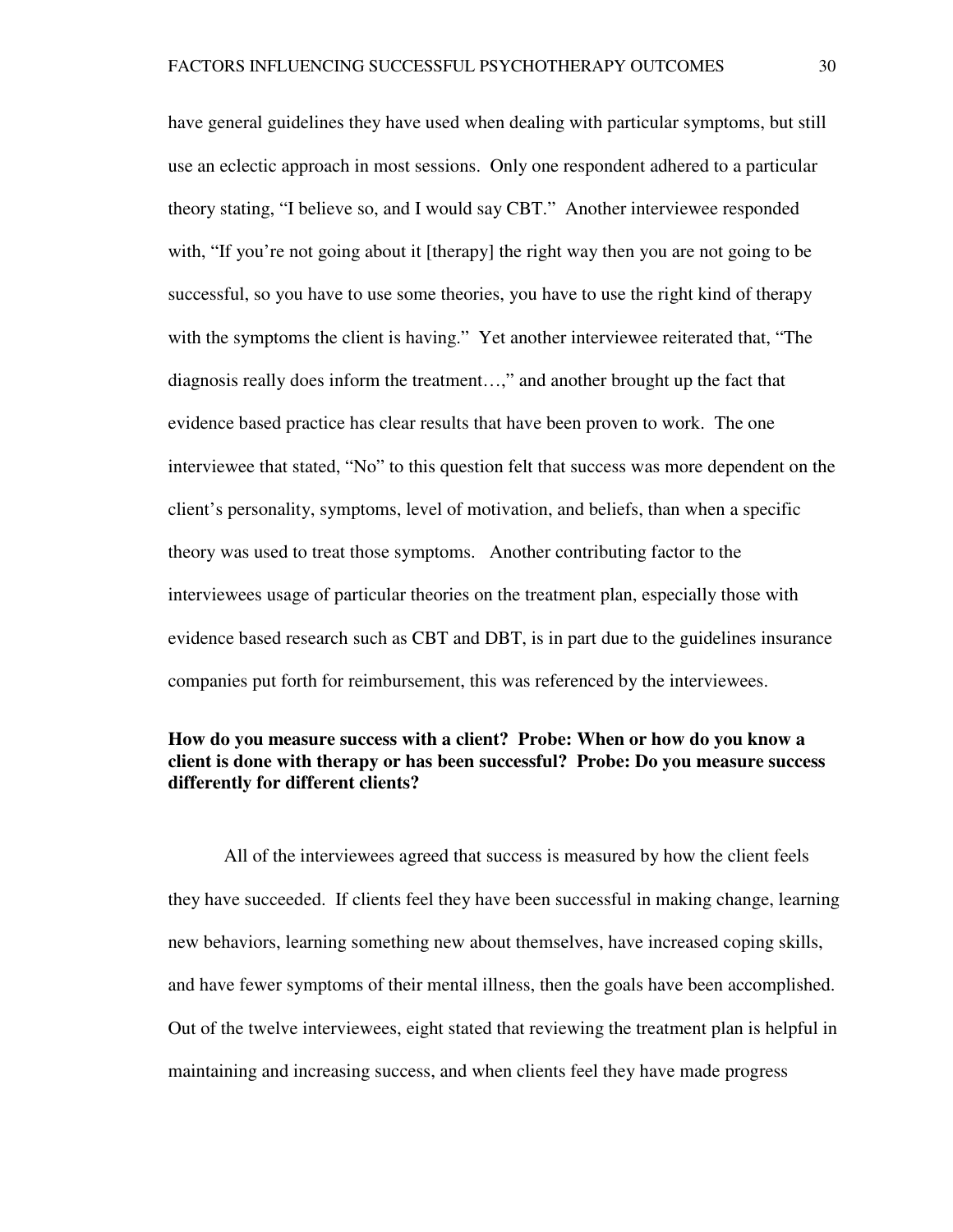toward their goals or achieved their goals then that again is success. One interviewee stated, "...it's up to the client, not the therapist" when it comes to measuring success. Another added, "Are they having better relationships, and fewer symptoms, do they feel like the issues they came in about have been resolved or are they less invasive."

 Another common theme that was noted by the interviewees was whether the client has been able to demonstrate behavior change. One interviewee described an interesting way in which she measures success is by asking clients, "Has a loved one noticed, or if not, how will a loved one notice you have made change, what will you be doing differently?" Interviewees agreed that they are alerted that a client may be done with therapy when they run out of things to discuss or when clients stop scheduling appointments. Overall, the interviewees agreed that success is measured by the client, and that each individual is unique; therefore, success has to be measured differently for each person.

## **What qualities do you believe clients look for in a therapist? Probe: What do you believe your clients would say about you?**

 It would appear from the interviewees' perspective that most clients look for a therapist with good listening skills, out of the twelve interviewees eight mentioned it as being helpful. Another main factor appears to be the match or mismatch of the therapists' and clients' personalities. One interviewee noted, "Clients look for someone they can relate to, sometimes that is by age, sometimes by gender, this can be especially important when dealing with teens and adolescents, …nor at times do older people want to see the youngest therapist in the clinic." The interviewees believe that clients will look for therapists that have experience with their type of symptomology, while others are just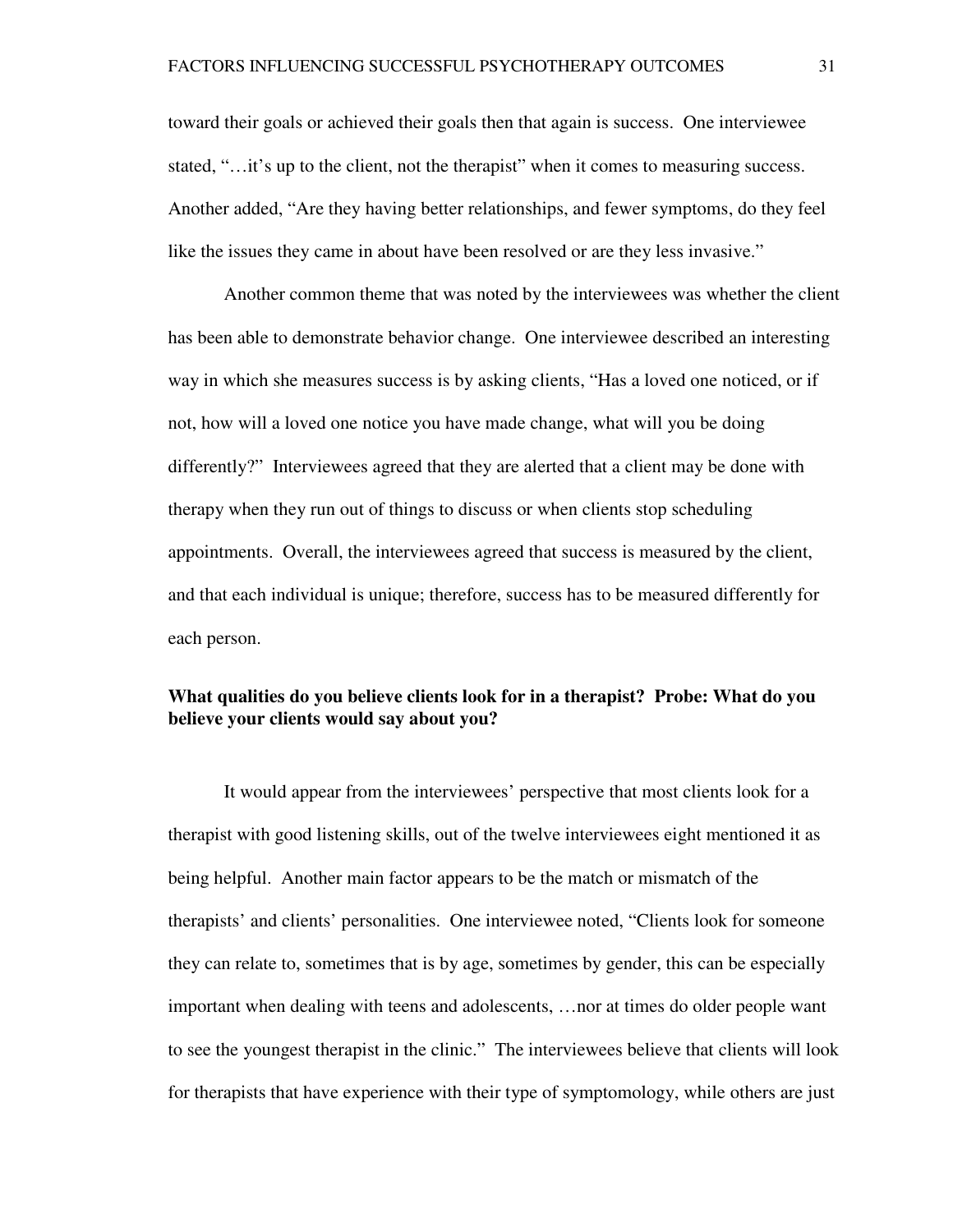looking for a therapist that is genuine. As one interviewee suggested "You learn all these different modalities and skills, but really you are just in a room with another human being and I realize I just need to be myself." Other common characteristics that were mentioned were honesty, direction, intelligence, ability to set good boundaries, understanding, supportive, and approachable.

## **Have you received any feedback from clients in the past that has helped you increase your therapeutic skills? Probe: How about a time when therapy was not successful? Probe: When do you feel therapy does not work? Probe: How would you describe less suitable clients?**

Overall, the interviewees agree that while it is difficult to gain constructive feedback from clients in order to increase skills, they do acknowledge that when they received feedback it has been very helpful and useful in their practice. Some of the areas interviewees have received feedback have more to do with the therapists actions than the actual therapy process itself. Interviewees stated, "I've heard that I talk too fast," "I look at the clock a lot," "I yawn a lot," "I need to dust more," "I need to update my furniture." One interviewee stated, "Sometimes feedback is given that is painful to listen to, but then you realize it's more about their pathology, than it is about you." Another interviewee stated constructive feedback may be received, "If your goals are not congruent with the client's goals, or with what they want to see happen, I think that it can make things muddy and interfere with rapport." Along that same line another interviewee believed, "One of the things that certainly during sessions may occur is sometimes I make assumptions about what I think is going on with a client, or what the problem is, and I assume that I know what they think about a certain situation, and nope, nope, nope, I have it all wrong. It's really important to clarify and really check out what is being said."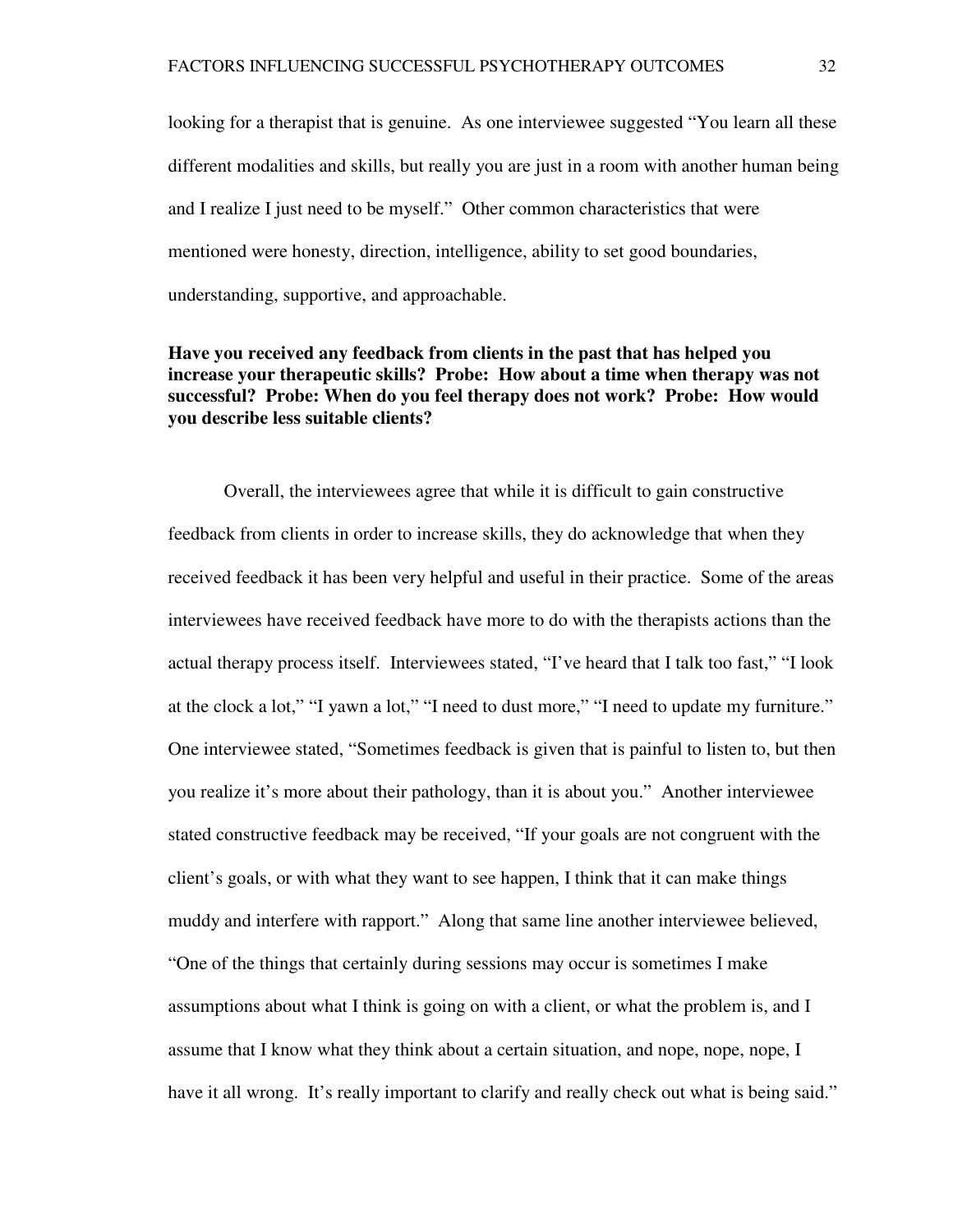When discussing occasions when clients were not successful in therapy several themes emerged. These themes were also related to clients that may be described as less suitable for individual psychotherapy. The main themes were clients that are intoxicated during a session, or abusing substances, clients that are off their medications or those that need medications because they are so psychotic, clients that can't make connections or lack insight, and again those whose personalities did not fit with the therapist's. Several interviewees mentioned that therapy can be difficult for clients with significant personality disorders due to their lack of tolerance for pain, as well as their inability to be consistent.

 Resources, or lack thereof, was also a frequent response to this question. Clients whose basic needs were not met or those that were extremely disregulated have a harder time in psychotherapy. Other barriers to participating in therapy mentioned were lack of transportation, finances, childcare, or insurance. One interviewee stated, "The ones I see the most and the ones that make the most progress are those that can make therapy a priority, and make sure they get in here and do the work." Although lack of insurance appears to be a barrier, it was also mentioned that those with insurance face adversity at times when trying to get into therapy. "It can be difficult for middle class people who already may hold some bias about psychotherapy to navigate the insurance process and what is and is not covered, they also face high deductibles and high out of pocket costs," said one interviewee. Another stated, "It's been really frustrating, I've lost a lot of clients to insurance, they want to come but they can't afford the weekly co-pays, the whole insurance process is confusing, and it seems to continue to get worse."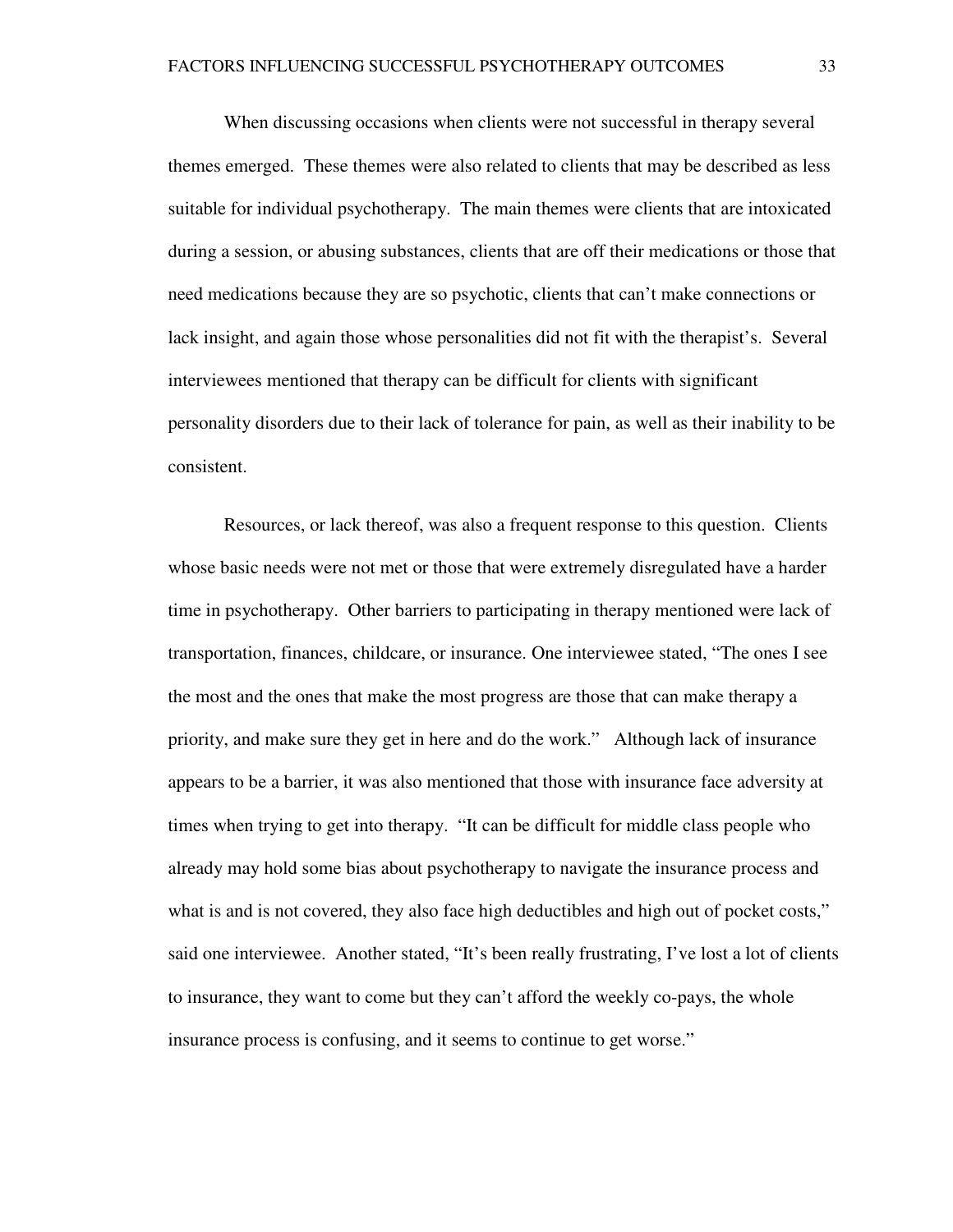## Discussion

 The discussion section reiterates and elaborates on several of the key points made by the interviewees regarding possible factors that contribute to successful psychotherapy outcome and how those findings correlate with the literature reviewed. It will also address the main research question of this study: What are the key factors to producing successful therapeutic outcomes in individual therapy? Finally, the limitations of the study and its implications for future social work practice will be discussed.

#### *Therapeutic Alliance*

 Overall, the themes that emerged from this study support the past literature reviewed regarding therapeutic alliance, empathy, experience of the therapist, therapeutic modality, and client motivation, personality characteristics, and symptomology. It should be noted that all of the interviewees in the study had a firm grasp on the meaning of the therapeutic alliance and its importance in psychotherapy. All of the interviewees agreed that forming an alliance with the client is an essential part to creating successful outcomes in therapy.

 One dominant theme that emerged was the interviewees' agreement that starting where the client is at, being open, and being able to create a collaborative relationship all contribute to forming a therapeutic bond with the client. The interviewees also concluded that showing an interest in the client's concerns, being approachable and relaxed, being warm, inviting, validating, and respectful all increased therapeutic rapport. As discussed in the literature review, Sharpley et al. (2006) stated that therapists can increase rapport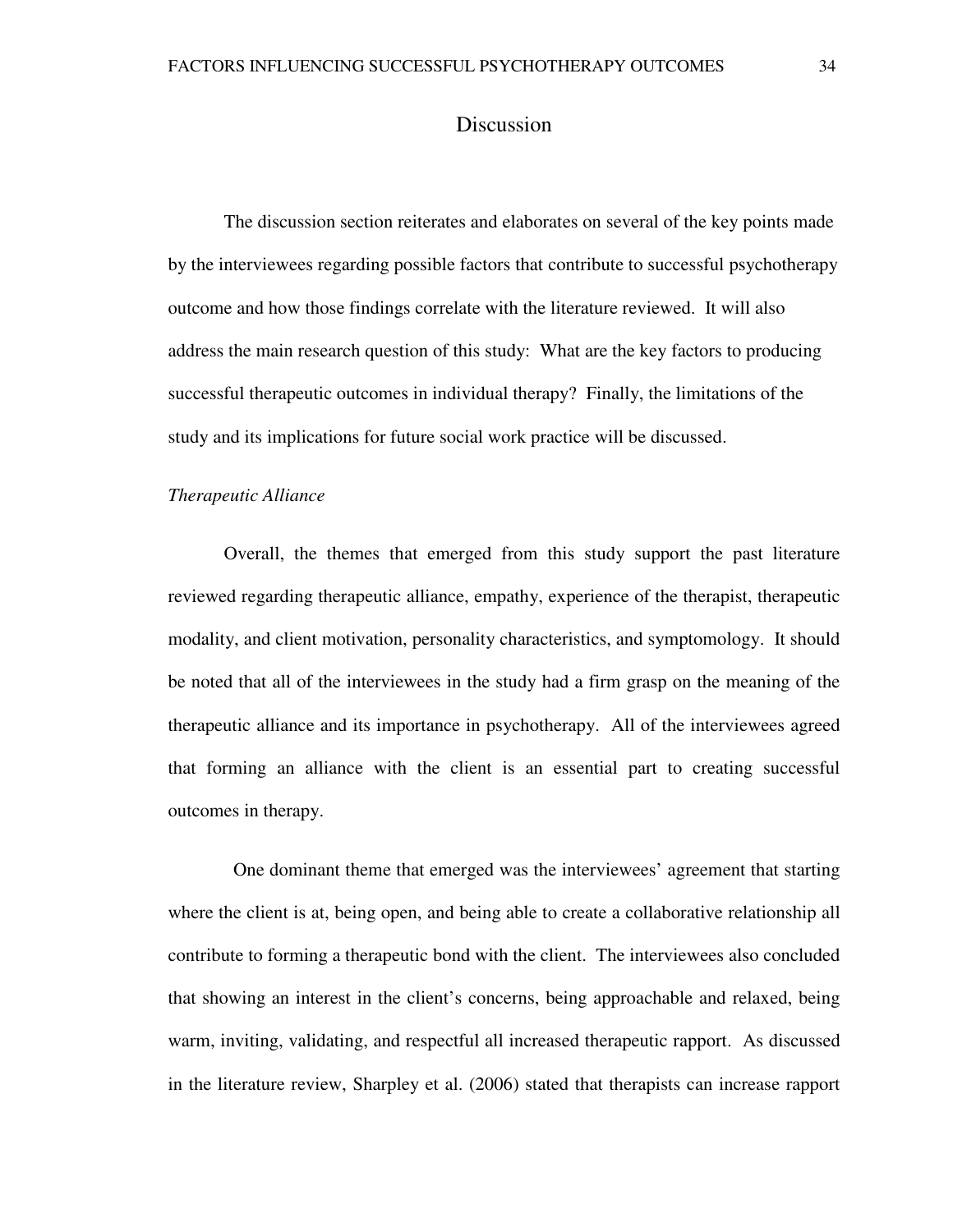by showing interest, being engaging, understanding the client's intentions, and taking pleasure in sharing both the client's issues and emotions. Sharpley et al. (2006) also suggested that over 80% of positive outcomes may be due to key elements such as the therapist exhibiting warmth, empathy, and respect for the client.

 Participants believed that, on average, the therapeutic alliance takes between 2-4 sessions to form. One interviewee did suggest that it starts the moment you meet the client, and other interviewees believe it can happen in the first session. The literature does lead us to believe that a good connection between therapist and client can happen quite quickly, even within the first 10 minutes, but on average may take a little longer (Littauer et al., 2005). One interviewee stated, "On average it takes 2-3 sessions, but sometimes I can feel a bond already after 1 session, but for good measure I would say three in order for them to feel safe and vulnerable." It would appear that regardless of how long it takes to form the relationship, or the exact techniques therapists use to increase the alliance, both interviewees of this study and existing research continue to confirm that the relationship built with the client is indicative of successful outcomes.

## *Empathy*

 The effects of empathy on the therapeutic relationship have been studied since the 1940s when first researched by Rogers (Elliott et al., 2011). All of the interviewees in the study appeared familiar with ways in which they use empathy with their clients; the main approach mentioned were body language, along with facial expression, and eye contact. Active listening and reflecting back were also commonly indicated, as well as being genuine, validating, and mindful. As referenced in the literature, Carr (2011) found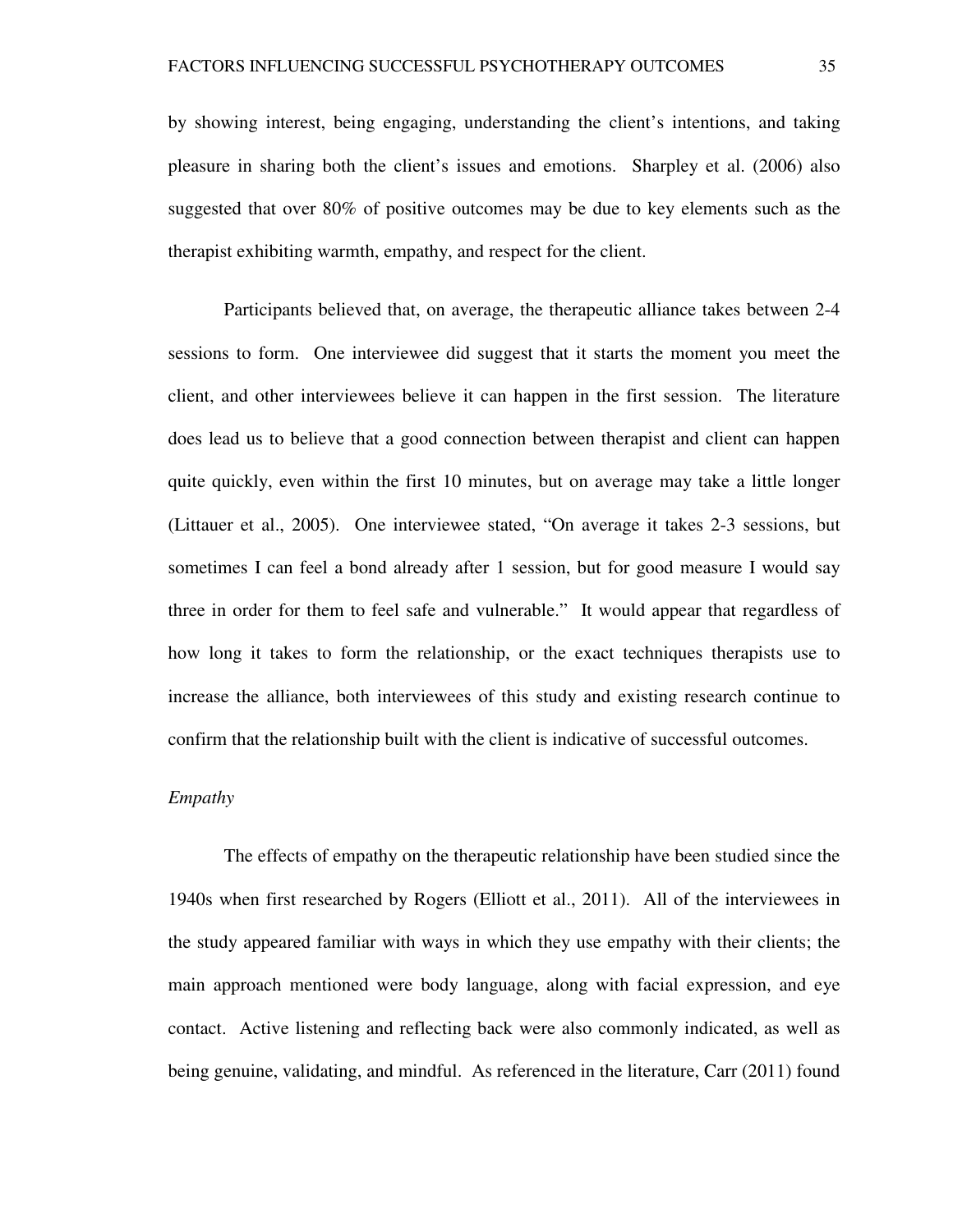that psychotherapy was not effective when coming from a therapist that was not able to show genuine caring and empathy, and Sharpley et al. (2006) reiterated that a therapist's nonverbal behavior has a direct and powerful impact on a client's feeling of well-being. One interviewee in the study concluded that, "the less you speak when trying to show empathy the better, just listen." It may be concluded from both past research and the present study that the use of empathy, through both verbal and nonverbal behaviors, has a direct link to a client's feeling of being validated and understood, which in turn contributes to the successful outcome of psychotherapy.

 Although several of the interviewees mentioned using self disclosure during therapy to build rapport, it appeared to be used infrequently by most of the interviewees, and only as an appropriate teaching tool. This was one of the only inconsistencies between the literature reviewed and the thoughts of the interviewees. The literature suggested that the use of self by the therapist not only increases the authenticity of the relationship with the client, but also that helpful self-disclosures are expected in therapy and have been shown to have positive effects on outcome (Sullivan et al., 2005; Schnellbacker & Leijssen, 2009). This discrepancy between the literature and the interviewees' responses may be due to the lack of definition of self-disclosure in the present study, and the fact that each interviewee may not view self disclosure in the same way.

## *Experience of the therapist*

 It does appear from both the research and the present study that the impact of the therapist's experience on the successful outcomes in therapy remains inconclusive. Of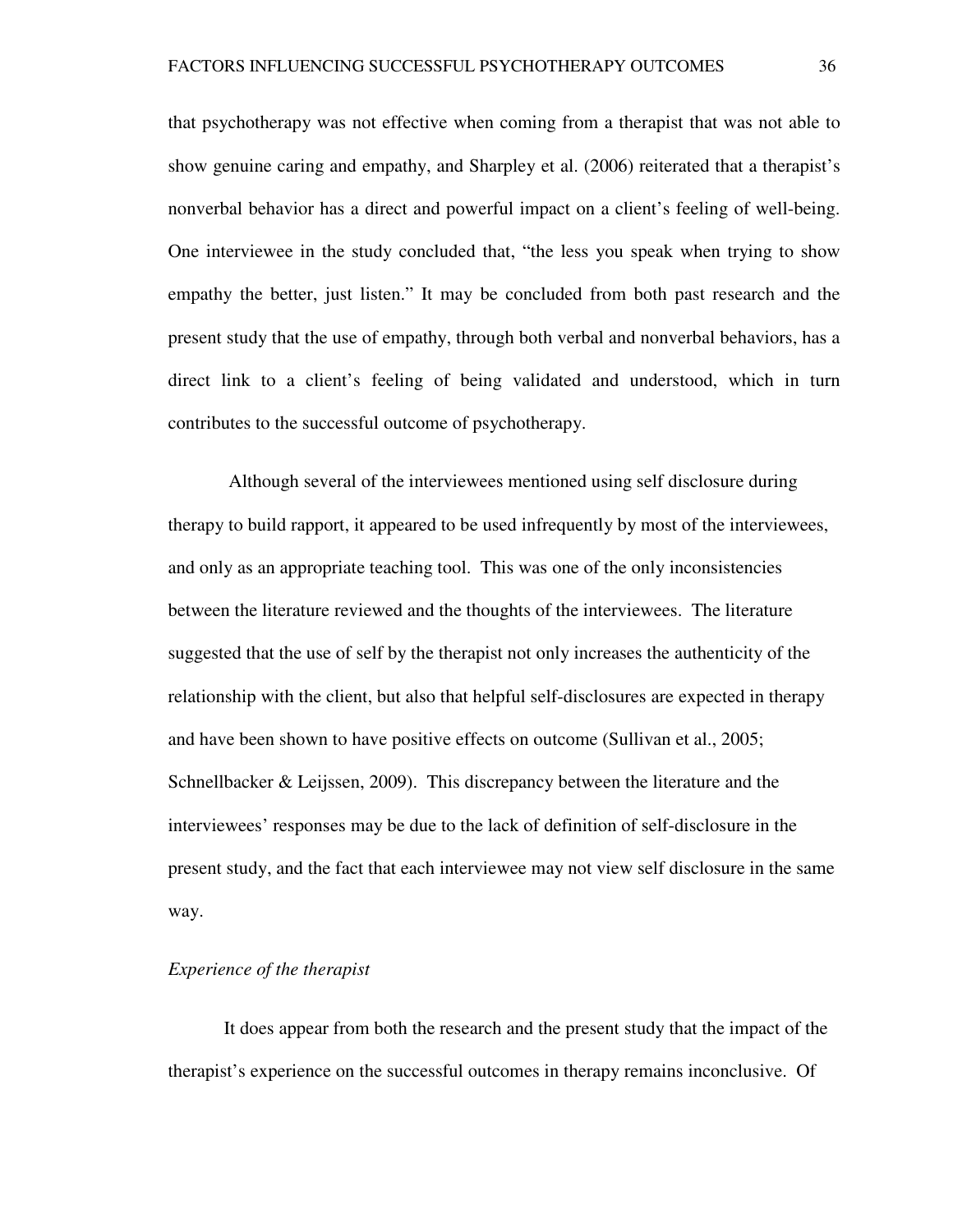the interviewees in the study, seven did not believe you need experience to be successful, and five did believe it increases the odds of success. As noted in the literature reviewed, past studies have also raised debate on this subject with support on each side. Of the seven interviewees that did not believe you needed experience to be effective, they did mention that they have become more confident in their skills, but did not believe they were any less effective when starting out. Also mentioned were natural attributes that the interviewees believed would also help with success rates such as life experience, relationship building skills, ability to be empathetic and communicate, and the ability to connect with another. As Hersoung et al. (2001) found in one study of articles about this topic, the more experience a therapist has does not guarantee a better working alliance.

 On the other hand, five of the interviewees in this study do believe that the more experience you have professionally as a therapist, the higher your chance of fostering a successful outcome with a client. It would appear from the participants' perspective that the longer you practice, and the more situations you are exposed to, the more confidence you gain, and this impacts your work with clients in a positive way. This finding is also consistent with some of articles reviewed in the literature. Interviewees agreed that regardless of theoretical background, it was noted that each therapist has to start somewhere. Therefore, it may be proposed that skillful therapists remain flexible despite years of experience, adjust interventions accordingly, are optimistic, communicate effectively, and build valuable relationships, which in turn increases the chance of successful outcomes in therapy (Hoglend, 1999).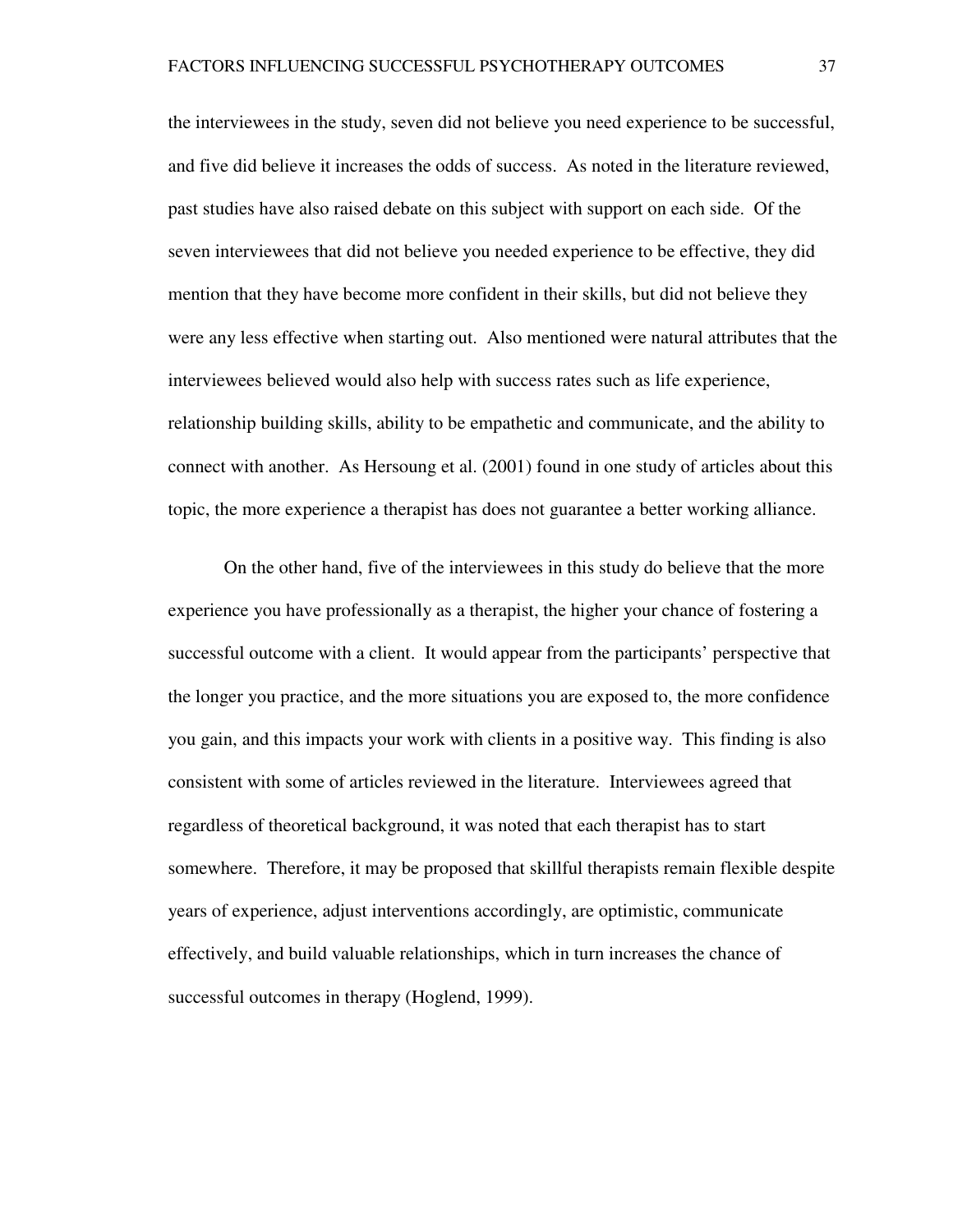## *Therapeutic Modality*

 The research has demonstrated that no particular therapeutic modality used increases the chance for a successful outcome and most approaches can produce positive change (Sullivan et al., 2005). It does appear that the results of the study align with the existing literature. Out of the twelve interviewees, eleven believed that therapy is more successful when a certain modality is used, especially when dealing with specific symptoms, but overall they continue to use an eclectic approach, and no certain therapeutic method appeared to be superior. One interviewee suggested, "I think there is a type of therapy for everyone, you just need to figure out what works for whom." Only one of the interviewees believed that success was more dependent on the client's personality, symptoms, level of motivation, and beliefs, and not on what theory was used to treat those symptoms. It may be concluded from both past research and the present study, that therapists believe using a therapeutic modality as a guideline is essential, but not one particular method increases positive results.

## *Client Motivation/Personality/Symptomolgy*

 Interviewees implied that a client's level of motivation is a key factor to increasing a successful outcome. The interviewees referenced this belief when asked many of the questions, not just ones specific to this notion. The ability to form relationships on both the therapists' and clients' behalf was also another frequently suggested theme by the interviewees throughout the interview. Another common theme was the interviewees' beliefs that there is a particular chemistry between people, and that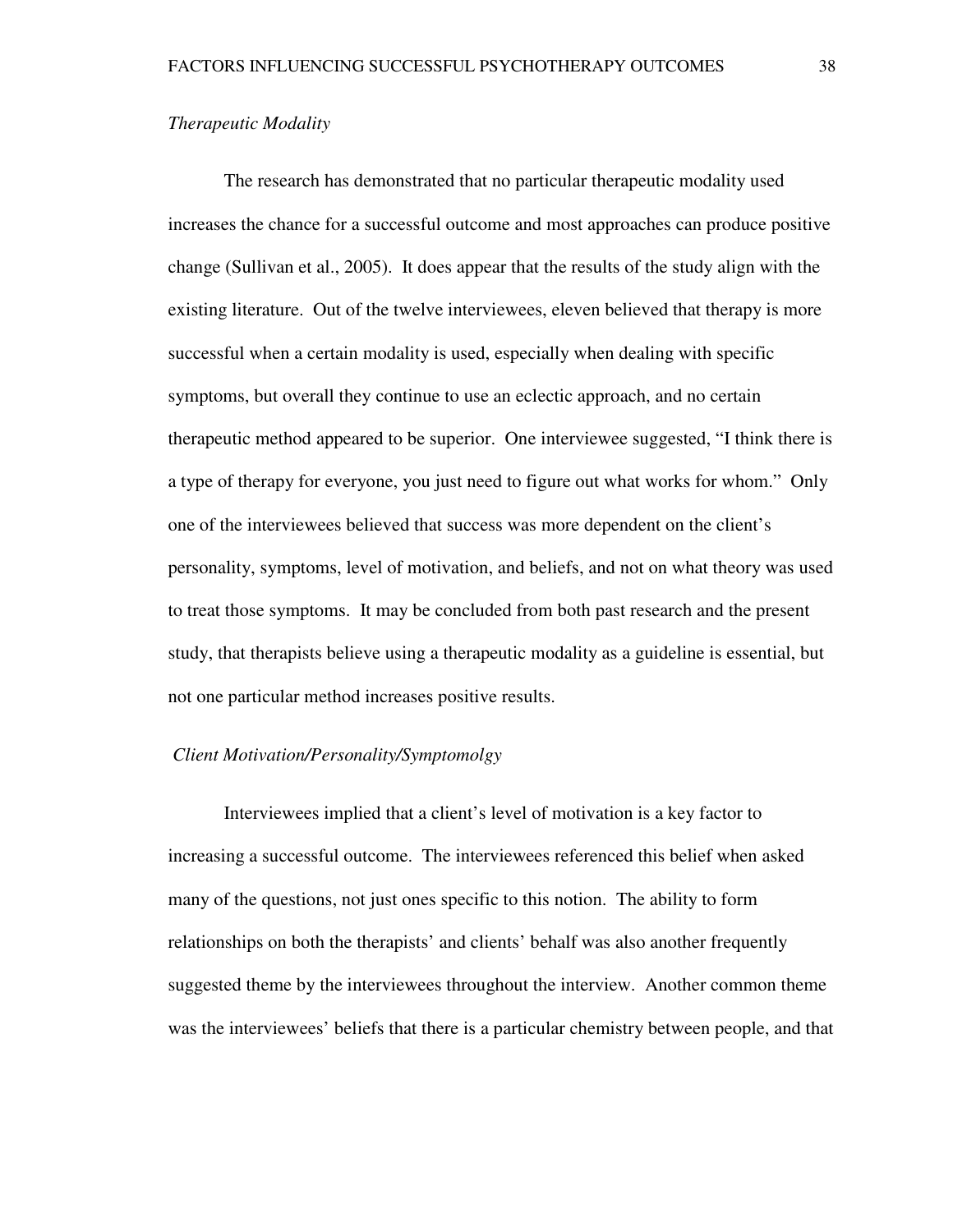both the personality of the client and the personality of the therapist need to fit together in order to form the therapeutic relationship.

 It would also appear that the interviewees agreed that clients who generally seek out therapy are healthier, have increased cognitive abilities, and less severe symptomology. These clients tend to have the most success in therapy, a finding commonly noted throughout the literature. Additionally, the interviewees also identified other barriers that may get in the way of successful therapy such as whether the client is voluntary or involuntary, court ordered, or those that are attending therapy in order to please others.

 It would appear that the statements made during the interviews regarding a client's level of motivation, personality, and level of symptomology confirm past research on the same topics. Black et al. (2005) implies that a client's characteristics, motivation level, and ability to form relationships all have an impact on both the alliance and the therapy outcome. From the literature review, Coleman (2006) also reiterated that overall personality similarity or particular traits of both therapist and client may have an effect on the nature of successful outcome. Participants of the study confirmed that intoxicated clients, clients that are off their medications, clients that lack insight or struggle to make connections, or clients with significant personality disorder traits may be less suitable for therapy. The literature suggests that clients with less problematic personality traits, an ability to establish relationships, as well as the ability to verbalize and cooperate, largely achieve more success from individual psychotherapy (Hoglend, 1999).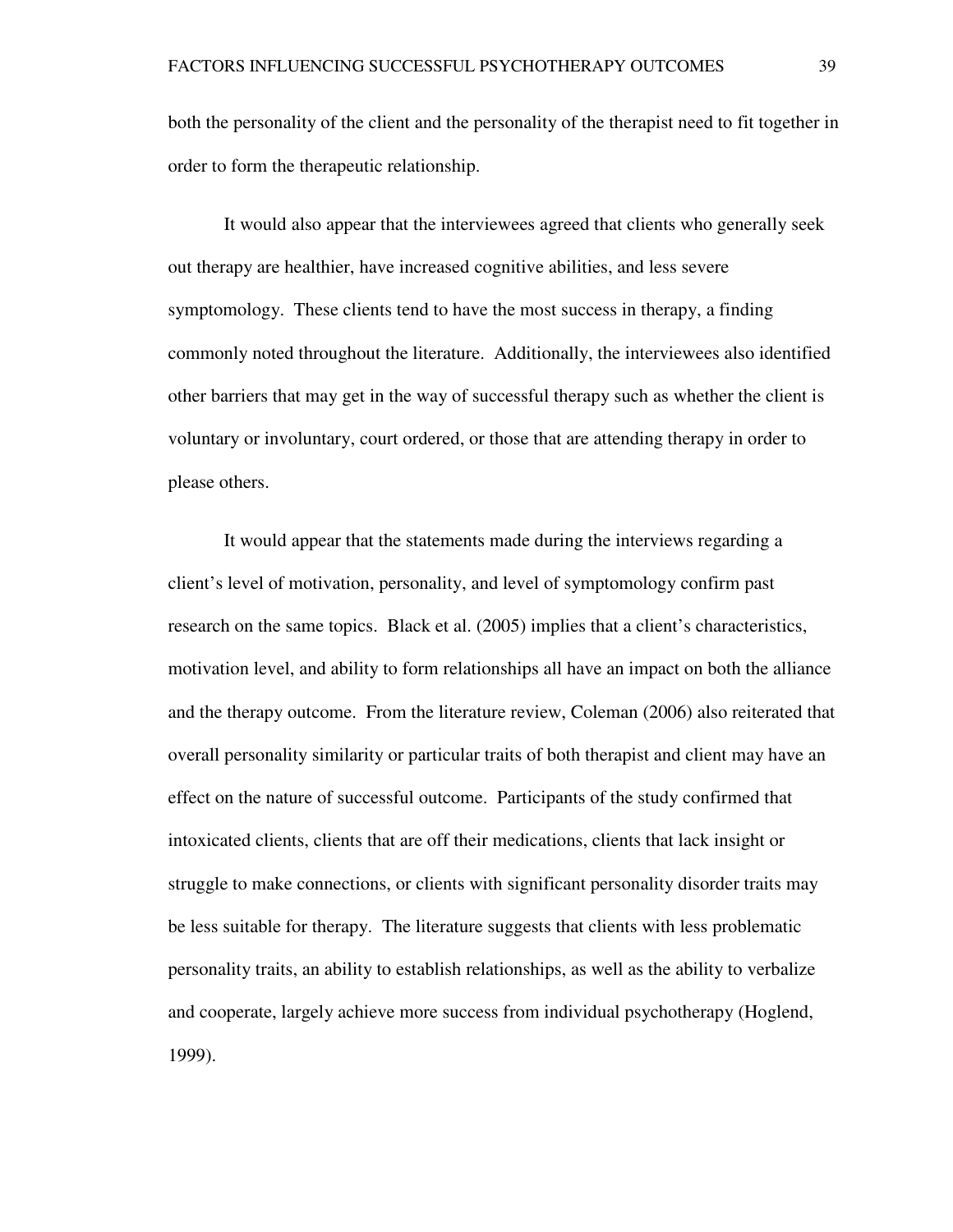## *Client Success*

This study recognized that the ability to measure a client's success in therapy may in fact be much too subjective, and the way in which success is measured for each client is as unique and individual as the person attending therapy. When interviewees were asked to describe how they measured success with a client it was unanimous that all interviewees measure a client's success by how the client feels they have succeeded. From the interviewees' experience there is no definitive means to answer this question, but several themes emerged regarding signs and skills interviewees look for when measuring success. The use of maintaining and reviewing a client's treatment plan and shared goals may assist in the ability to evaluate and review a client's progress both in a concrete and tangible way. Overall, interviewees agreed, when clients begin to feel better, they have learned new behaviors, increased coping skills, increased self-esteem, or are having fewer symptoms, these can all be viewed as successful outcomes.

 In summary, this study attempted to answer the following research question: What are the key factors to producing successful therapeutic outcomes in individual therapy? The information articulated by the interviewees and the themes that emerged from the study are comparable to past research and existing literature. The therapeutic alliance remains to be one of the most, if not *the* most important factor in increasing successful outcomes in therapy. Although the therapeutic alliance continues to remain key to producing favorable outcomes, it may be concluded from both past research, as well as the data analyzed from this study, that empathy, experience of the therapist, therapeutic modality, client motivation, personality, and symptomology, all contribute to successful psychotherapy outcomes.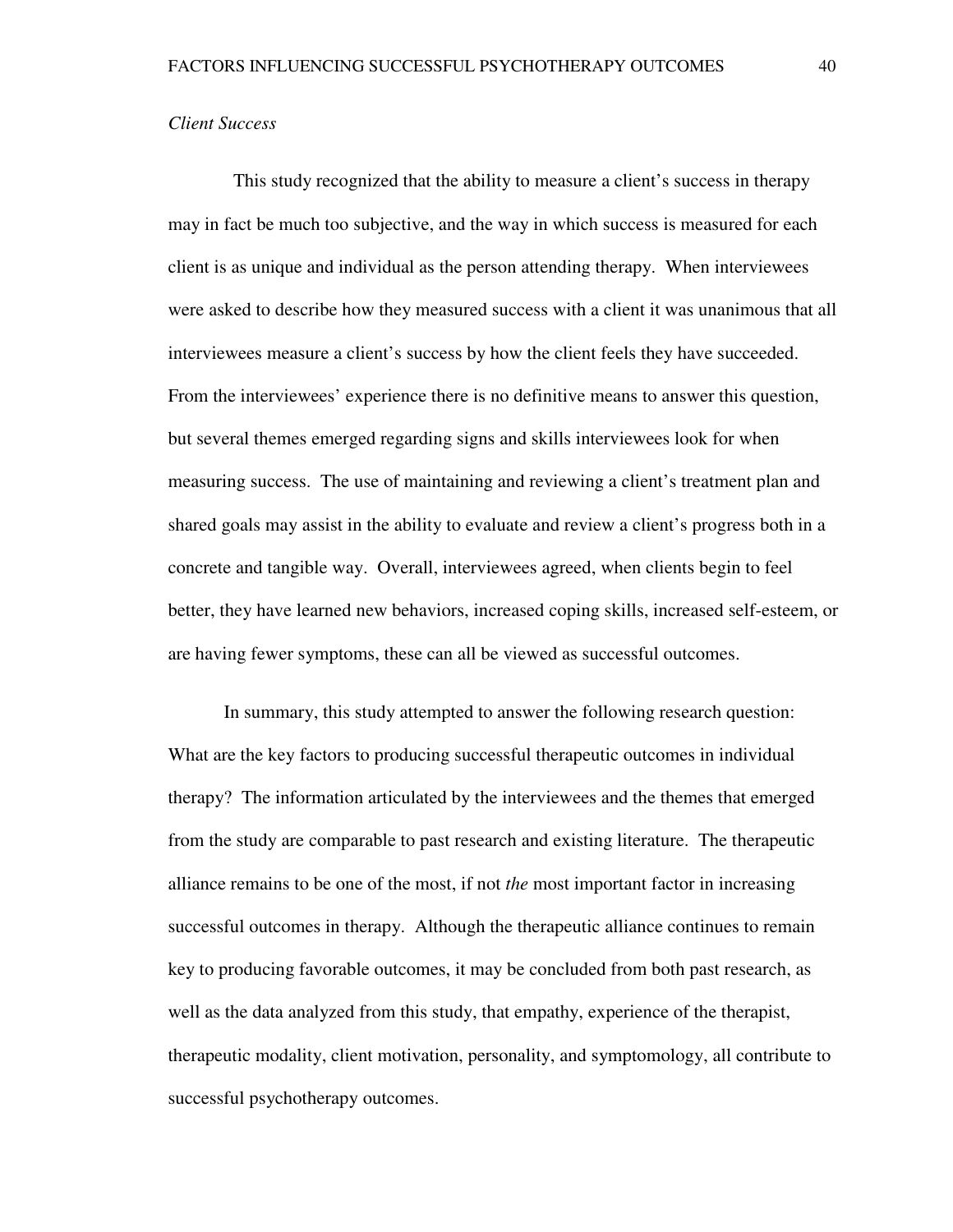## *Limitations*

 One of the main limitations for this study was its small sample size. Although there was overwhelming support from potential participants, both time and availability limitations became an issue. The sample is not random and not reflective of the general population of therapists. The data was collected through non-standardized, semistructured interviews, which means that even though there was a schedule of questions and follow-up probes, the interview remained conversational (Monette, Sullivan, & Dejong, 2005). This type of data collection may be difficult to replicate in future studies.

 Interviews also come with certain disadvantages when collecting data; they take a significant amount of time, and pose the threat of interviewer bias (Monette et al., 2005). As stated by Monette et al. (2005) a researcher may try to remain as objective as possible, yet runs the risk of misinterpreting a interviewees answers due to personal feelings about the topic. Also, an interviewer's characteristics may affect the way in which a interviewee answers, likewise the interviewee may affect the way in which the interviewer shapes the conversation (Monette et al., 2005). Another limitation was that seven out of the twelve interviews were conducted over the phone. It was the researcher's intent to do as many face to face interviews as possible knowing that interviews over the phone depersonalize the process. Since seven of the interviews had to be completed over the phone, it could be questioned whether some valuable information was left out due to not being able to read body language and facial expression.

 Lastly, the data collected is based on the opinions of the interviewees' own experiences and may not be reflective of the clients' view on what makes therapy successful. Also the population for the study was all LICSW's which may not reflect on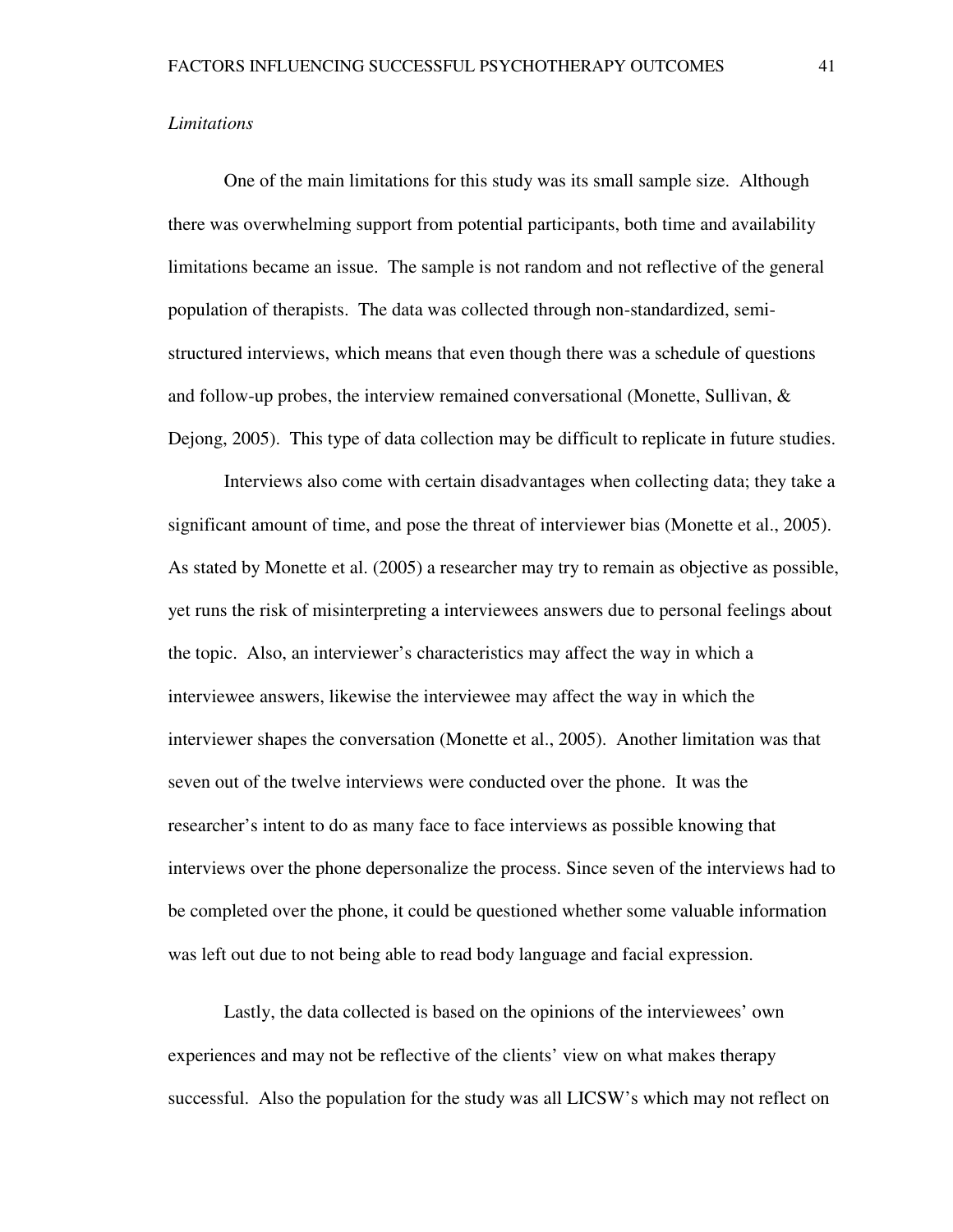perceptions of those from different disciplines that practice individual therapy. Also, the ability to measure "success" is subjective.

 Overall, the interviewees appeared to show pride in their knowledge of the topics, and took joy in being interviewed and sharing their experiences. There were a large number of responses to the snowball sampling method which could indicate an excellent opportunity for future research on this topic, and a willingness of those in the field to participate in improving understanding and increasing expertise.

## *Implications for future social work research, policy, and practice*

 Although the topic of the therapeutic alliance and factors that contribute to successful therapy have been extensively researched, new information can always be obtained about a particular subject. The researcher chose the topics that were believed to help contribute to successful therapeutic outcomes; however, within each of those topics future research would be able to not only expand the knowledge base, but also enhance what has already been learned. The information gained from this study will not only increase awareness for those in the social work field practicing psychotherapy, but for all social workers regardless of setting.

 As social workers we continue to face barriers not only when helping our clients, but also when trying to navigate the systems already in place. Many of the interviewees brought up the fact that there are barriers both for those *with* as well as those *without* health insurance coverage, and it would appear that each face adversity when trying to take care of their mental health. As social workers we have an opportunity to help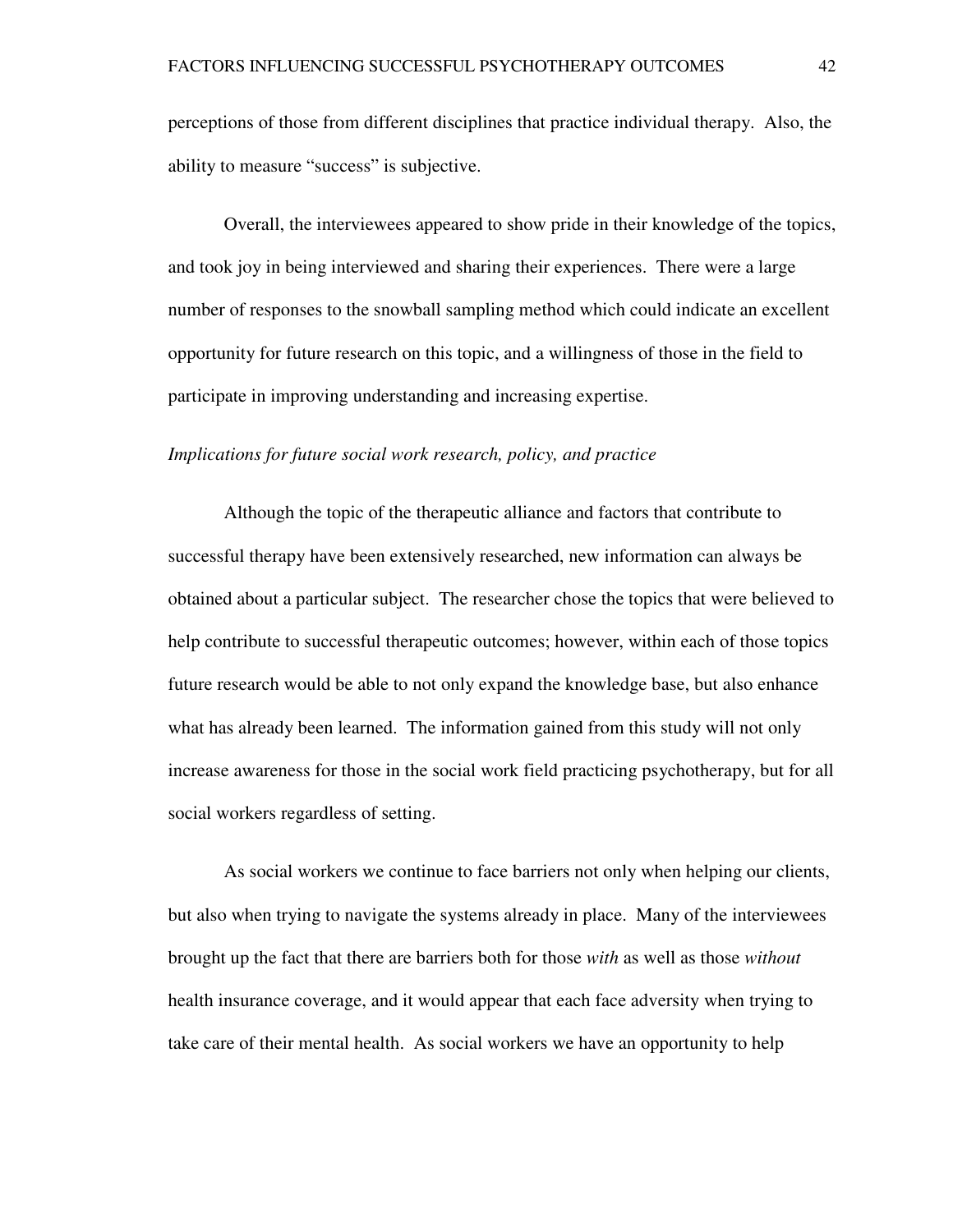advocate for policy and programs that are less complex and convoluted in order for all in need of service to get the help they require to live healthy, productive lives.

 The interviewees for this study were chosen because of their background in social work theory. Many of the interviewees referenced how their social work education and perspectives have enhanced not only their skills in the field, but also their ability to work with clients more effectively. Each interviewee in this study conveyed something unique to the data collected, yet all seemed to be very aware of how much more there is to working with a client than just the person sitting in front of you. Social workers need to be aware and proud of the distinctive qualities they bring to the field of psychotherapy, and not only use those skills to bring about change in their clients, but also within the larger community.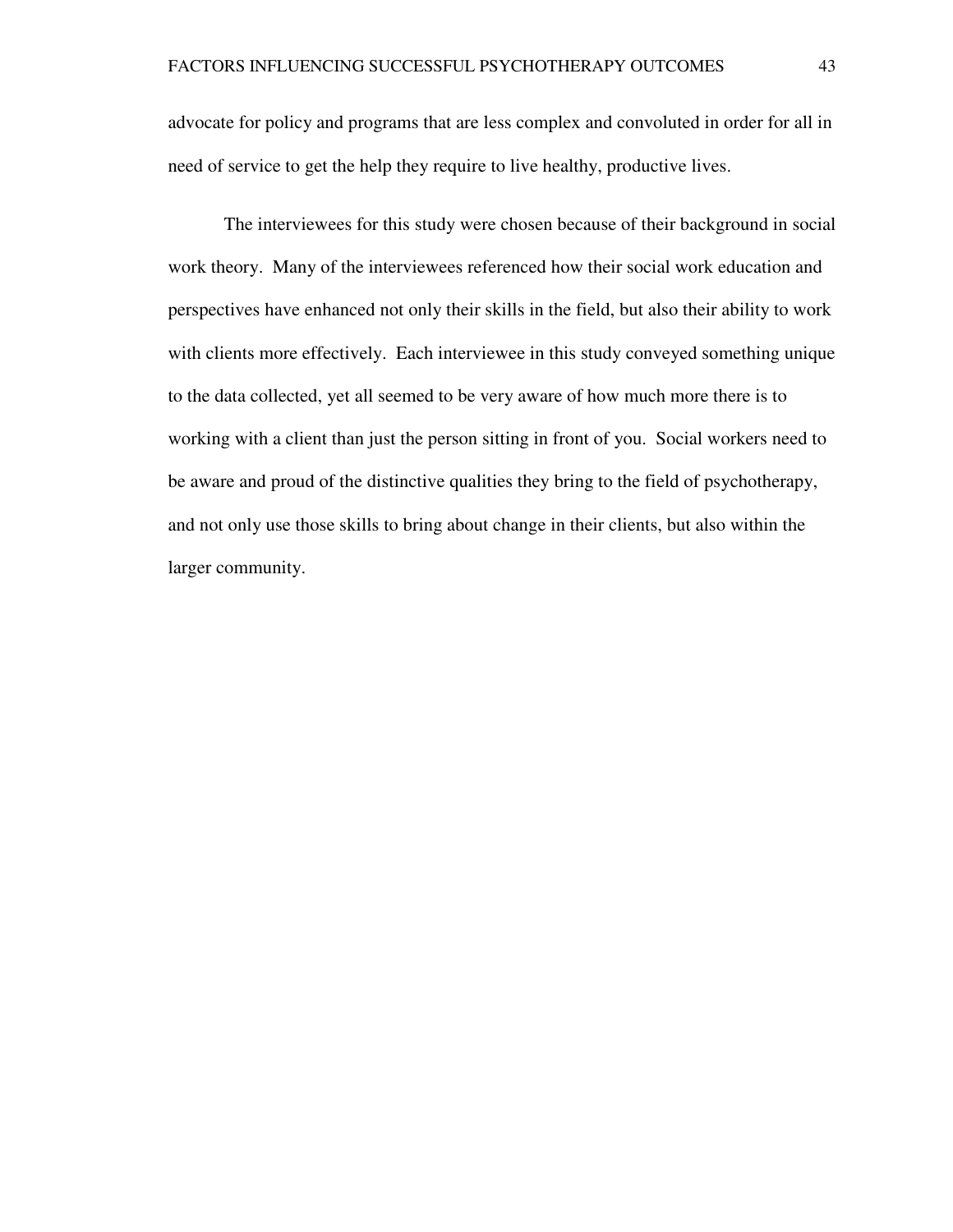## References

- Bachelor, A., Laverdiere, O., Gamache, D., & Bordeleau, V. (2007). Client's collaboration in therapy: Self-perceptions and relationships with client psychological functioning, interpersonal relations, and motivation. *Psychotherapy: Theory, Research, Practice, Training,* 44(2), 175-192.
- Berg, B. (2009). Qualitative research methods for the social sciences ( $7<sup>th</sup>$  ed.). Boston, MA: Allyn & Bacon.
- Black, S., Hardy, G., Turpin, G., & Parry, G. (2005). Self-reported attachment styles and therapeutic orientation of therapists and their relationship with reported general alliance quality and problems in therapy. *Psychology & Psychotherapy: Theory, Research & Practice,* 78, 363-377.
- Carr, G.D. (2011). Psychotherapy research: Implications for practice. *Psychiatric Times,* 28.8, 31.
- Carroll, K.A., Nich, C., & Rounsaville, B.J. (1997). Contribution of the therapeutic alliance to outcome in active versus control psychotherapies. *Journal of Consulting and Clinical Psychotherapy,* 65(3), 510-514.
- Coleman, D. (2006). Therapist-clint five-factor personality similarity: A brief report. *Bulletin of the Menninger Clinic,* 70(3), 232-241.
- Cooper, M.G., & Leeser, J.G. (2011). Clinical social work practice an integrated approach  $(4^{th}$  ed.). Boston, MA: Allyn & Bacon.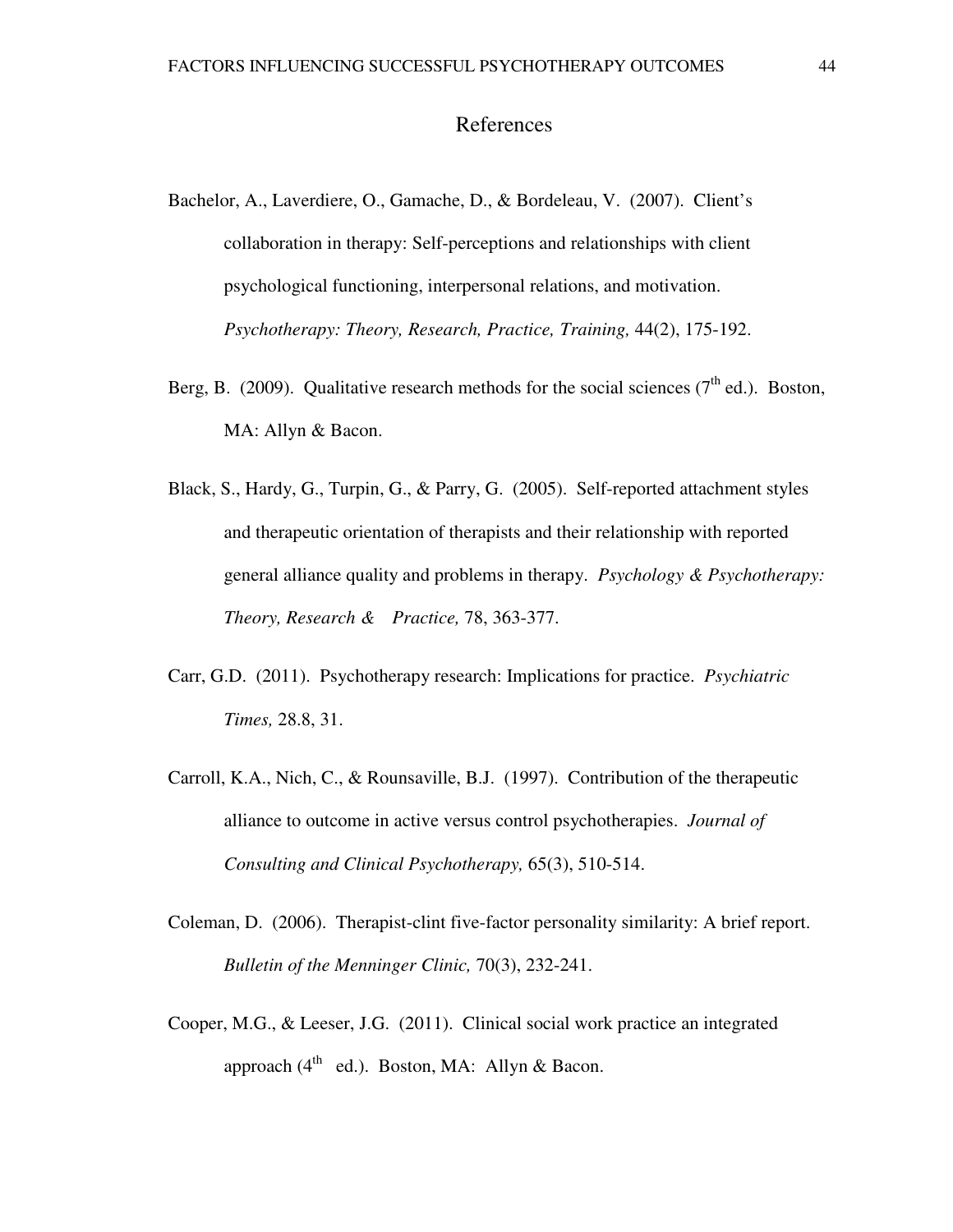- Elliott, R., Bohart, A., Watson, J., & Greenberg, L. (2011). Empathy. *Psychotherapy,*  48(1), 43-49.
- Erskine, R.G. (1998). Attunement and involvement: Therapeutic responses to relational needs. *International Journal of Psychotherapy,* 3(3).
- Fauth, J., Gates, S., Vinca, M., Boles, S., & Hayes, J. (2007). Big ideas for psychotherapy training. *Psychotherapy: Theory, Research, Practice, Training,*  44(4), 384-391.
- Gellhaus Thomas, S.E., Werner-Wilson, R., & Murphy, M.J. (2005). Influence of therapist and client behaviors on therapy alliance. *Contemporary Family Therapy,* 27(1).
- Haas, W. (1997). Pyschotherapy: Some guiding principles. *American Journal of Psychotherapy,* 51(4).
- Hersoug, A., Hogland, P., Monsen, J., & Havik, O. (2001). Quality of working alliance in psychotherapy therapist variables and patient/therapist similarity as predictors. *The Journal of Psychotherapy Practice and Research,* 10, 205-216.
- Hoglend, P. (1999). Psychotherapy research new findings and implications for training and practice. *The Journal of Psychotherapy Practice and Research,* 8, 257-263.
- Horvath, A.O., & Luborsky, L. (1993). The role of the therapeutic alliance in psychotherapy. *Journal of Consulting and Clinical Psychology.* 61(4), 561-573.
- Langhoff, C., Baer, T., Zubraegel, D., & Linden, M. (2008). Therapist-patient alliance, patient-therapist alliance, mutual therapeutic alliance, therapist-patient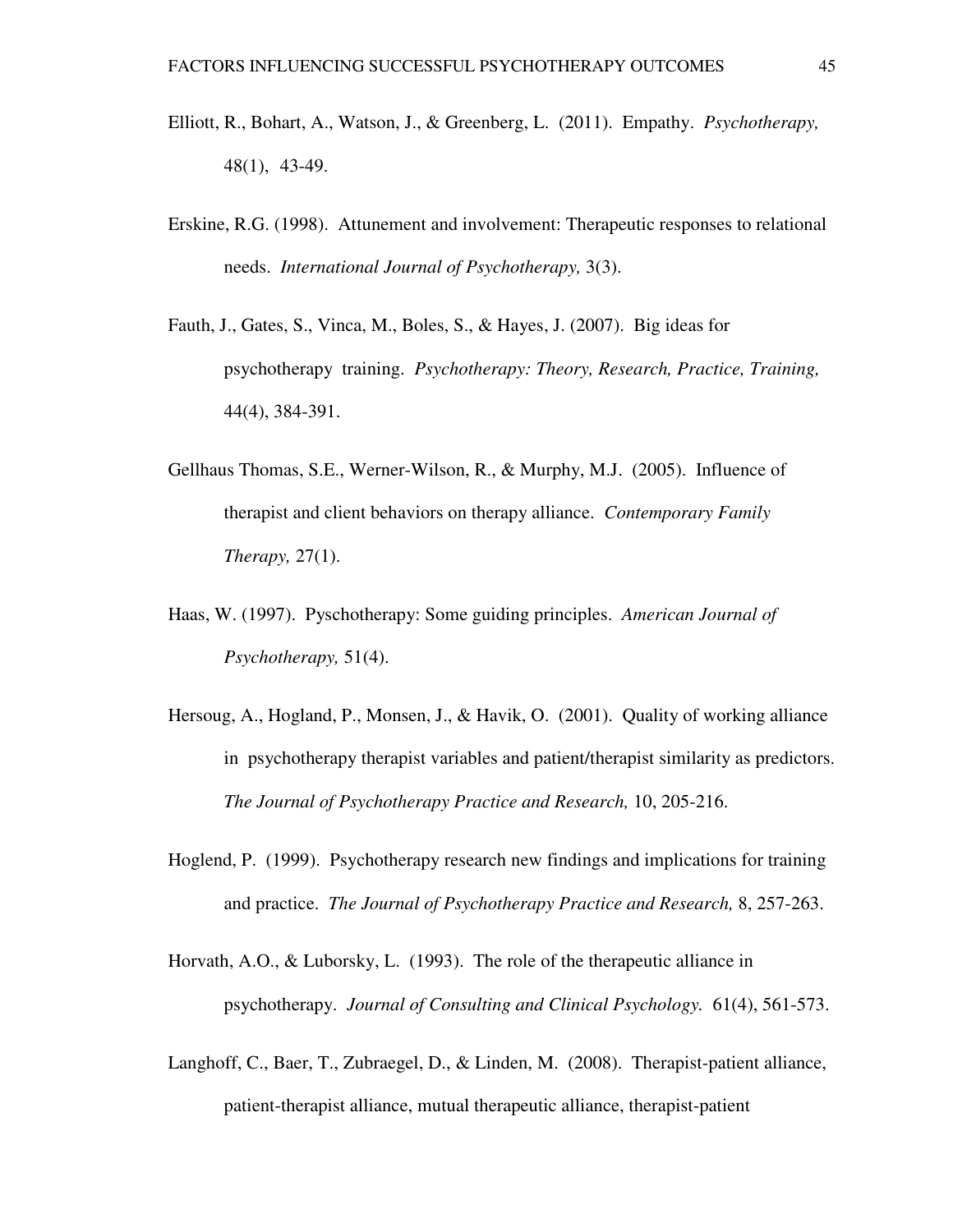concordance, and outcome of CBT in GAD. *Journal of Cognitive Psychotherapy: An International Quarterly,* 22.

- Lantz, J. (2004). Research and evaluation issues in existential psychotherapy. *Journal of Contemporary Psychotherapy,* 34(4), 331-34
- Littauer, H., Sexton, H., & Wynn, R. (2005). Qualities clients wish for in their therapists. *Scandinavian Journal of Caring Sciences,* 19, 28-31.
- McCarthy, W.C., & Frieze, I.H. (1999). Negative aspects of therapy: Client perceptions of therapists' social influence, burnout, and quality of care. *Journal of Social Issues,* 55(1), 33-50.
- Moore, L.A. (2006). Empathy a clinician's perspective. *The ASHA Leader.* Retrieved September 16, 2011 from http://www.asha.org/Publications/leader/2006/060815 /f060815e.htm.
- Monette, D.R., Sullivan, T.J., Dejong, C.R. (2008). Applied social research: a tool for the human services  $(7<sup>th</sup>$  ed.). Belmont, CA: Thomson Brooks/Cole.
- Principe, J.M., Marci, C.D., Glick, D.M., & Ablon, J.S. (2006). *Psychotherapy: Theory, Research, Practice, Training,* 43(2), 238-243.
- Schnellbacher, J., & Leijssen, M. (2009). The significance of therapist genuineness from the client's perspective. *Journal of Humanistic Psychology,* 49(207).
- Sharpley, C.F., Jeffrey, A.M., & Mcmah, T. (2006). Counsellor facial expression and client-perceived rapport. *Counselling Psychology Quarterly,* 19(4), 343-356.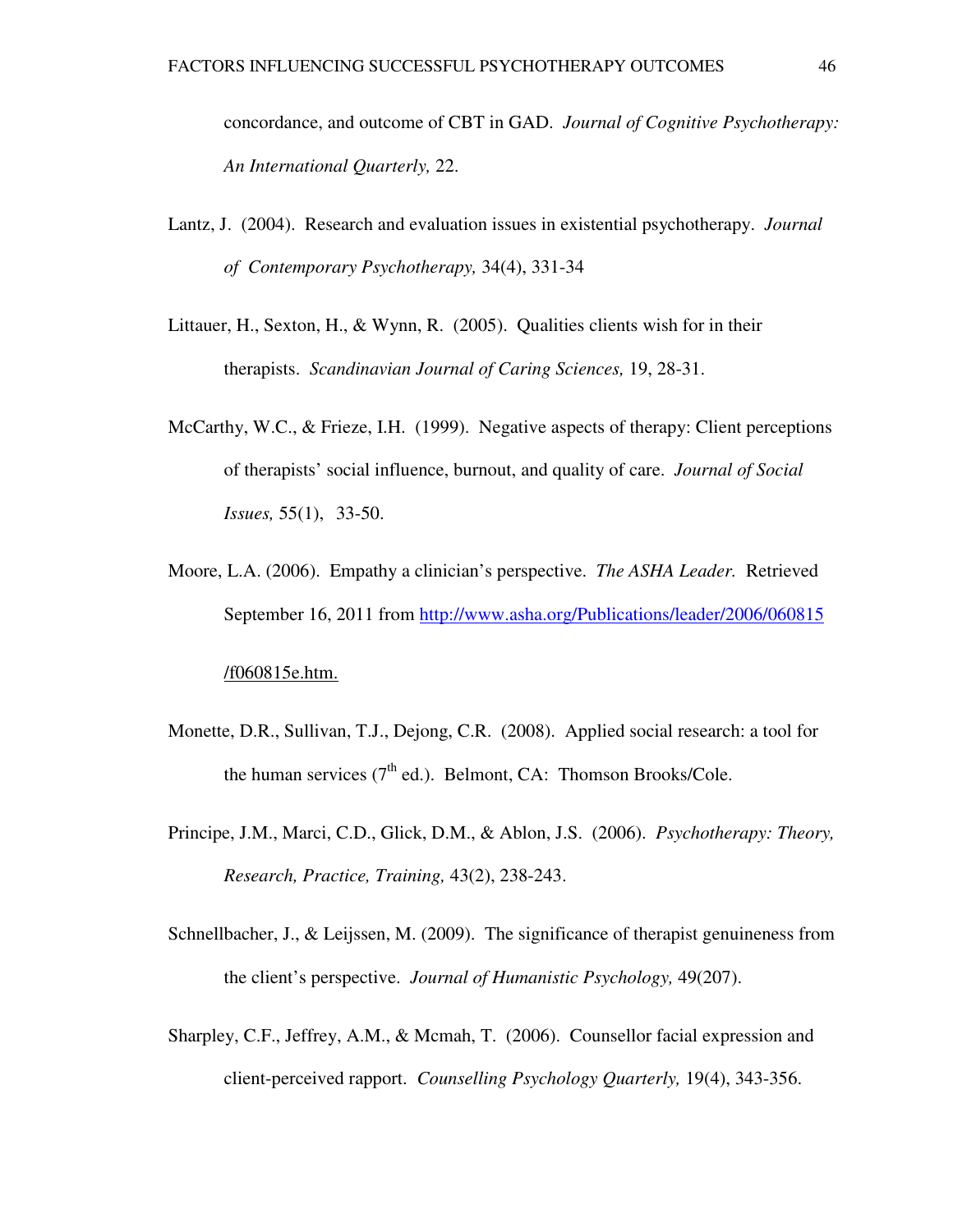- Sullivan, M., Skovholt, T., & Jennings, L. (2005). Master therapists' construction of the therapy relationship. *Journal of Mental Health Counseling,* 27, 48-70.
- Summers, R. F., & Barber, J.P. (2003). Therapeutic alliance as a measurable psychotherapy skill. *Academic Psychiatry,* 27(3).
- Teyber, E., & McClure, F.H. (2011). Interpersonal process in therapy an integrative model (6<sup>th</sup> ed.). Belmont, CA: Brooks/Cole Cengage Learning.
- Whitbourne, S.K. (2011). 13 qualities to look for in an effective psychotherapist. *Psychology Today.* Retrieved September 8, 2011, from http://www.psychologytoday.com/blog/fulfillment-any-age/201108/13-qualities look-in-effective-psychotherapist.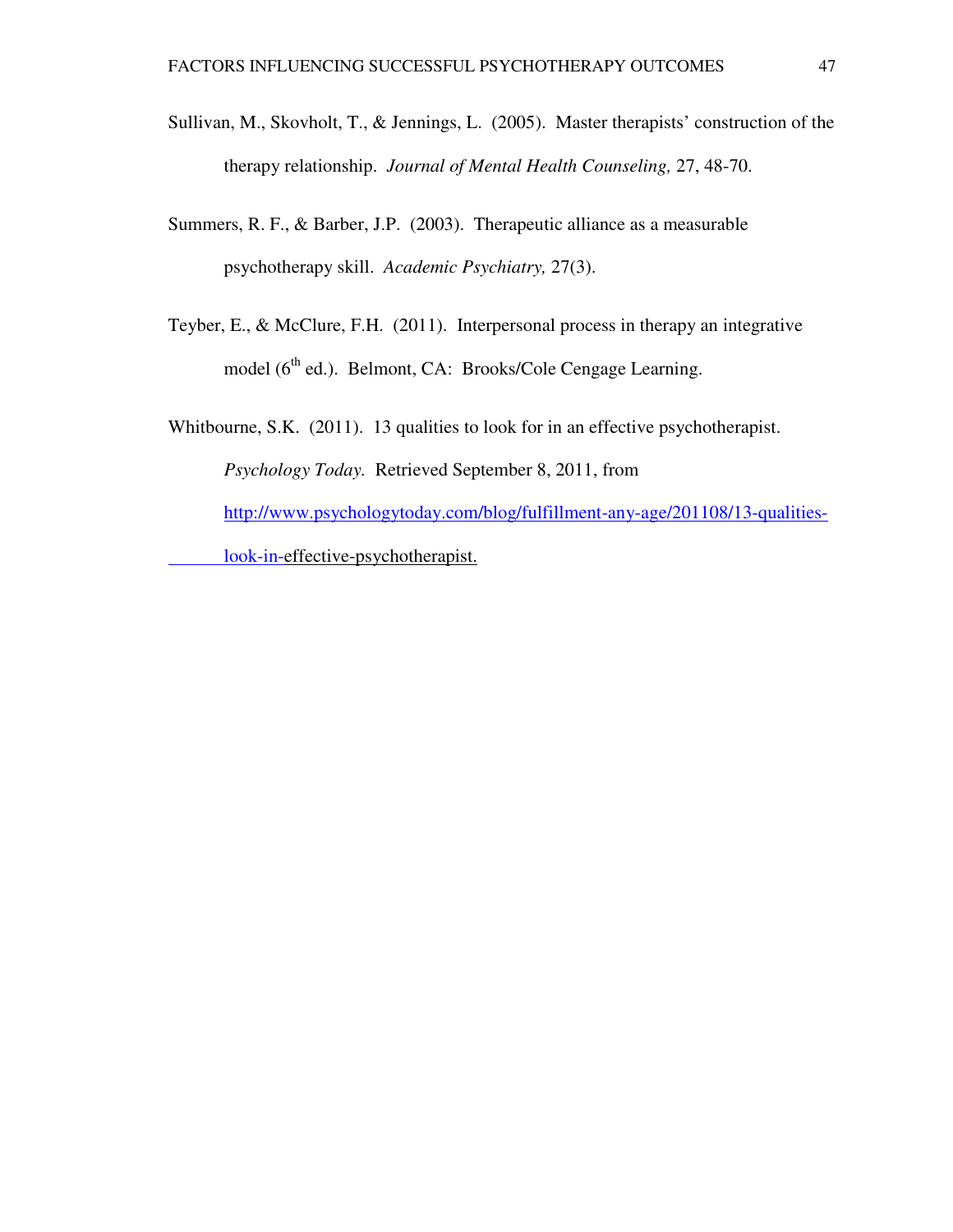## Appendix A

# **CONSENT FORM UNIVERSITY OF ST. THOMAS/ ST. CATHERINE UNIVERSITY**

## **Factors Influencing Successful Psychotherapy Outcomes**

I am conducting a study about contributing factors that influence the successful outcome of individual psychotherapy. I invite you to participate in this research. You were selected as a possible participant because of your background as an LICSW that is currently practicing individual therapy with adults. Please read this form and ask any questions you may have before agreeing to be in the study.

This study is being conducted by: Margaret McCoy, a graduate student at the School of Social Work, St. Catherine University/University of St. Thomas and supervised by Philip AuClaire, Ph.D.

#### **Background Information:**

I am a graduate student at St. Catherine University/University of St. Thomas, and am conducting this research as part of my Clinical Research Project for my Master of Social Work degree. This research project seeks to better understand, from a clinician's perspective, factors influencing successful therapeutic outcomes.

#### **Procedures:**

If you agree to be in this study, I will ask you to do the following things: Answer interview questions pertaining to individual psychotherapy. The interview will take approximately 30 minutes and will be completed via telephone or in person. Our entire conversation will be audio taped and then transcribed by the researcher. The data collected will then be analyzed and displayed in the results section of the project paper, and also discussed in a presentation in May 2012.

#### **Risks and Benefits of Being in the Study:**

The study has no risks and no direct benefits.

#### **Confidentiality:**

The records of this study will be kept confidential. Research records will be kept in a locked box. There will be no identifying information on the audio tape recording or transcription. The consent form, audiotape, and transcription will be destroyed on June 1, 2012.

#### **Voluntary Nature of the Study:**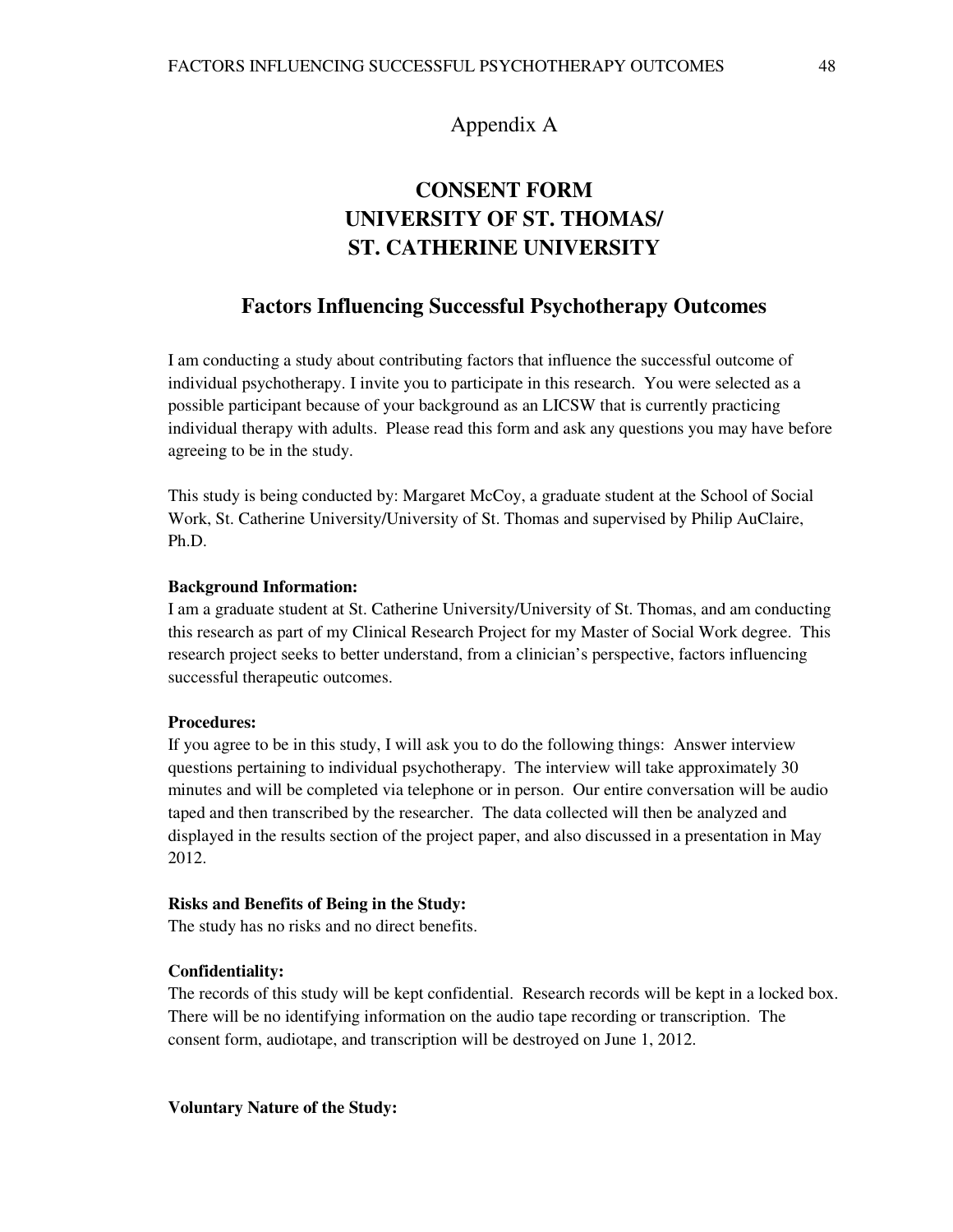Your participation in this study is entirely voluntary. You may skip any questions you do not wish to answer and may stop the interview at any time. Your decision whether or not to participate will not affect your current or future relations with St. Catherine University, the University of St. Thomas, or the School of Social Work. If you decide to participate, you are free to withdraw at any time without penalty. Should you decide to withdraw, information that you provided will be destroyed.

## **Contacts and Questions**

My name is Margaret McCoy Lynch. You may ask any questions you have now. If you have questions later, you may contact me at (612) 799-1142 or my research supervisor Dr. Philip AuClaire at (651) 962-5800. You may also contact the University of St. Thomas Institutional Review Board at (651) 962-5341 with any questions or concerns.

## **You will be given a copy of this form to keep for your records.**

## **Statement of Consent:**

I have read the above information. My questions have been answered to my satisfaction. I consent to participate in the study and to be audio taped.

\_\_\_\_\_\_\_\_\_\_\_\_\_\_\_\_\_\_\_\_\_\_\_\_\_\_\_\_\_\_ \_\_\_\_\_\_\_\_\_\_\_\_\_\_\_\_

\_\_\_\_\_\_\_\_\_\_\_\_\_\_\_\_\_\_\_\_\_\_\_\_\_\_\_\_\_\_ \_\_\_\_\_\_\_\_\_\_\_\_\_\_\_\_

**Signature of Study Participant Date Date** 

**Print Name of Study Participant** 

\_\_\_\_\_\_\_\_\_\_\_\_\_\_\_\_\_\_\_\_\_\_\_\_\_\_\_\_\_\_\_\_\_\_\_\_

**Signature of Researcher Date Date**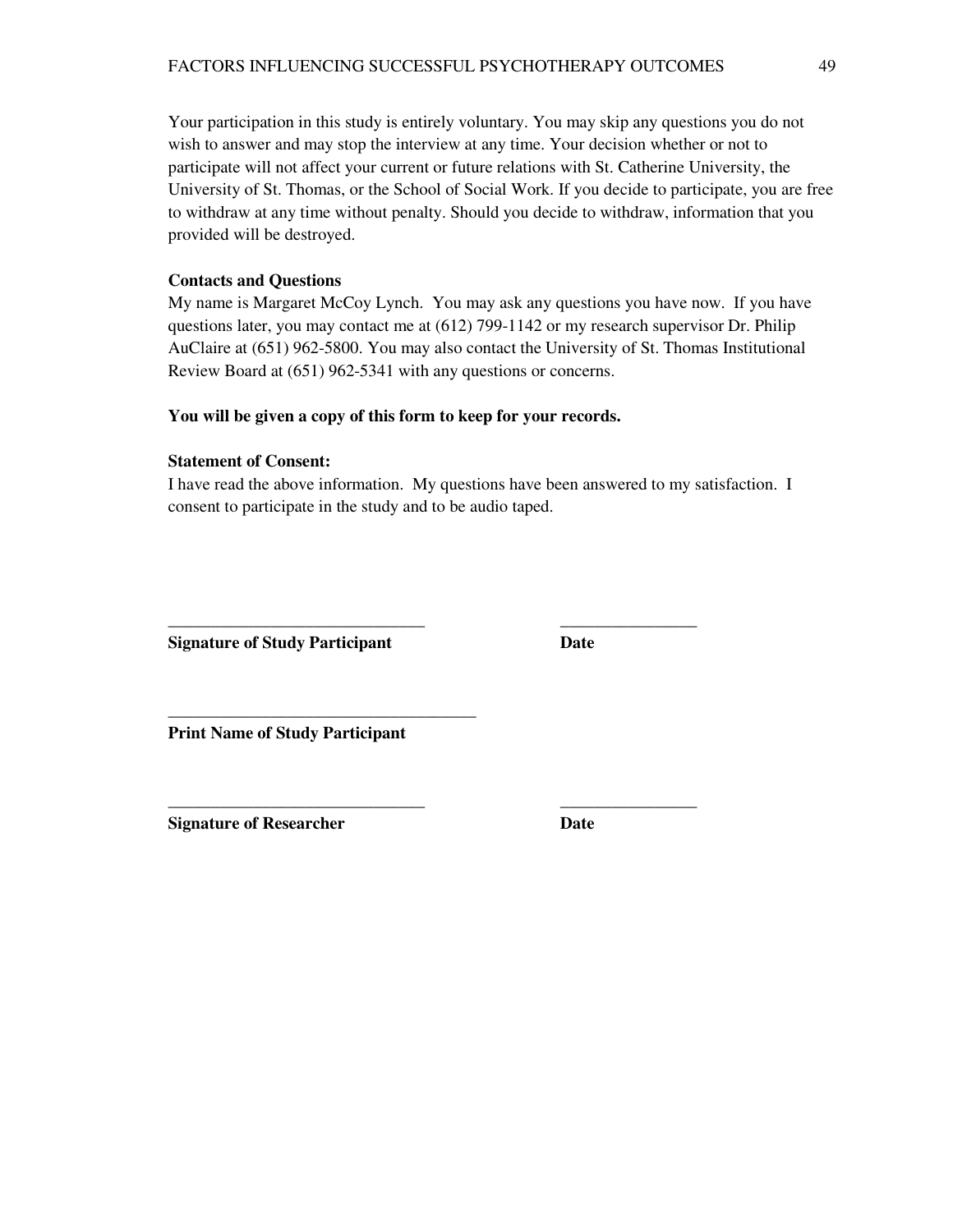# Appendix B

Factors Influencing Successful Therapy Outcomes Interview Questions

- 1. Gender?
- 2. Years of experience?
- 3. Theoretical modality used?
- 4. What factors do you believe contribute to the therapeutic alliance?

-How long does it take to make an alliance with a client?

-How do you know when you have formed an alliance?

- 5. What other factors do you believe contribute to successful therapy? -Can you list a few?
- 6. How do you show empathy toward your clients?
- 7. How does experience of the therapist increase successful outcomes in therapy?
- 8. Can therapy be successful without an alliance?
- 9. What clients do better in therapy than others?
- 10. Is therapy more successful when a particular theory is used?